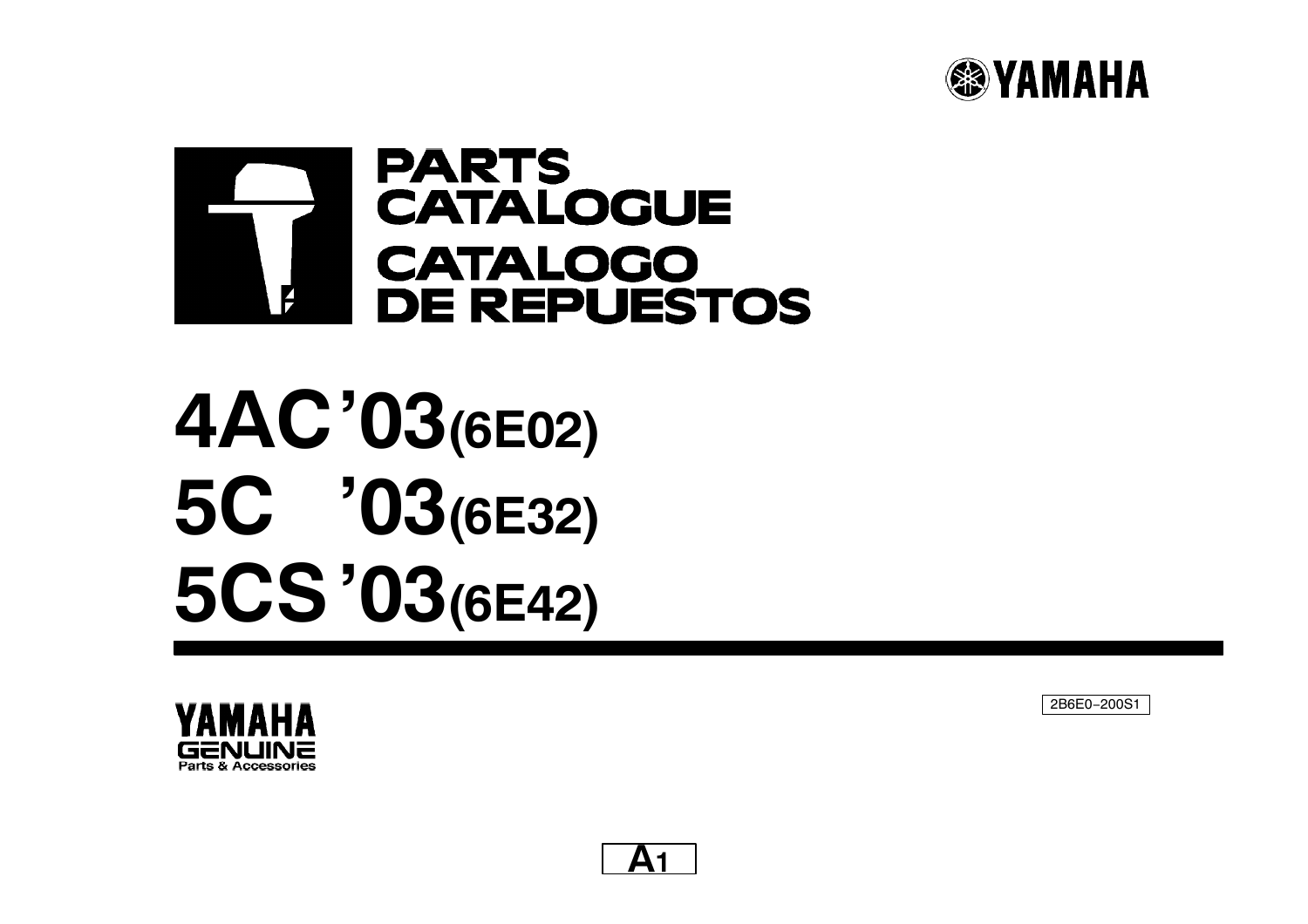### **FOREWORD**

This Parts Catalogue is related to the parts for the model(s) in the below frame. When you are ordering replacement parts, please refer to this Parts Catalogue and quote both part numbers and part names correctly.

4ACí03(6E02), 5Cí03(6E32), 5CSí03(6E42)

1. Modifications or additions which have been made after issue of the Parts Catalogue will be announced in the Yamaha Parts News.

It is advisable that you make necessary corrections to the Parts Catalogue according to the Yamaha Parts News.

2. Abbreviations

The Following abbreviations are used in this Parts Catalogue.

"UR" Use specified parts number.

ìUNî Use as many as needed.

ìAPî Alternate Parts

"LM" Local Made

(Parts need to be ordered locally)

"O/S" Over Size

3. Parts, which are to be supplied in an assembly, are listed with <sup>a</sup> dot(.) in front of the part name as shown below.

#### EXAMPLE

CARBURETOR ASSY

.JET, PILOT

.NOZZLE, MAIN

4. Number of component for assembly

The numeral appearing to the right of each component part indicates the quantity of parts for each assembly unit.

#### EXAMPLE

| PART NO.     | <b>DESCRIPTION</b>            | ш |  |  | <b>REMARKS</b> |
|--------------|-------------------------------|---|--|--|----------------|
| 6F0-85500-70 | - C.D.I. MAGNETO ASSY         |   |  |  |                |
| 6F0-85550-70 | ROTOR ASSY.                   |   |  |  |                |
|              | 6E0-15723-00-94PULLY. STARTER |   |  |  |                |
|              |                               |   |  |  |                |

5. Quantity Column Information

| NAME for Q'TY COLUMN | APPI ICABI E MODEL |
|----------------------|--------------------|
| 4AC                  | 4ACMH              |
| 5C                   | 5CMH               |
| 5CS                  | 5CSMH              |

6. Applicable Starting Serial No. and Color Code 1) Engine Starting Serial No.

| 4ACMH S/L 6E0K : 1000001 | 5CMH S/L 6E3K : 1000001<br>5CSMH S/L 6E3K : 1000001 |
|--------------------------|-----------------------------------------------------|
|                          |                                                     |



2) Color Code

| Color Code | Color Name                  | Abbreviation |
|------------|-----------------------------|--------------|
| 004D       | DARK BLUISH GRAY METALLIC 2 | DRNM2        |

- 7. Note that the illustrations for reference in finding parts numbers, not to be used for assembling. When assembling, please use the applicable service manual.
- 8. The asterisk  $(*)$  before a reference number indicates modification items after the first edition.

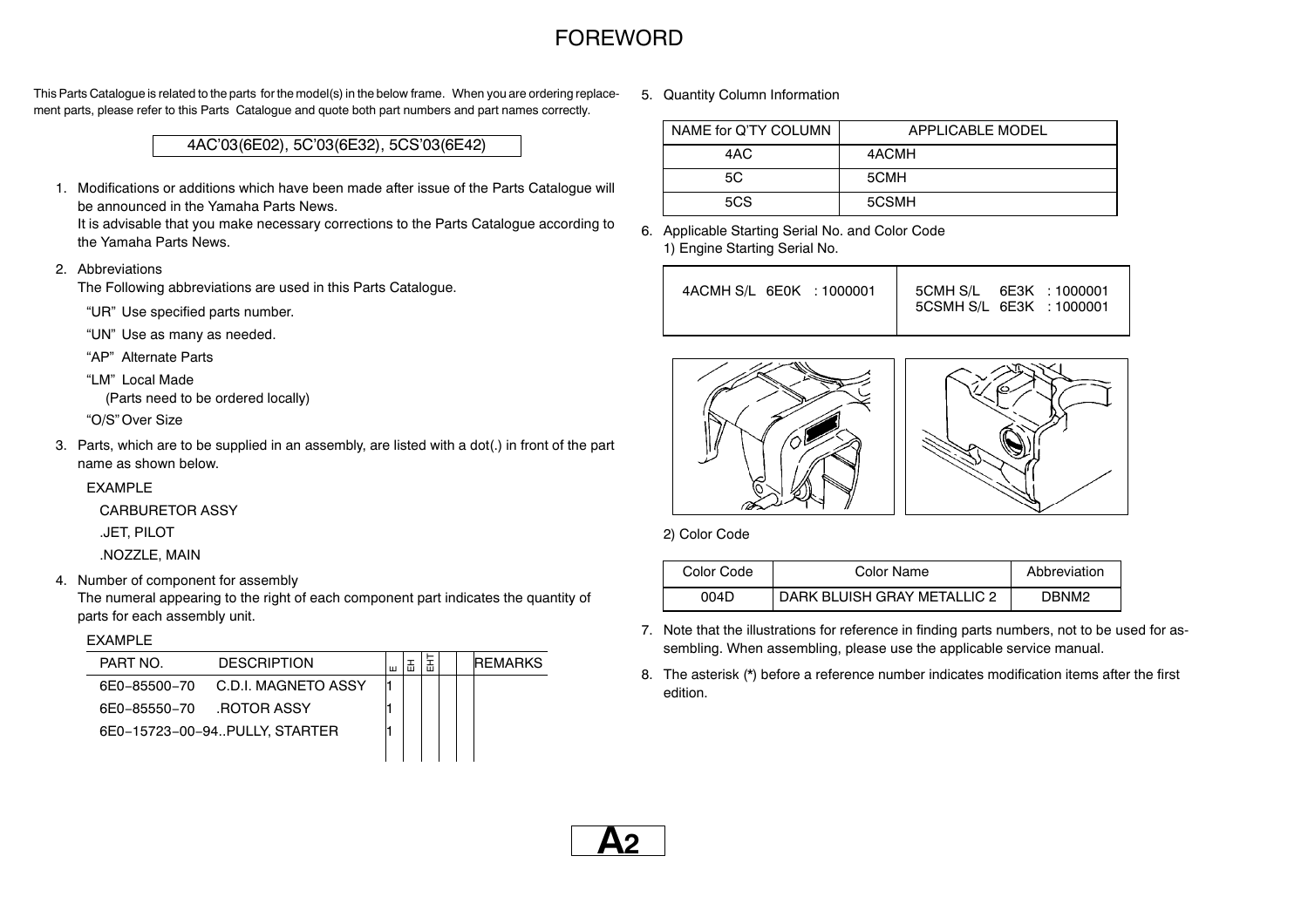# **CONTENTS**

| BOTTOM COWLING 1 <i>manufactures</i> and the service B <sub>7</sub> |
|---------------------------------------------------------------------|
|                                                                     |
|                                                                     |
|                                                                     |
|                                                                     |
|                                                                     |
|                                                                     |
| INDEX                                                               |

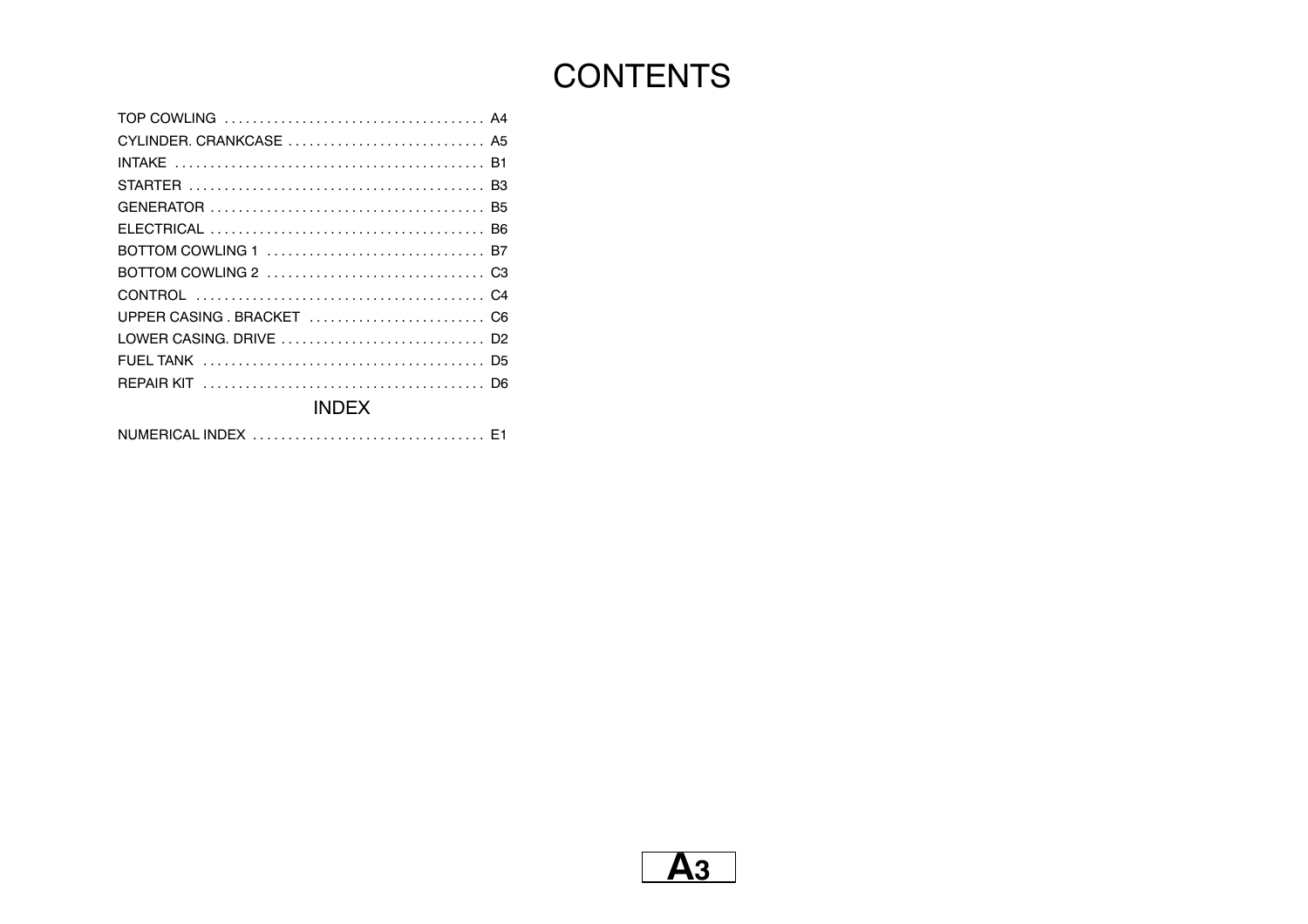**FIG. 1 TOP COWLING SOPORTE SUPERIOR**



| NO. | <b>CODIGO NO.</b><br>1 6E0-42610-40-4D<br>6E3-42610-40-4D<br>6E4-42610-30-4D<br>2 6E0-42615-00<br>3 6E0-42647-01<br>4 6E0-42651-02<br>5 90266-04M00<br>6 6E0-W0070-14 | <b>DESCRIPTION</b><br><b>TOP COWLING ASSY</b><br>SOPORTE SUPERIOR COMPL.<br><b>TOP COWLING ASSY</b><br>SOPORTE SUPERIOR COMPL.<br><b>TOP COWLING ASSY</b><br>SOPORTE SUPERIOR COMPL.<br>.SEAL<br>.SELLO<br>.HOLDER, CLAMP BAND<br>.MORDAZA DE ABRAZADERA .<br>HOOK.<br>.GANCHO<br>.RIVET | 4AC<br>$\mathbf{1}$<br>1<br>1 | 5C<br>1<br>$\mathbf{1}$ | 503<br>1<br>1 |  |  | <b>OBSERVACION</b> |  |
|-----|-----------------------------------------------------------------------------------------------------------------------------------------------------------------------|------------------------------------------------------------------------------------------------------------------------------------------------------------------------------------------------------------------------------------------------------------------------------------------|-------------------------------|-------------------------|---------------|--|--|--------------------|--|
|     |                                                                                                                                                                       |                                                                                                                                                                                                                                                                                          |                               |                         |               |  |  |                    |  |
|     |                                                                                                                                                                       |                                                                                                                                                                                                                                                                                          |                               |                         |               |  |  |                    |  |
|     |                                                                                                                                                                       |                                                                                                                                                                                                                                                                                          |                               |                         |               |  |  |                    |  |
|     |                                                                                                                                                                       |                                                                                                                                                                                                                                                                                          |                               |                         |               |  |  |                    |  |
|     |                                                                                                                                                                       |                                                                                                                                                                                                                                                                                          |                               |                         |               |  |  |                    |  |
|     |                                                                                                                                                                       |                                                                                                                                                                                                                                                                                          |                               |                         |               |  |  |                    |  |
|     |                                                                                                                                                                       |                                                                                                                                                                                                                                                                                          |                               |                         |               |  |  |                    |  |
|     |                                                                                                                                                                       |                                                                                                                                                                                                                                                                                          |                               |                         |               |  |  |                    |  |
|     |                                                                                                                                                                       |                                                                                                                                                                                                                                                                                          |                               | 1                       | 1             |  |  |                    |  |
|     |                                                                                                                                                                       |                                                                                                                                                                                                                                                                                          |                               |                         |               |  |  |                    |  |
|     |                                                                                                                                                                       |                                                                                                                                                                                                                                                                                          | 1                             | $\mathbf{1}$            | 1             |  |  |                    |  |
|     |                                                                                                                                                                       |                                                                                                                                                                                                                                                                                          |                               |                         |               |  |  |                    |  |
|     |                                                                                                                                                                       | .REMACHE                                                                                                                                                                                                                                                                                 | 4                             | 4                       | 4             |  |  |                    |  |
|     |                                                                                                                                                                       | <b>GRAPHIC SET</b>                                                                                                                                                                                                                                                                       | 1                             | $\mathbf{1}$            | 1             |  |  |                    |  |
|     |                                                                                                                                                                       | JUEGO DE EMBLEMA                                                                                                                                                                                                                                                                         |                               |                         |               |  |  |                    |  |
|     | 7 6E0-42677-20                                                                                                                                                        | .GRAPHIC, FRONT                                                                                                                                                                                                                                                                          | 1                             |                         |               |  |  |                    |  |
|     |                                                                                                                                                                       | CALCAMONIA FRONTAL                                                                                                                                                                                                                                                                       |                               |                         |               |  |  |                    |  |
|     | 6E3-42677-20                                                                                                                                                          | .GRAPHIC, FRONT                                                                                                                                                                                                                                                                          |                               | 1                       | 1             |  |  |                    |  |
|     | 8 6E0-42678-12                                                                                                                                                        | .CALCAMONIA_FRONTAL<br>.GRAPHIC, REAR                                                                                                                                                                                                                                                    | $\mathbf{1}$                  |                         |               |  |  |                    |  |
|     |                                                                                                                                                                       | CALCAMONIA TRASERA                                                                                                                                                                                                                                                                       |                               |                         |               |  |  |                    |  |
|     | 6E3-42678-12                                                                                                                                                          | .GRAPHIC, REAR                                                                                                                                                                                                                                                                           |                               | 1                       | 1             |  |  |                    |  |
|     |                                                                                                                                                                       | CALCAMONIA TRASERA                                                                                                                                                                                                                                                                       |                               |                         |               |  |  |                    |  |
|     | 9 6E0-44191-11                                                                                                                                                        | <b>INDICATOR, SHIFT</b>                                                                                                                                                                                                                                                                  | 1                             | 1                       | 1             |  |  |                    |  |
|     |                                                                                                                                                                       | INDICADOR DE CAMBIOS                                                                                                                                                                                                                                                                     |                               |                         |               |  |  |                    |  |
|     | 10 656-W2810-02                                                                                                                                                       | <b>TOOL KIT</b><br>JUEGO DE HERRAMIENTAS                                                                                                                                                                                                                                                 | 1                             | 1                       | 1             |  |  |                    |  |
|     |                                                                                                                                                                       |                                                                                                                                                                                                                                                                                          |                               |                         |               |  |  |                    |  |
|     |                                                                                                                                                                       |                                                                                                                                                                                                                                                                                          |                               |                         |               |  |  |                    |  |
|     |                                                                                                                                                                       |                                                                                                                                                                                                                                                                                          |                               |                         |               |  |  |                    |  |
|     |                                                                                                                                                                       |                                                                                                                                                                                                                                                                                          |                               |                         |               |  |  |                    |  |
|     |                                                                                                                                                                       |                                                                                                                                                                                                                                                                                          |                               |                         |               |  |  |                    |  |
|     |                                                                                                                                                                       |                                                                                                                                                                                                                                                                                          |                               |                         |               |  |  |                    |  |
|     |                                                                                                                                                                       |                                                                                                                                                                                                                                                                                          |                               |                         |               |  |  |                    |  |
|     |                                                                                                                                                                       |                                                                                                                                                                                                                                                                                          |                               |                         |               |  |  |                    |  |
|     |                                                                                                                                                                       |                                                                                                                                                                                                                                                                                          |                               |                         |               |  |  |                    |  |
|     |                                                                                                                                                                       |                                                                                                                                                                                                                                                                                          |                               |                         |               |  |  |                    |  |
|     |                                                                                                                                                                       |                                                                                                                                                                                                                                                                                          |                               |                         |               |  |  |                    |  |
|     |                                                                                                                                                                       |                                                                                                                                                                                                                                                                                          |                               |                         |               |  |  |                    |  |
|     |                                                                                                                                                                       |                                                                                                                                                                                                                                                                                          |                               |                         |               |  |  |                    |  |
|     |                                                                                                                                                                       |                                                                                                                                                                                                                                                                                          |                               |                         |               |  |  |                    |  |
|     |                                                                                                                                                                       |                                                                                                                                                                                                                                                                                          |                               |                         |               |  |  |                    |  |
|     |                                                                                                                                                                       |                                                                                                                                                                                                                                                                                          |                               |                         |               |  |  |                    |  |
|     |                                                                                                                                                                       |                                                                                                                                                                                                                                                                                          |                               |                         |               |  |  |                    |  |
|     |                                                                                                                                                                       |                                                                                                                                                                                                                                                                                          |                               |                         |               |  |  |                    |  |
|     |                                                                                                                                                                       |                                                                                                                                                                                                                                                                                          |                               |                         |               |  |  |                    |  |
|     |                                                                                                                                                                       |                                                                                                                                                                                                                                                                                          |                               |                         |               |  |  |                    |  |
|     |                                                                                                                                                                       |                                                                                                                                                                                                                                                                                          |                               |                         |               |  |  |                    |  |
|     |                                                                                                                                                                       |                                                                                                                                                                                                                                                                                          |                               |                         |               |  |  |                    |  |
|     |                                                                                                                                                                       |                                                                                                                                                                                                                                                                                          |                               |                         |               |  |  |                    |  |
|     |                                                                                                                                                                       |                                                                                                                                                                                                                                                                                          |                               |                         |               |  |  |                    |  |
|     |                                                                                                                                                                       |                                                                                                                                                                                                                                                                                          |                               |                         |               |  |  |                    |  |

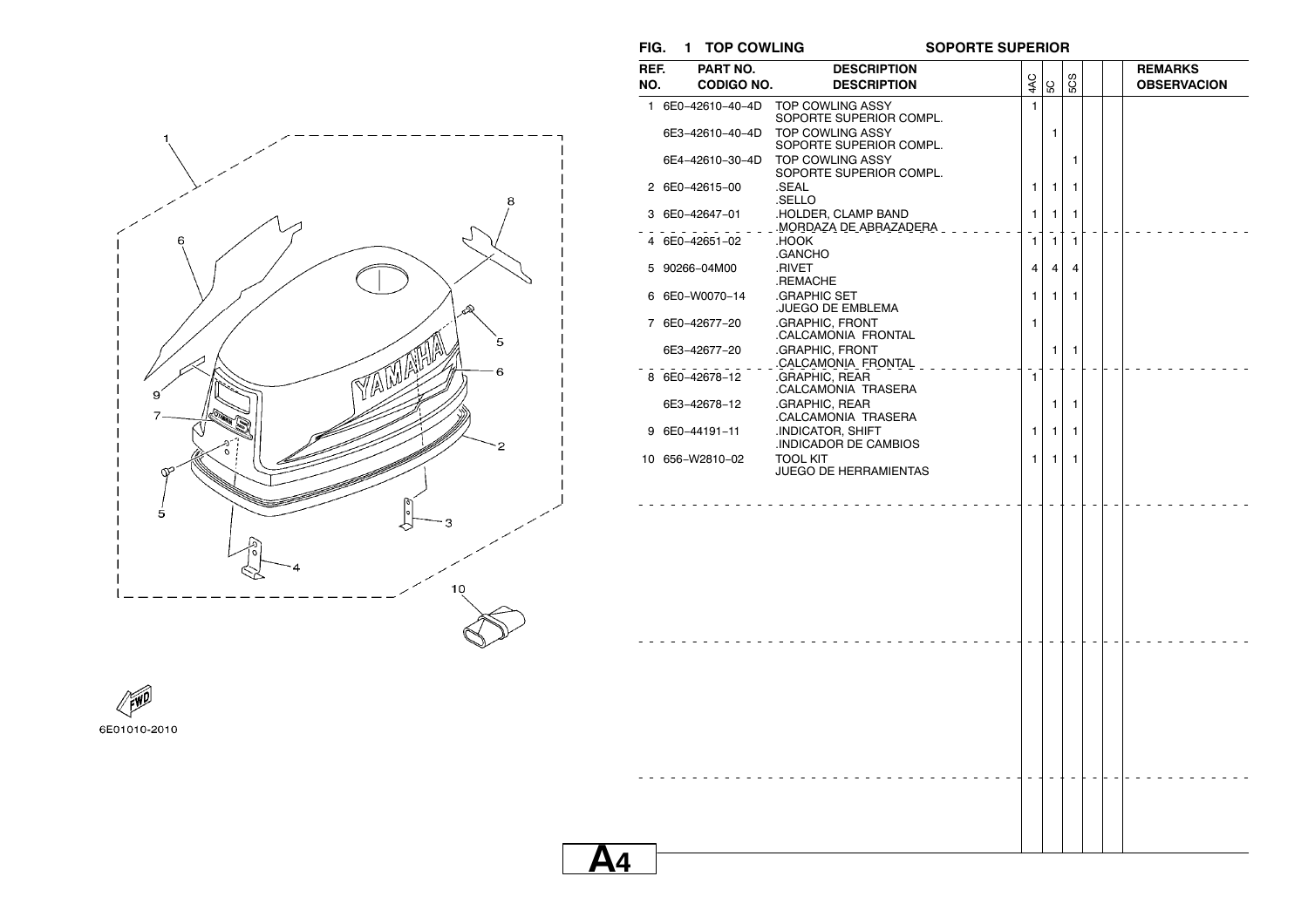

**AND** 6E02100-4020

### **FIG. 2 CYLINDER. CRANKCASE CYLINDRO. CARTER**

| REF. | PART NO.           | <b>DESCRIPTION</b>                                                 |                |              |     |  | <b>REMARKS</b>     |
|------|--------------------|--------------------------------------------------------------------|----------------|--------------|-----|--|--------------------|
| NO.  | <b>CODIGO NO.</b>  | <b>DESCRIPTION</b>                                                 | 4AC            | SC           | 503 |  | <b>OBSERVACION</b> |
|      |                    | 1 6E0-W0090-04-1S CRANK CYLINDER ASSY                              | 1              |              |     |  |                    |
|      | 6E3-W0090-04-1S    | <b>BLOQUE MOTOR COMPLETO</b><br><b>CRANK CYLINDER ASSY</b>         |                | 1            | 1   |  |                    |
|      | 2 6E0-15100-01-1S  | <b>BLOQUE MOTOR COMPLETO</b><br><b>CRANKCASE ASSY</b>              | 1              |              |     |  |                    |
|      | 6E3-15100-02-1S    | <b>CARTER COMPLETO</b><br><b>CRANKCASE ASSY</b>                    |                | 1            | 1   |  |                    |
|      | 3 650-11370-01     | <b>CARTER COMPLETO</b><br>CHECK VALVE ASSY                         | 3              | 3            | 3   |  |                    |
|      | 624–14485–00       | <u>.VALVULA DE CONTROL COMPL.</u><br>.PIPE, JOINT<br>TUBO DE UNION | 1              | 1            | 1   |  |                    |
|      | 5 6E5-11372-01     | .NIPPLE, HOSE<br>NIPLE DE MANGUERA                                 | 1              | 1            | 1   |  |                    |
|      | 6 93606-12019      | PIN, DOWEL<br>PASADOR DE CLAVIJA                                   | 2              | 2            | 2   |  |                    |
|      | 7 90105-06M16      | <b>BOLT, FLANGE</b><br><b>TORNILLO</b>                             | 4              | 4            | 4   |  |                    |
|      | 8 90105-06M17      | <b>BOLT, FLANGE</b><br><u>TORNILLO</u>                             | $\overline{2}$ | 2            | 2   |  |                    |
|      | 9 6E0-24378-00     | PIPE, JOINT 4<br>TUBO DE UNION 4                                   | 1              | 1            | 1   |  |                    |
|      | 10 90467-06016     | <b>CLIP</b><br>PRESILLA                                            | 5              | 5            | 5   |  |                    |
|      | 11 90445-07M00     | <b>HOSE (L100)</b><br><b>TUBO (L100)</b>                           | 1              | 1            | 1   |  |                    |
|      | 12 90445-07M28     | <b>HOSE (L70)</b><br><b>TUBO (L70)</b>                             | 1              | 1            | 1   |  |                    |
|      | 13 90445-07M32     | <b>HOSE (L120)</b><br>TUBO (L120)                                  | 1              | 1            | 1   |  |                    |
|      | 14 90445-07M28     | <b>HOSE (L70)</b><br><b>TUBO (L70)</b>                             | 1              | $\mathbf{1}$ | 1   |  |                    |
|      | 15 90467-06016     | <b>CLIP</b><br>PRESILLA                                            | 2              | 2            | 2   |  |                    |
|      | 16 6E0-15396-03-5B | HOUSING, OIL SEAL<br>CAJA DE SELLO DE ACEITE                       | 1              | 1            | 1   |  |                    |
|      | 17 93210-31MJ5     | O-RING<br><b>JUNTA TORICA</b>                                      | 1              | 1            | 1   |  |                    |
|      | 18 93101-10M25     | OIL SEAL<br>RETEN DE ACEITE                                        | 1              | 1            | 1   |  |                    |
|      | 19 97095-06016     | <b>BOLT</b><br><b>PERNO</b>                                        | $\mathbf{1}$   | $\mathbf{1}$ | 1   |  |                    |
|      | 20 92995-06600     | <b>WASHER</b><br>ARANDELA                                          | 1              | 1            | 1   |  |                    |
|      | 21 6E0-11191-01-1S | COVER, CYLINDER HEAD 1<br>TAPA CULATA DE CILINDRO 1                | 1              |              |     |  |                    |
|      | 6E3-11191-01-1S    | COVER, CYLINDER HEAD 1<br>TAPA CULATA DE CILINDRO 1                |                | 1            | 1   |  |                    |
|      | 22 6E0-11193-A1    | GASKET, HEAD COVER 1<br><b>EMPAQUE</b>                             | $\mathbf{1}$   |              |     |  |                    |
|      | 6E3-11193-A1       | <b>GASKET, HEAD COVER 1</b><br><b>EMPAQUE</b>                      |                | $\mathbf{1}$ | 1   |  |                    |
|      | 23 90105-06039     | <b>BOLT, FLANGE</b><br><b>TORNILLO</b>                             | 4              | 4            | 4   |  |                    |

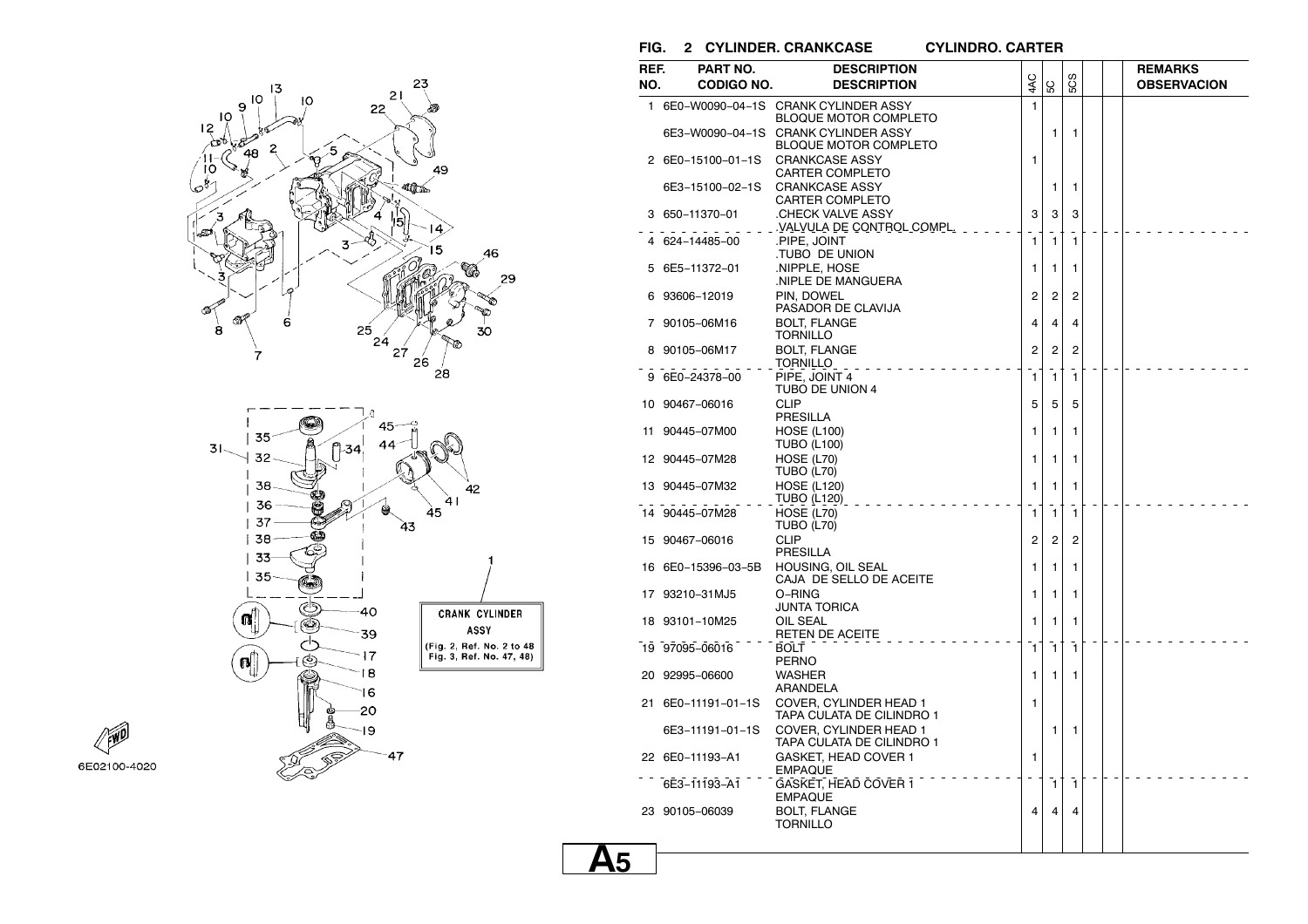

**CEND** 

6E02100-4020

### **FIG. 2 CYLINDER. CRANKCASE CYLINDRO. CARTER**

| REF.<br>NO. | PART NO.<br><b>CODIGO NO.</b> | <b>DESCRIPTION</b><br><b>DESCRIPTION</b>                                                         | 4AC            | SC           | 5CS            |  | <b>REMARKS</b><br><b>OBSERVACION</b> |  |
|-------------|-------------------------------|--------------------------------------------------------------------------------------------------|----------------|--------------|----------------|--|--------------------------------------|--|
|             | 24 6E0-41111-01-1S            | <b>INNER COVER, EXHAUST</b>                                                                      | $\mathbf{1}$   |              |                |  |                                      |  |
|             | 6E3-41111-01-1S               | CUBIERTA INTERIOR DE ESCAPE<br><b>INNER COVER, EXHAUST</b><br><b>CUBIERTA INTERIOR DE ESCAPE</b> |                | 1            | $\mathbf{1}$   |  |                                      |  |
|             | 25 6E0-41112-A1               | GASKET, EXHAUST INNER COVER<br><b>EMPAQUE</b>                                                    | 1              |              |                |  |                                      |  |
|             | 6E3-41112-A1                  | GASKET, EXHAUST INNER COVER<br><b>EMPAQUE</b>                                                    |                | 1            | 1              |  |                                      |  |
|             | 26 6E0-41113-01-1S            | OUTER COVER, EXHAUST<br>CUBOERTA EXTERIOR DE ESCAPE                                              | 1              |              |                |  |                                      |  |
|             | 6E3-41113-01-1S               | <b>OUTER COVER, EXHAUST</b><br><b>CUBOERTA EXTERIOR DE ESCAPE</b>                                |                | $\mathbf{1}$ | $\mathbf{1}$   |  |                                      |  |
|             | 27 6E0-41114-A1               | GASKET, EXHAUST OUTER COVER<br><b>EMPAQUE</b>                                                    | 1              |              |                |  |                                      |  |
|             | 6E3-41114-A1                  | GASKET, EXHAUST OUTER COVER<br><b>EMPAQUE</b>                                                    |                | 1            | 1              |  |                                      |  |
|             | 28 90105-06037                | <b>BOLT, FLANGE</b><br><b>TORNILLO</b>                                                           | $\overline{7}$ |              |                |  |                                      |  |
|             | 90105-06037                   | <b>BOLT, FLANGE</b><br><u>TORNILLO</u> _ _                                                       |                | 8            | 8              |  |                                      |  |
|             | 29 90105-06035                | <b>BOLT, FLANGE</b><br><b>TORNILLO</b>                                                           | $\mathbf{1}$   |              |                |  |                                      |  |
|             | 30 90105-06039                | <b>BOLT, FLANGE</b><br>TORNILLO                                                                  | 1              | 1            | 1              |  |                                      |  |
|             | 31 6E0-11400-00               | <b>CRANKSHAFT ASSY</b><br>CIGUENAL COMPLETO                                                      | 1              |              |                |  |                                      |  |
|             | 6E3-11400-00                  | <b>CRANKSHAFT ASSY</b><br>CIGUENAL COMPLETO                                                      |                | 1            | 1              |  |                                      |  |
|             | 32 6E0-11412-00               | .CRANK 1<br>MANIVELA 1.                                                                          | 1              |              |                |  |                                      |  |
|             | 6E3-11412-00                  | .CRANK 1<br>MANIVELA 1.                                                                          |                | $\mathbf{1}$ | $\mathbf{1}$   |  |                                      |  |
|             | 33 6E0-11422-00               | .CRANK 2<br>MANIVELA 2                                                                           | 1              |              |                |  |                                      |  |
|             | 6E3-11422-00                  | .CRANK 2<br>MANIVELA 2                                                                           |                | 1            | 1              |  |                                      |  |
|             | 34 6G1-11681-00               | .PIN, CRANK 1<br>PASADOR MANIVELA 1.                                                             | 1              | 1            | 1              |  |                                      |  |
|             | 35 93306-204U0                | .BEARING<br>.COJINETE                                                                            | 2              | 2            | 2              |  |                                      |  |
|             | 36 93310-418V1                | .BEARING<br>COJINETE DE RODILLOS                                                                 | 1              | $\mathbf{1}$ | 1              |  |                                      |  |
|             | 37 6E0-11651-01               | .ROD, CONNECTING<br>.BIELA                                                                       | 1              | 1            | 1              |  |                                      |  |
|             | 38 90209-18112                | .WASHER<br>ARANDELA DE SEPARACION.                                                               | $\overline{c}$ | 2            | $\overline{2}$ |  |                                      |  |
|             | 39 93101–20M29                | OIL SEAL<br><b>RETEN DE ACEITE</b>                                                               | 1              | 1            | 1              |  |                                      |  |
|             | 40 90201-32M48                | WASHER, PLATE<br>ARANDELA PLANA                                                                  | 1              | 1            | 1              |  |                                      |  |
|             | 41 6E0-11631-00-98            | PISTON (STD)<br>PISTON (NORMA)                                                                   | 1              |              |                |  |                                      |  |
|             | 6E3-11631-00-98               | PISTON (STD)<br>PISTON (NORMA)                                                                   |                | 1            | 1              |  |                                      |  |
|             |                               |                                                                                                  |                |              |                |  |                                      |  |

**A6**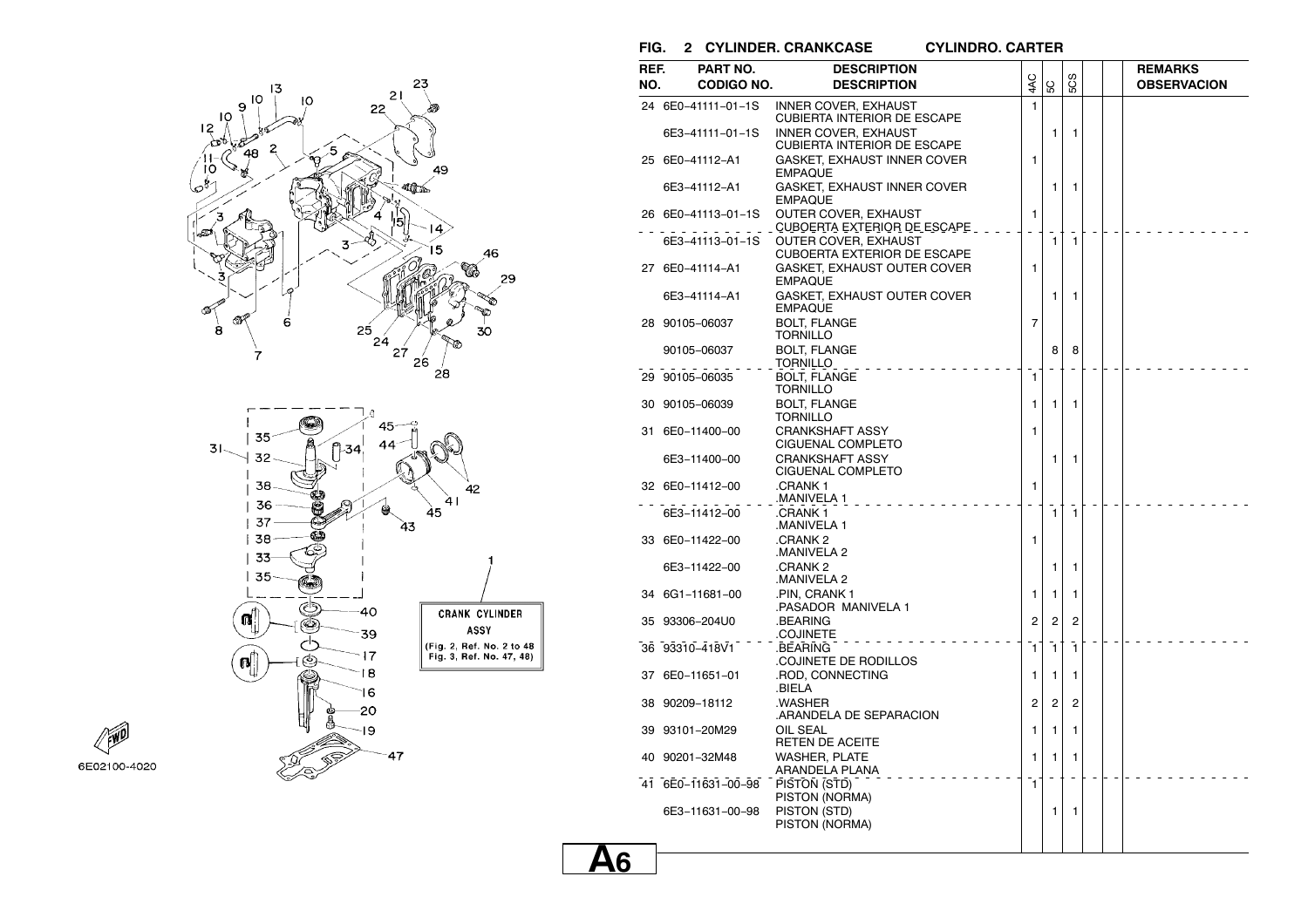

(ල්)

 $\ll$ 

得

-18

 $\mathbf{16}$ -20

-19

 $-47$ 

**FIG. 2 CYLINDER. CRANKCASE CYLINDRO. CARTER**

| REF.<br>NO. | PART NO.<br><b>CODIGO NO.</b> | <b>DESCRIPTION</b><br><b>DESCRIPTION</b>          | 4AC            | 5C             | 5CS            |  | <b>REMARKS</b><br><b>OBSERVACION</b> |
|-------------|-------------------------------|---------------------------------------------------|----------------|----------------|----------------|--|--------------------------------------|
|             | 42 6G1-11610-00               | PISTON RING SET (STD)                             | $\mathbf{1}$   |                |                |  |                                      |
|             | 6J1-11610-00                  | JUEGO DE AROS (NORMA)<br>PISTON RING SET (STD)    |                | 1              | 1              |  |                                      |
|             | 43 93310-112V0                | JUEGO DE AROS (NORMA)<br><b>BEARING</b>           | 1              | 1              | 1              |  |                                      |
|             | 44 6G1-11633-00               | COJINETE DE RODILLOS<br>PIN, PISTON               | 1              | $\mathbf{1}$   | 1              |  |                                      |
|             | 45 93450-13022                | PASADOR, PISTON<br><b>CIRCLIP</b>                 | $\overline{2}$ | $\overline{c}$ | $\overline{c}$ |  |                                      |
|             | 46 6E5-12411-01               | THERMOSTAT                                        | $\mathbf{1}$   | $\mathbf{1}$   | $\mathbf{1}$   |  | AP                                   |
|             |                               | TERMOSTAT                                         |                |                |                |  |                                      |
|             | 47 6E0-45113-A1               | GASKET, UPPER CASING<br><b>EMPAQUE</b>            | 1              | 1              | 1              |  |                                      |
|             | 48 90468-07M02                | <b>CLIP</b><br><b>PRESILLA</b>                    | 1              | 1              | 1              |  |                                      |
|             | 49 94702-00040                | PLUG, SPARK (NGK B7HS)<br><b>BUJIA (NGK B7HS)</b> | 1              | 1              | $\mathbf{1}$   |  |                                      |
|             | 94702-00272<br>.              | PLUG, SPARK (NGK BR7HS)                           | $\mathbf{1}$   | $\mathbf{1}$   | $\mathbf{1}$   |  | FOR CHINA, CARIB                     |
|             |                               |                                                   |                |                |                |  |                                      |
|             |                               |                                                   |                |                |                |  |                                      |
|             |                               |                                                   |                |                |                |  |                                      |
|             |                               |                                                   |                |                |                |  |                                      |
|             |                               |                                                   |                |                |                |  |                                      |
|             |                               |                                                   |                |                |                |  |                                      |

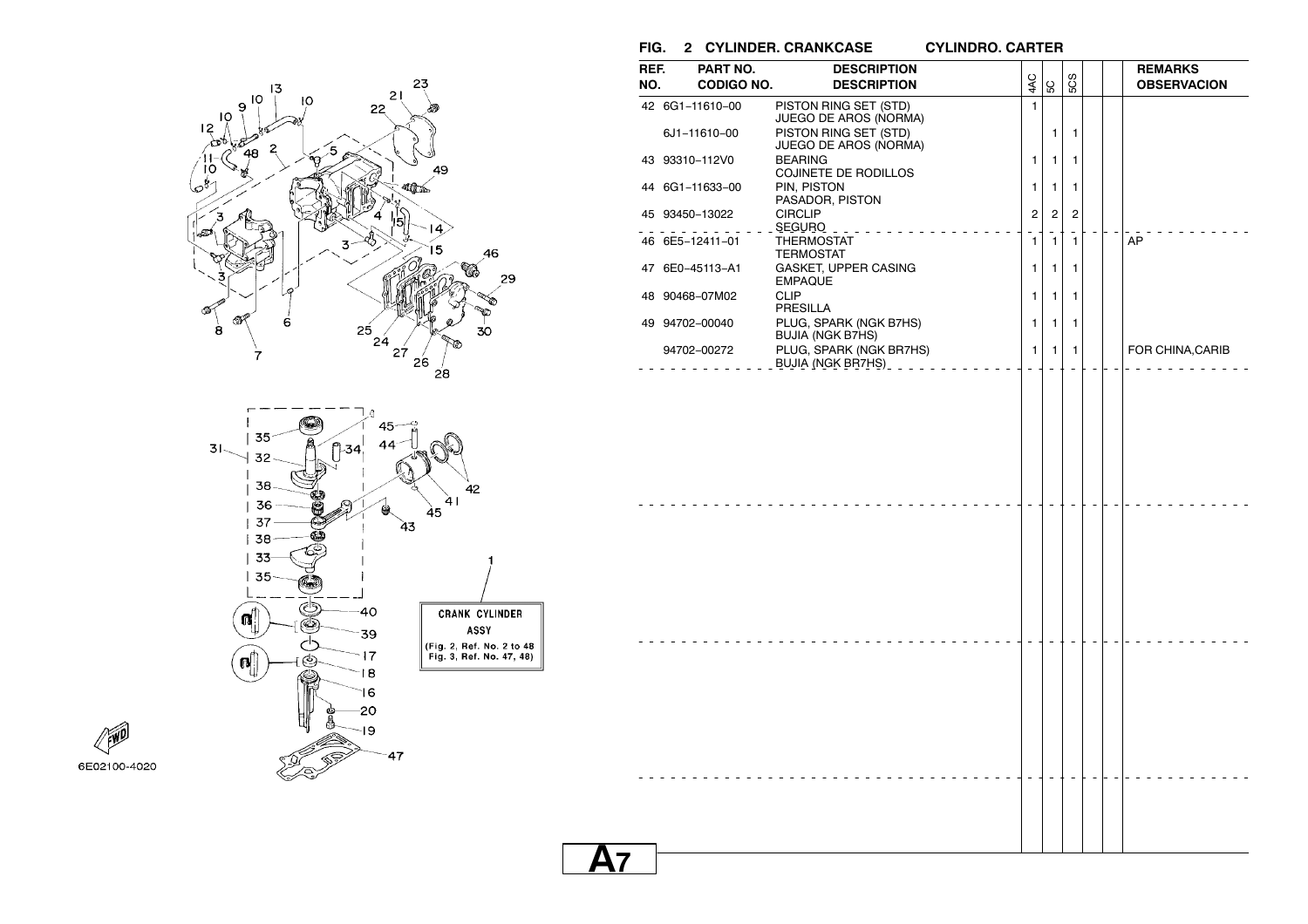



**FIG. 3 INTAKE ADMISION**

### **ADMISION**

| REF. | PART NO.          | <b>DESCRIPTION</b>                                               |                |                |                |  | <b>REMARKS</b>     |
|------|-------------------|------------------------------------------------------------------|----------------|----------------|----------------|--|--------------------|
| NO.  | <b>CODIGO NO.</b> | <b>DESCRIPTION</b>                                               | 4AC            | SC             | 5CS            |  | <b>OBSERVACION</b> |
|      | 1 6J1-13610-00    | <b>REED VALVE ASSY</b><br>VALVULA DE LAMINAS COMPLETA            | 1              | $\mathbf{1}$   | $\mathbf{1}$   |  |                    |
|      | 6E0-13610-00      | <b>REED VALVE ASSY</b><br>VALVULA DE LAMINAS COMPLETA            | 1              |                |                |  | <b>FOR CARIB</b>   |
|      | 2 6J1-W0004-00    | .REED SET<br>JUEGO DE VALVULAS DE LENGUETA                       | 1              | $\mathbf{1}$   | 1              |  | FOR 6J1-13610-00   |
|      | 6E0-W0004-00      | <b>REED SET</b><br>JUEGO DE VALVULAS DE LENGUETA                 | 1              |                |                |  | FOR 6E0-13610-00   |
|      | 3 6E0-13621-A2    | <b>GASKET, VALVE SEAT</b><br><u>JUNTA, DE VALV.DE EMPAQUE   </u> | 1              | 1              | 1              |  |                    |
|      | 95895-06016       | <b>BOLT. FLANGE</b><br>TORNILLO DE REBORDE                       | $\overline{2}$ | $\overline{2}$ | $\overline{2}$ |  |                    |
|      | 5 6E0-14301-05    | <b>CARBURETOR ASSY 1</b><br><b>CARBURADOR COMPLETO 1</b>         | 1              |                |                |  |                    |
|      | 6E3-14301-05      | <b>CARBURETOR ASSY 1</b><br>CARBURADOR COMPLETO 1                |                | 1              | 1              |  |                    |
|      | 6 6E0-14381-02    | <b>BODY, FLOAT CHAMBER</b>                                       | 1              | 1              | 1              |  |                    |
|      | 7 6E0-14384-00    | CUERPO DE CAMARA DE BOIA<br>.GASKET, FLOAT CHAMBER               | 1              | 1              | 1              |  |                    |
|      | 8 97980-04116     | EMPAQUE DE CAMARA DE BOIA.<br>.SCREW. WITH WASHER                | 4              | 4              | 4              |  |                    |
|      | 9 97890-05006     | .TORNILLO, CON ARANDELA<br>.SCREW, PAN HEAD                      | 1              | 1              | 1              |  |                    |
|      | 10 646-14198-01   | TORNILLO.<br>.GASKET                                             | 1              | 1              | 1              |  |                    |
|      | 11 6E7-14385-01   | .EMPAQUE<br>.FLOAT                                               | 1              | 1              | 1              |  |                    |
|      | 12 647-14386-00   | BOIA.<br>.PIN, FLOAT                                             | 1              | 1              | 1              |  |                    |
|      | 13 6E0-14341-01   | PASADOR DE BOIA.<br>.NOZZLE, MAIN                                | $\mathbf{1}$   |                |                |  |                    |
|      | 6E3-14341-02      | BOQUILLA PRINCIPAL<br>.NOZZLE, MAIN                              |                | 1              | 1              |  |                    |
|      | 14 648-14343-40   | BOQUILLA PRINCIPAL<br>.JET, MAIN (# 80)                          | 1              | 1              | 1              |  |                    |
|      | 15 6F5-14392-00   | INYECTOR PRINCIPAL (# 80)<br>.VALVE, NEEDLE                      | 1              | 1              | 1              |  |                    |
|      | 16 6E0-14157-00   | .VALVULA DE AGUJA<br>.COVER, PLATE                               | 1              | 1              | 1              |  |                    |
|      | 17 6E0-14227-00   | CUBIERTA DE MEZCLA.<br>.GASKET                                   | 1              | 1              | 1              |  |                    |
|      | 18 97890-04007    | .EMPAQUE<br>.SCREW, PAN HEAD                                     | 4              | 4              | 4              |  |                    |
|      | 19 647-14323-00   | TORNILLO.<br>.SCREW, AIR ADJUSTING                               | 1              | 1              | 1              |  |                    |
|      | 20 646-14212-01   | TORNILLO DE AJUSTE DE AIRE<br>.SPRING, PILOT ADJUSTING           | $\overline{2}$ | $\overline{2}$ | $\overline{2}$ |  |                    |
|      | 21 664-14321-01   | RESORTE DE AJUSTE DE PILOTO<br>.SCREW, THROTTLE                  | 1              | 1              | 1              |  |                    |
|      | 22 648-14342-23   | TORNILLO DE OBTURADOR.<br>JET, PILOT (# 46)                      | ้1             |                |                |  |                    |
|      | 648-14342-26      | .ESPREA DE PILOTO (#46)<br>.JET, PILOT (# 52)                    |                | 1              | 1              |  |                    |
|      |                   | ESPREA DE PILOTO (# 52)                                          |                |                |                |  |                    |
|      |                   |                                                                  |                |                |                |  |                    |

## **B1**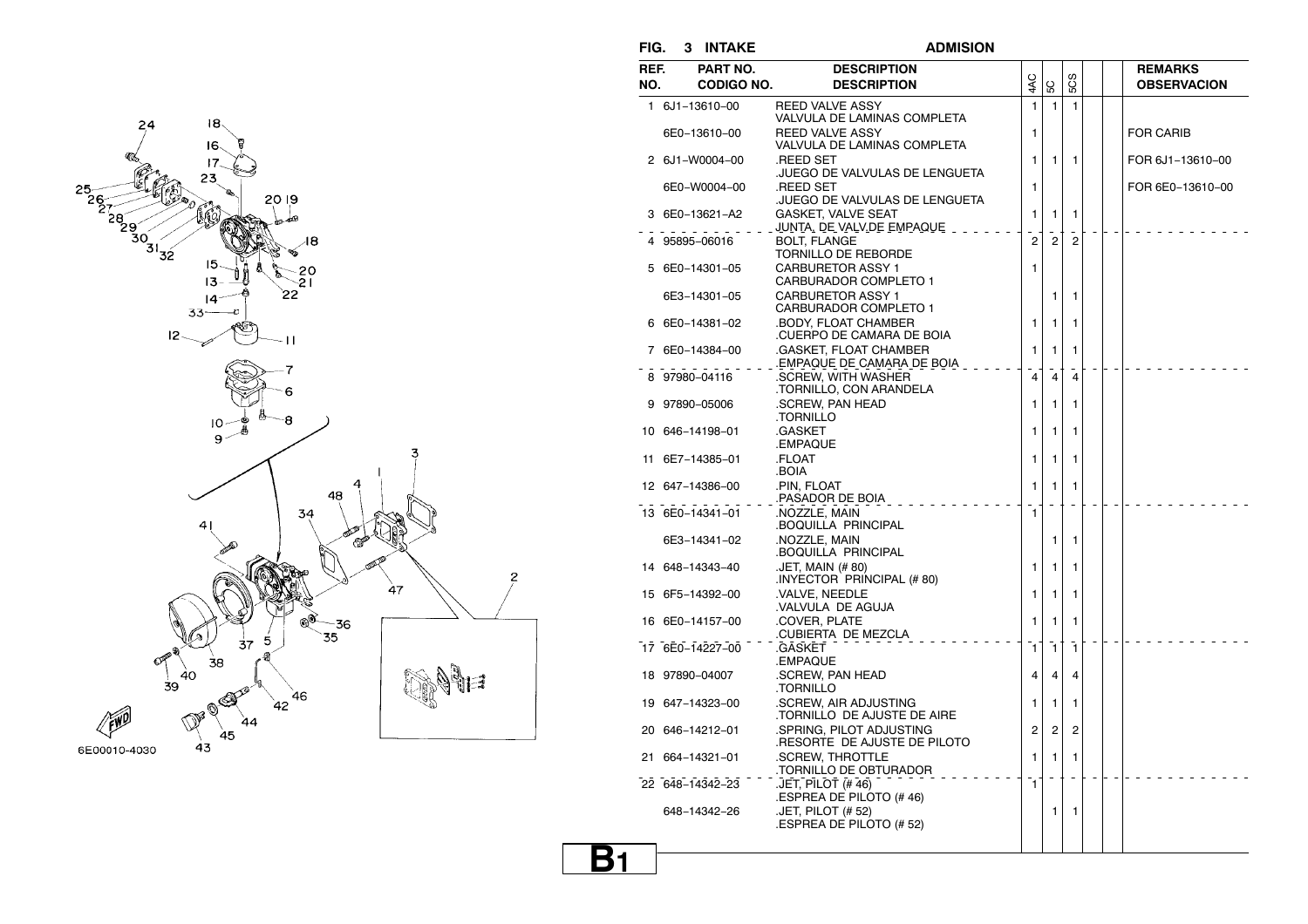



**FIG. 3 INTAKE ADMISION**

**B2**

 $\overline{c}$ 

| .<br>REF. |                               |                                                                    |                |                |                |  |                                      |
|-----------|-------------------------------|--------------------------------------------------------------------|----------------|----------------|----------------|--|--------------------------------------|
| NO.       | PART NO.<br><b>CODIGO NO.</b> | <b>DESCRIPTION</b><br><b>DESCRIPTION</b>                           | 4AC            | SC             | 5CS            |  | <b>REMARKS</b><br><b>OBSERVACION</b> |
|           | 23 647-14326-00               | .SCREW. GUIDE                                                      | 1              | $\mathbf{1}$   | $\mathbf{1}$   |  |                                      |
|           | 24 97980-04120                | TORNILLO DE GUIA<br>.SCREW. WITH WASHER<br>.TORNILLO, CON ARANDELA | 4              | 4              | 4              |  |                                      |
|           | 25 6E0-24413-00               | .COVER<br>CUERPO 2                                                 | 1              | 1              | 1              |  |                                      |
|           | 26 6E0-24471-00               | .DIAPHRAGM<br>.DIAFRAGMA                                           | 1              | 1              | 1              |  |                                      |
|           | 27 6E0-24435-00               | .GASKET, BODY 2<br>EMPAQUE _                                       | 1              | 1              | 1              |  |                                      |
|           | 28 6E0-24412-00               | BODY 1.<br>.CUERPO 1                                               | 1              | 1              | 1              |  |                                      |
|           | 29 6E0-24423-00               | .SPRING, DIAPHRAGM<br>.RESORTE DE DIAFRAGMA                        | 1              | 1              | 1              |  |                                      |
|           | 30 6E0-14346-00               | .PLATE<br>.PLACA                                                   | 1              | 1              | 1              |  |                                      |
|           | 31 6E0-24411-00               | .DIAPHRAGM<br>.DIAFRAGMA                                           | 1              | 1              | 1              |  |                                      |
|           | 32 6E0-24434-00               | .GASKET, BODY<br>.EMPAQUE                                          | 1              | 1              | 1              |  |                                      |
|           | 33 6E0-14159-00               | .CLIP<br>.PRESILLA                                                 | 1              | 1              | 1              |  |                                      |
|           | 34 6E0-14198-A0               | <b>GASKET</b><br><b>EMPAQUE</b>                                    | 1              | 1              | 1              |  |                                      |
|           | 35 95380-06700                | <b>NUT</b><br><b>TUERCA</b>                                        | 2              | 2              | 2              |  |                                      |
|           | 36 92995-06600                | <b>WASHER</b><br>ARANDELA                                          | 2              | 2              | $\overline{2}$ |  |                                      |
|           | 37 6E0-14417-00               | COVER <sub>1</sub><br><b>CUBIERTA 1</b>                            | 1              | 1              | 1              |  |                                      |
|           | 38 6E0-14418-00               | COVER <sub>2</sub><br><b>CUBIERTA 2</b>                            | 1              | $\mathbf{1}$   | $\mathbf{1}$   |  |                                      |
|           | 39 97880-05025                | <b>SCREW. PAN HEAD</b><br>TORNILLO DE CABEZA CON PLANA             | 2              | $\overline{2}$ | $\overline{2}$ |  |                                      |
|           | 40 92990-05600                | <b>WASHER, PLATE</b><br>ARANDELA PLANA                             | $\overline{2}$ | 2              | $\overline{2}$ |  |                                      |
|           | 41 97780-40720                | <b>SCREW, TAPPING</b><br>TORNILLO DE CABEZA DE CONO ACH            | 1              | 1              | 1              |  |                                      |
|           | 42 6E0-41256-00               | ROD. CHOKE 1<br>VARILLA DE AHOGADOR                                | 1              | 1              | 1              |  |                                      |
|           | 43 6E0-41271-00               | KNOB, CHOKE<br>PERILLA AHOGADOR                                    | 1              | $\mathbf{1}$   | $\mathbf{1}$   |  |                                      |
|           | 44 6E0-41272-00               | KNOB, CHOKE<br>PERILLA AHOGADOR                                    | 1              | 1              | 1              |  |                                      |
|           | 45 90202-12M16                | <b>WASHER, PLATE</b><br>ARANDELA DE PLANA                          | 1              | 1              | 1              |  |                                      |
|           | 46 661-41262-02               | <b>JOINT. CHOKE LEVER</b><br>CONECTOR DE AHOGADOR                  | 1              | 1              | 1              |  |                                      |
|           | 47 95627-06325                | <b>BOLT, STUD</b><br>PERNO DE PUNTAL                               | 1              | 1              | 1              |  |                                      |
|           | 48 90116-06M08                | <b>BOLT, STUD</b><br><b>ESPARRAGO</b>                              | $\mathbf{1}$   | $\overline{1}$ | 1              |  |                                      |
|           |                               |                                                                    |                |                |                |  |                                      |
|           |                               |                                                                    |                |                |                |  |                                      |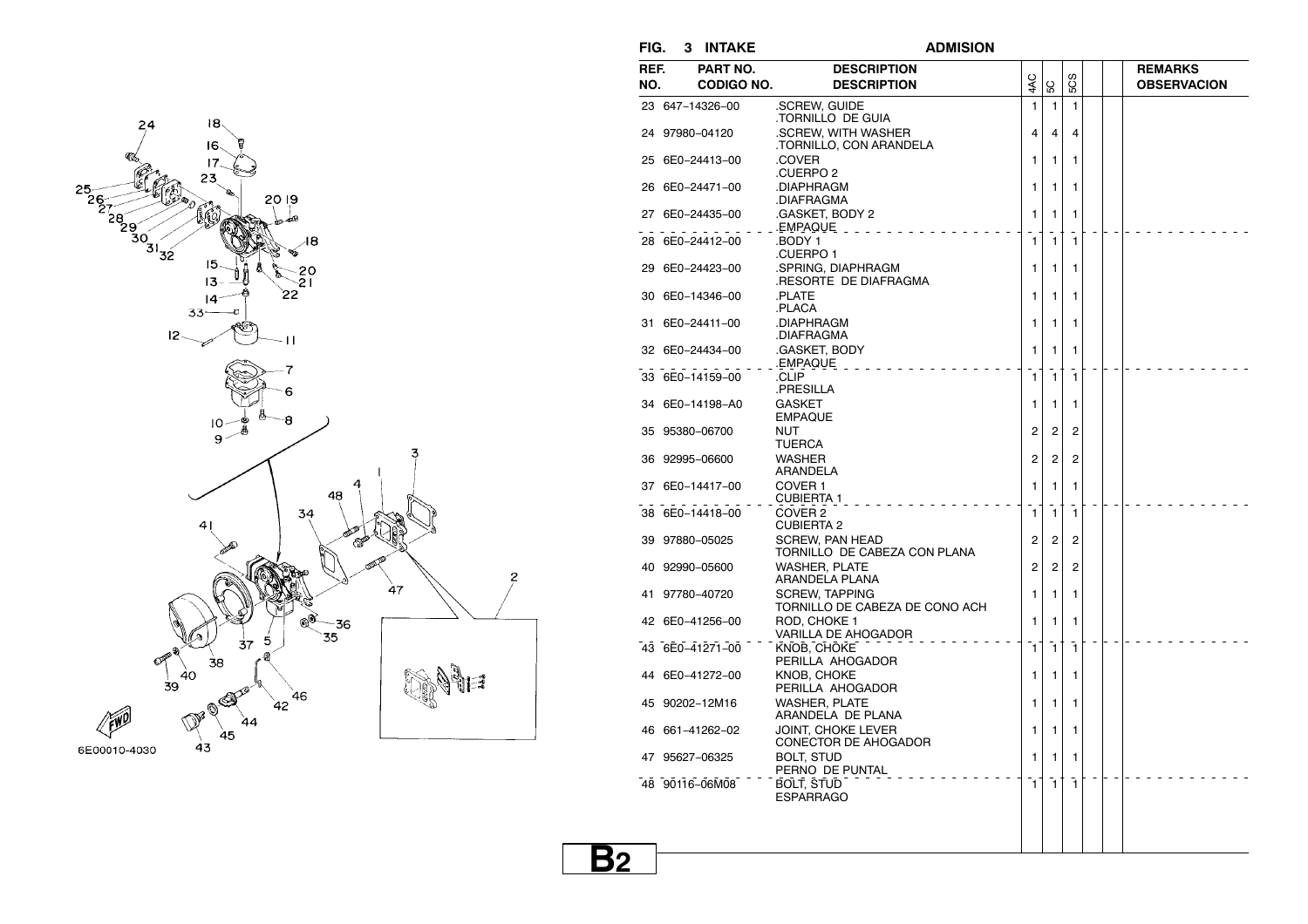



**FIG. 4 STARTER ARRANQUE**

#### **ARRANQUE**

| REF.<br>NO. | PART NO.<br><b>CODIGO NO.</b> | <b>DESCRIPTION</b><br><b>DESCRIPTION</b>                                         | 4AC          | 5C             | 5CS          |  | <b>REMARKS</b><br><b>OBSERVACION</b> |
|-------------|-------------------------------|----------------------------------------------------------------------------------|--------------|----------------|--------------|--|--------------------------------------|
|             | 1 6E0-15710-72-94             | STARTER ASSY<br>ARRANQUE COMPLETO                                                | 1            |                |              |  | FOR SAFETY DEVICE                    |
|             | 6E4-15710-73-94               | <b>STARTER ASSY</b><br>ARRANQUE COMPLETO                                         |              | 1              | 1            |  | FOR SAFETY DEVICE                    |
|             | 2 6E4-15711-71-94             | .CASE, STARTER<br>CAJA DE ARRANQUE                                               | 1            | 1              | 1            |  |                                      |
|             | 3 6E0-15714-01                | .DRUM, SHEAVE<br>TAMBOR ROLDANA.                                                 | 1            | 1              | 1            |  |                                      |
|             | 4 90510-08M03                 | .SPRING, SPIRAL<br>RESORTE EN ESPIRAL                                            | 1            | 1              | 1            |  |                                      |
|             | 6E0-15717-00                  | SHAFT, STARTER<br>.EJE DE ARRANQUE                                               | 1            | $\mathbf{1}$   | 1            |  |                                      |
|             | 6 97013-06035                 | .BOLT<br>.PERNO                                                                  | 1            | 1              | 1            |  |                                      |
|             | 7 95303-06600                 | .NUT<br>TUERCA.                                                                  | 1            | 1              | 1            |  |                                      |
|             | 8 90201-06M30                 | .WASHER, PLATE<br>ARANDELA PLANA.                                                | 1            | 1              | 1            |  |                                      |
|             | 9 677-15741-01                | .PAWL, DRIVE<br>_ .TRINQUETE DE TRACCION _ _                                     | 1            | 1              | 1            |  |                                      |
|             | 10 93430-06M02                | CIRCLIP<br>.SEGURO                                                               | 1            | $\mathbf{1}$   | 1            |  |                                      |
|             | 11 6E0-15705-00               | .SPRING, DRIVE PAWL<br>.RESORTE                                                  | 1            | 1              | 1            |  |                                      |
|             | 12 6G1-15779-00               | .COVER<br>.CUBIERTA                                                              | 1            | 1              | 1            |  |                                      |
| 13          |                               | .WIRE (L1850)<br>CABLE (L1850).                                                  | 1            | 1              | 1            |  |                                      |
|             | 14 6G1-15755-00               | .HANDLE, STARTER<br>MANIJA DE ARRANQUE                                           | 1            | 1              | 1            |  |                                      |
|             | 15 6E0-15758-01               | .GUIDE, ROPE<br>GUIA DE CUERDA                                                   | $\mathbf{1}$ |                |              |  |                                      |
|             | 6E3-15758-01                  | .GUIDE, ROPE<br>GUIA DE CUERDA                                                   |              | 1              | 1            |  |                                      |
|             | 16 6E0-15761-00               | .SEAL, RUBBER 1<br>SELLO DE GOMA 1.                                              | 1            | 1              | 1            |  |                                      |
|             | 17 90105-06M14                | BOLT FLANGE.<br>.tornillo                                                        | 2            | $\overline{2}$ | 2            |  |                                      |
|             | 18 95895-06020                | <b>BOLT, FLANGE</b><br>TORNILLO DE REBORDE                                       | 3            | 3              | 3            |  |                                      |
|             | 19 656-15748-00               | PLUNGER, STARTER STOP<br>EMBOLO SEGURO DE ARRANQUE                               | 1            | 1              | $\mathbf{1}$ |  | FOR SAFETY DEVICE                    |
|             | 20 90501-10227                | SPRING, COMPRESSION<br>RESORTE DE COMPRESION                                     | 1            | 1              | 1            |  | FOR SAFETY DEVICE                    |
|             | 21 6E4-15770-70               | CABLE COMP., STARTER STOP<br>CABLECOMPL DE SEGURO ARRANQUE                       | 1            | 1              | 1            |  | FOR SAFETY DEVICE                    |
|             | 22 6E0-15772-71               | STAY 2<br>SOPORTE <sub>2</sub>                                                   | 1            |                |              |  | FOR SAFETY DEVICE                    |
|             | 6E4-15772-71                  | STAY <sub>2</sub><br>SOPORTE 2                                                   |              | 1              | 1            |  | FOR SAFETY DEVICE                    |
|             | <b>CUTTING LENGTH 1.85M</b>   | * CUT FROM 50M ROLLS, PART NO. 90890-44372,                                      |              |                |              |  |                                      |
|             |                               | * CORTE DE UN RODILLO DE 50M, PARTS NUMERO<br>90890-44372, LARGO DEL CORTE 1.85M |              |                |              |  |                                      |
|             |                               |                                                                                  |              |                |              |  |                                      |

**B3**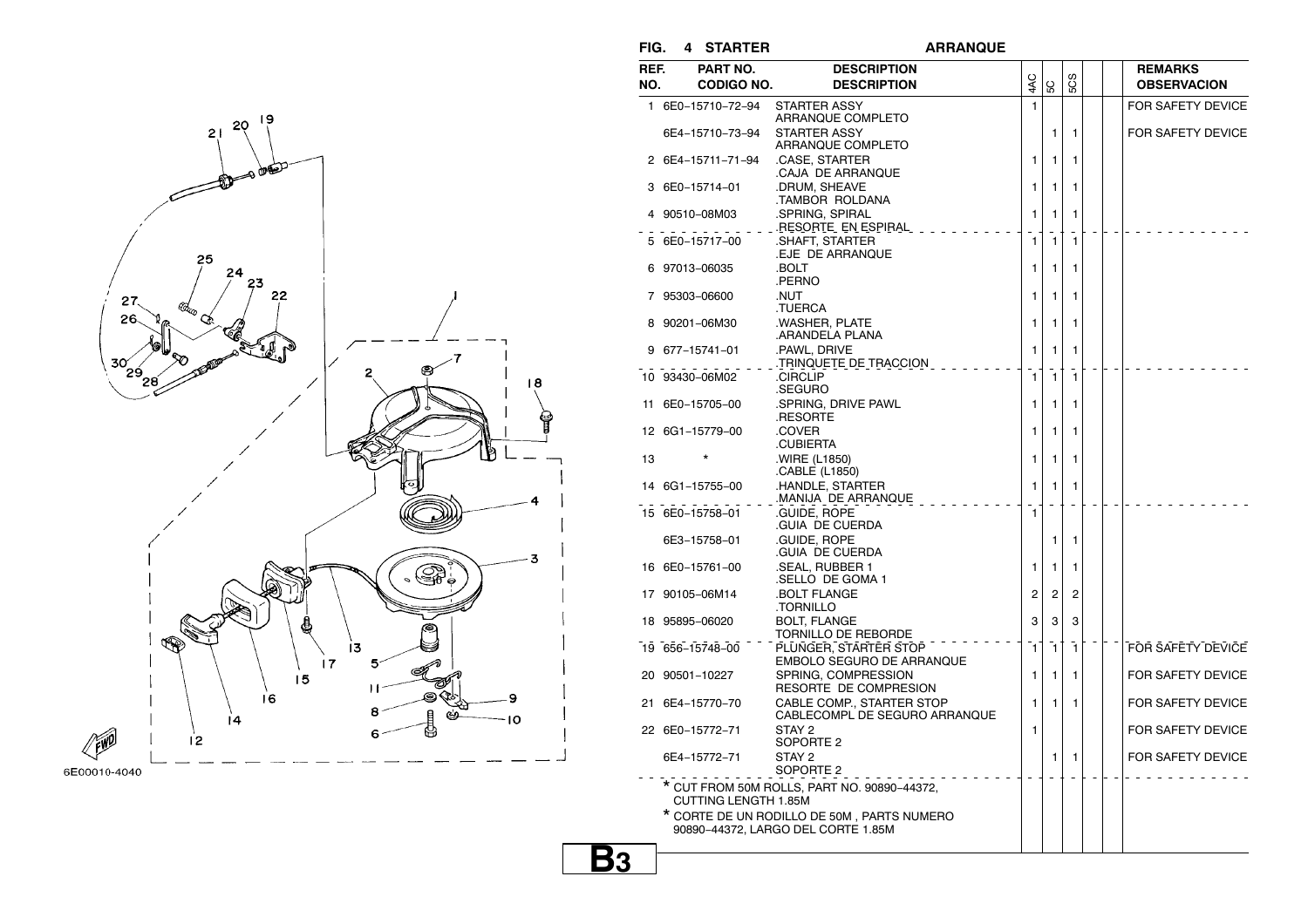



### **B4**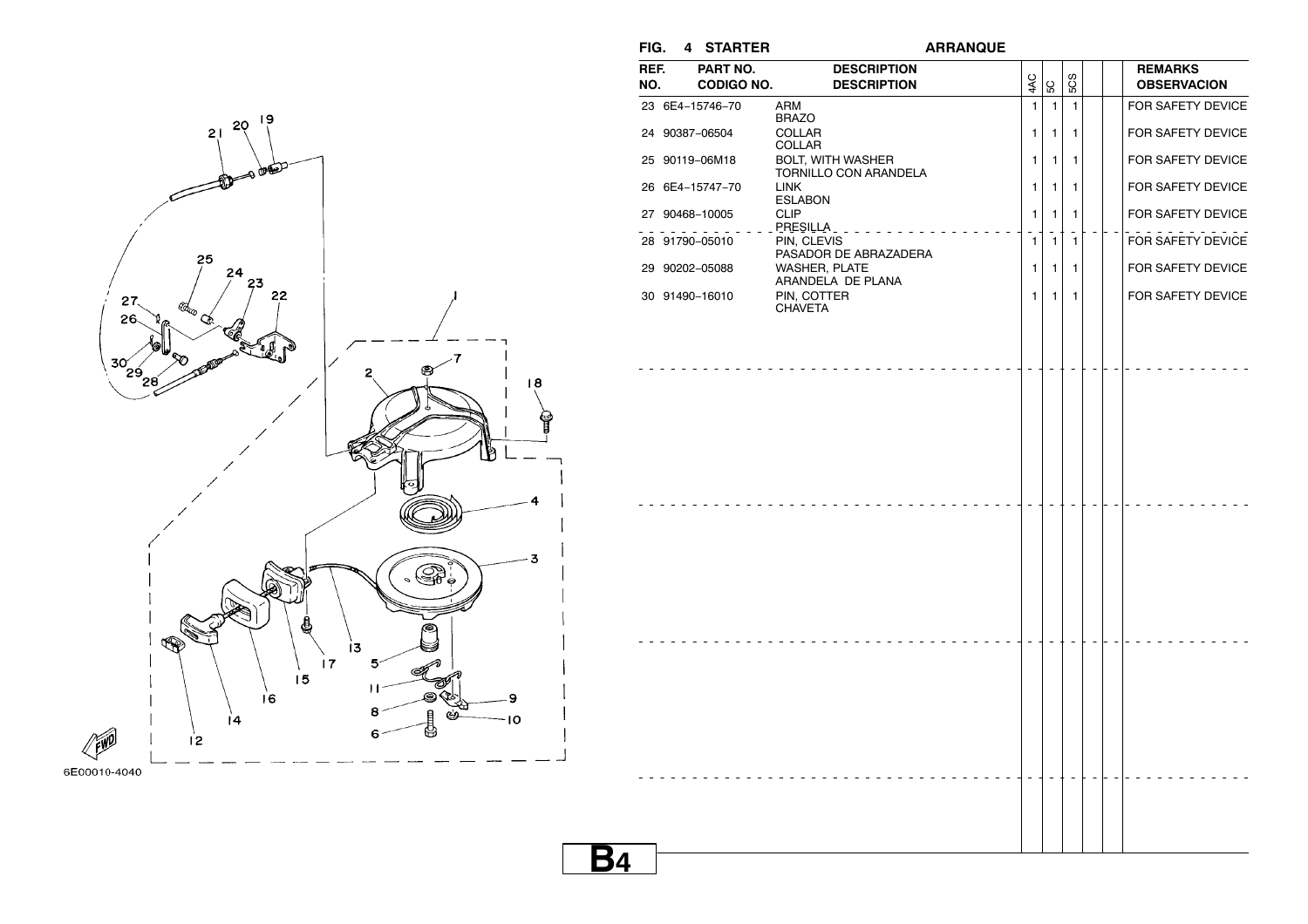$FIG. 5 GENERATOR$ 

 $-23$ 

 $\mathsf{AP}$ 

#### **GENERADOR**



| NO.<br>4 | <b>CODIGO NO.</b><br>1 6E0-85550-71<br>2 6E0-15723-00-94<br>3 90105-06M14 | <b>DESCRIPTION</b><br>ROTOR ASSY<br>ROTOR COMPLETO<br>.PULLEY, STARTER<br>POLEA DE ARRANQUE. | 4AC<br>1       | 5C<br>$\mathbf{1}$ | 5CS<br>$\mathbf{1}$ |  | <b>OBSERVACION</b> |
|----------|---------------------------------------------------------------------------|----------------------------------------------------------------------------------------------|----------------|--------------------|---------------------|--|--------------------|
|          |                                                                           |                                                                                              |                |                    |                     |  |                    |
|          |                                                                           |                                                                                              |                |                    |                     |  |                    |
|          |                                                                           |                                                                                              |                |                    |                     |  |                    |
|          |                                                                           |                                                                                              | 1              | 1                  | 1                   |  |                    |
|          |                                                                           |                                                                                              |                |                    |                     |  |                    |
|          |                                                                           | <b>BOLT FLANGE</b><br>.TORNILLO                                                              | 3              | 3                  | 3                   |  |                    |
|          | 6E0-85560-70                                                              | <b>BASE ASSY</b>                                                                             | 1              | 1                  | 1                   |  |                    |
|          |                                                                           | <b>CONJUNTO BASE</b>                                                                         |                |                    |                     |  |                    |
|          | 5 6E0-15359-00-94                                                         | .HOUSING, OIL SEAL                                                                           | 1              | 1                  | 1                   |  |                    |
|          |                                                                           | CAJA DE SELLO DE ACEITE _ _ _                                                                |                |                    |                     |  |                    |
|          | 6 6E0-85520-70                                                            | COIL. CHARGE                                                                                 | 1              | $\mathbf{1}$       | 1                   |  |                    |
|          |                                                                           | BOBINA DE CARGA                                                                              |                |                    |                     |  |                    |
|          | 7 90159-05038                                                             | .SCREW, WITH WASHER<br>TORNILLO CON VALONA.                                                  | 2              | 2                  | 2                   |  |                    |
|          | 8 6E0-85595-70                                                            | .COIL, PULSER                                                                                | 1              | $\mathbf{1}$       | 1                   |  |                    |
|          |                                                                           | BOBINA DE PULSACION CONJUNTA                                                                 |                |                    |                     |  |                    |
|          | 9 90159-04036                                                             | .SCREW, WITH WASHER                                                                          | 2              | 2                  | 2                   |  |                    |
|          |                                                                           | .TORNILLO CON VALONA                                                                         |                |                    |                     |  |                    |
|          | 10 6E0-85592-70                                                           | PULSER COIL ASSY                                                                             | 1              | 1                  | 1                   |  |                    |
|          |                                                                           | BOBINA DE PULSACION CONJUNTA                                                                 | $\overline{2}$ |                    |                     |  |                    |
|          | 11 90159-05037                                                            | .SCREW, WITH WASHER<br>TORNILLO CON VALONA.                                                  |                | $\overline{2}$     | $\overline{2}$      |  |                    |
|          | 12 6E0-81336-70                                                           | .GROMMET                                                                                     | 1              | 1                  | 1                   |  |                    |
|          |                                                                           | TAPON PROTECTOR.                                                                             |                |                    |                     |  |                    |
|          | 13 6E0-81328-70                                                           | .CLAMP                                                                                       | 1              | 1                  | 1                   |  |                    |
|          |                                                                           | .grampa                                                                                      |                |                    |                     |  |                    |
|          | 14 90159-04035                                                            | .SCREW, WITH WASHER                                                                          | 1              | 1                  | 1                   |  |                    |
|          | 15 93102-20M25                                                            | TORNILLO CON VALONA<br>OIL SEAL                                                              | 1              | 1                  | 1                   |  |                    |
|          |                                                                           | RETEN DE ACEITE                                                                              |                |                    |                     |  |                    |
|          | 16 93210-42159                                                            | O-RING                                                                                       | 1              | $\mathbf{1}$       | $\mathbf{1}$        |  |                    |
|          |                                                                           | <b>JUNTA TORICA</b>                                                                          |                |                    |                     |  |                    |
|          | 17 97095-06016                                                            | BOLT                                                                                         | 2              | 2                  | 2                   |  |                    |
|          |                                                                           | PERNO                                                                                        |                |                    |                     |  |                    |
|          | 18 92995-06100                                                            | WASHER, SPRING<br>ARANDELA                                                                   | 2              | 2                  | 2                   |  |                    |
|          | 19 6E0-24183-00                                                           | DAMPER, LOCATING 3                                                                           | $\overline{2}$ | $\overline{2}$     | 2                   |  |                    |
|          |                                                                           | AMORTIGUADOR DE MONTAJE 3                                                                    |                |                    |                     |  |                    |
|          | 20 90280-04M06                                                            | <b>KEY, WOODRUFF</b>                                                                         | 1              | 1                  | 1                   |  |                    |
|          |                                                                           | CUNA WOODRUFF                                                                                |                |                    |                     |  |                    |
|          | 21 90170-10113                                                            | NUT                                                                                          | 1              | $\mathbf{1}$       | $\mathbf{1}$        |  |                    |
|          | 22 90201-10126                                                            | TUERCA<br><b>WASHER, PLATE</b>                                                               | 1              | 1                  | 1                   |  |                    |
|          |                                                                           | ARANDELA PLANA                                                                               |                |                    |                     |  |                    |
|          | 23 6E0-81303-40                                                           | <b>LIGHTING COIL ASSY</b>                                                                    | 1              | 1                  | 1                   |  | AP 40W             |
|          |                                                                           | BOBINA DE ILUMINACION COMPL.                                                                 |                |                    |                     |  |                    |
|          | 6E0-81303-80                                                              | <b>LIGHTING COIL ASSY</b>                                                                    | 1              | 1                  | 1                   |  | AP 60W             |
|          |                                                                           | BOBINA DE ILUMINACION COMPL.                                                                 |                |                    |                     |  |                    |
|          | 24 90159-05040                                                            | .SCREW, WITH WASHER<br>TORNILLO CON VALONA                                                   | $\overline{2}$ | 2                  | $\overline{c}$      |  |                    |
|          |                                                                           |                                                                                              |                |                    |                     |  |                    |
|          |                                                                           |                                                                                              |                |                    |                     |  |                    |
|          |                                                                           |                                                                                              |                |                    |                     |  |                    |
|          |                                                                           |                                                                                              |                |                    |                     |  |                    |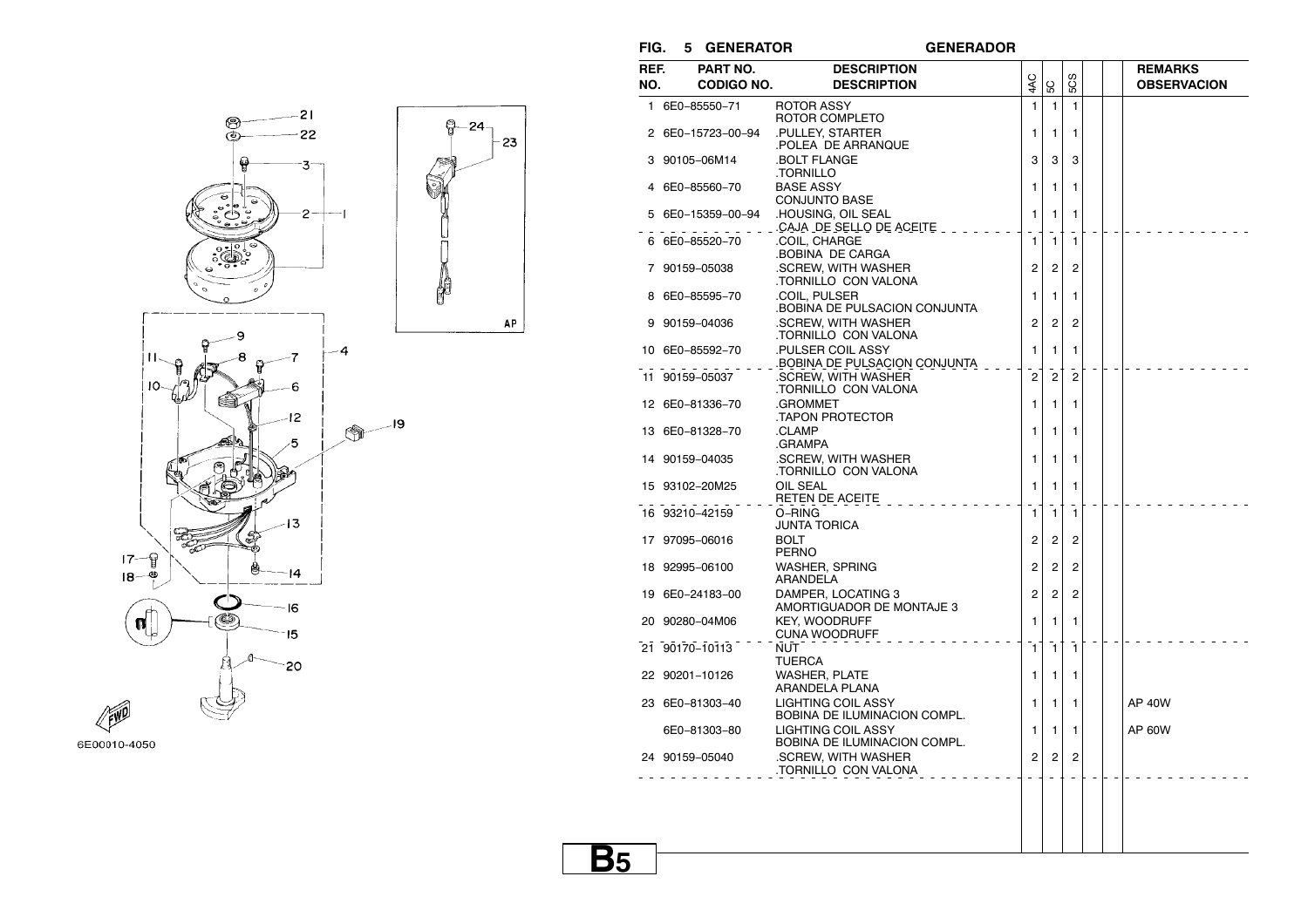| FIG.        | 6 ELECTRICAL                  | <b>ELECTRICO</b>                                           |                |                |                |  |                                      |
|-------------|-------------------------------|------------------------------------------------------------|----------------|----------------|----------------|--|--------------------------------------|
| REF.<br>NO. | PART NO.<br><b>CODIGO NO.</b> | <b>DESCRIPTION</b><br><b>DESCRIPTION</b>                   | 4AC            | SC             | 5CS            |  | <b>REMARKS</b><br><b>OBSERVACION</b> |
|             | 1 95895-06016                 | <b>BOLT, FLANGE</b><br>TORNILLO DE REBORDE                 | $\overline{c}$ | $\overline{c}$ | $\overline{2}$ |  |                                      |
|             | 2 663-82370-01                | PLUG CAP ASSY<br>TAPON DE BUJIA COMPLT                     | 1              | 1              | 1              |  |                                      |
|             | 6G1-82370-21                  | PLUG CAP ASSY<br><b>TAPON DE BUJIA COMPLT</b>              | 1              |                |                |  | <b>FOR CARIB</b>                     |
|             | 6E3-82370-21                  | PLUG CAP ASSY<br><b>TAPON DE BUJIA COMPLT</b>              |                |                | 1              |  | <b>FOR CARIB</b>                     |
|             | 3 6E0-82316-01-94             | <b>BRACKET, IGNITION COIL</b><br>SOPORTE_BOBINA ENCENDIDO_ | 1              | 1              | 1              |  |                                      |
|             | 4 6E0-82317-00                | DAMPER, IGNITION COIL<br>AMORTIGUADOR BOBINA ENCENDIDO     | 2              | $\overline{c}$ | $\overline{c}$ |  |                                      |
|             | 5 6E0-85570-00                | <b>IGNITION COIL ASSY</b><br>BOBINA DE IGNICION COMPLETO   | 1              | 1              | 1              |  |                                      |
|             | 6 97095-06016                 | <b>BOLT</b><br><b>PERNO</b>                                | 2              | 2              | 2              |  |                                      |
|             | 7 92995-06600                 | <b>WASHER</b><br>ARANDELA                                  | 2              | 2              | $\overline{c}$ |  |                                      |
|             | 8 90480-25161                 | <b>GROMMET</b><br>TAPON _                                  | 1              | 1              | 1              |  |                                      |
|             | 9 97080-06010                 | <b>BOLT</b><br><b>PERNO</b>                                | 1              | $\mathbf{1}$   | $\mathbf{1}$   |  |                                      |
|             | 10 6E0-85548-00               | <b>HOLDER</b><br><b>SOSTEN</b>                             | 1              | 1              | 1              |  |                                      |
|             | 11 6E0-85540-71               | C.D.I. UNIT ASSY<br>UNIDAD C.D.I. COMPLETA                 | 1              | 1              | 1              |  |                                      |
|             | 12 95895-06020                | <b>BOLT, FLANGE</b><br>TORNILLO DE REBORDE                 | $\overline{c}$ | $\overline{c}$ | $\overline{2}$ |  |                                      |
|             |                               |                                                            |                |                |                |  |                                      |
|             |                               |                                                            |                |                |                |  |                                      |
|             |                               |                                                            |                |                |                |  |                                      |
|             |                               |                                                            |                |                |                |  |                                      |
|             |                               |                                                            |                |                |                |  |                                      |
|             |                               |                                                            |                |                |                |  |                                      |
|             |                               |                                                            |                |                |                |  |                                      |
|             |                               |                                                            |                |                |                |  |                                      |
|             |                               |                                                            |                |                |                |  |                                      |
|             |                               |                                                            |                |                |                |  |                                      |
|             |                               |                                                            |                |                |                |  |                                      |
|             |                               |                                                            |                |                |                |  |                                      |
|             |                               |                                                            |                |                |                |  |                                      |



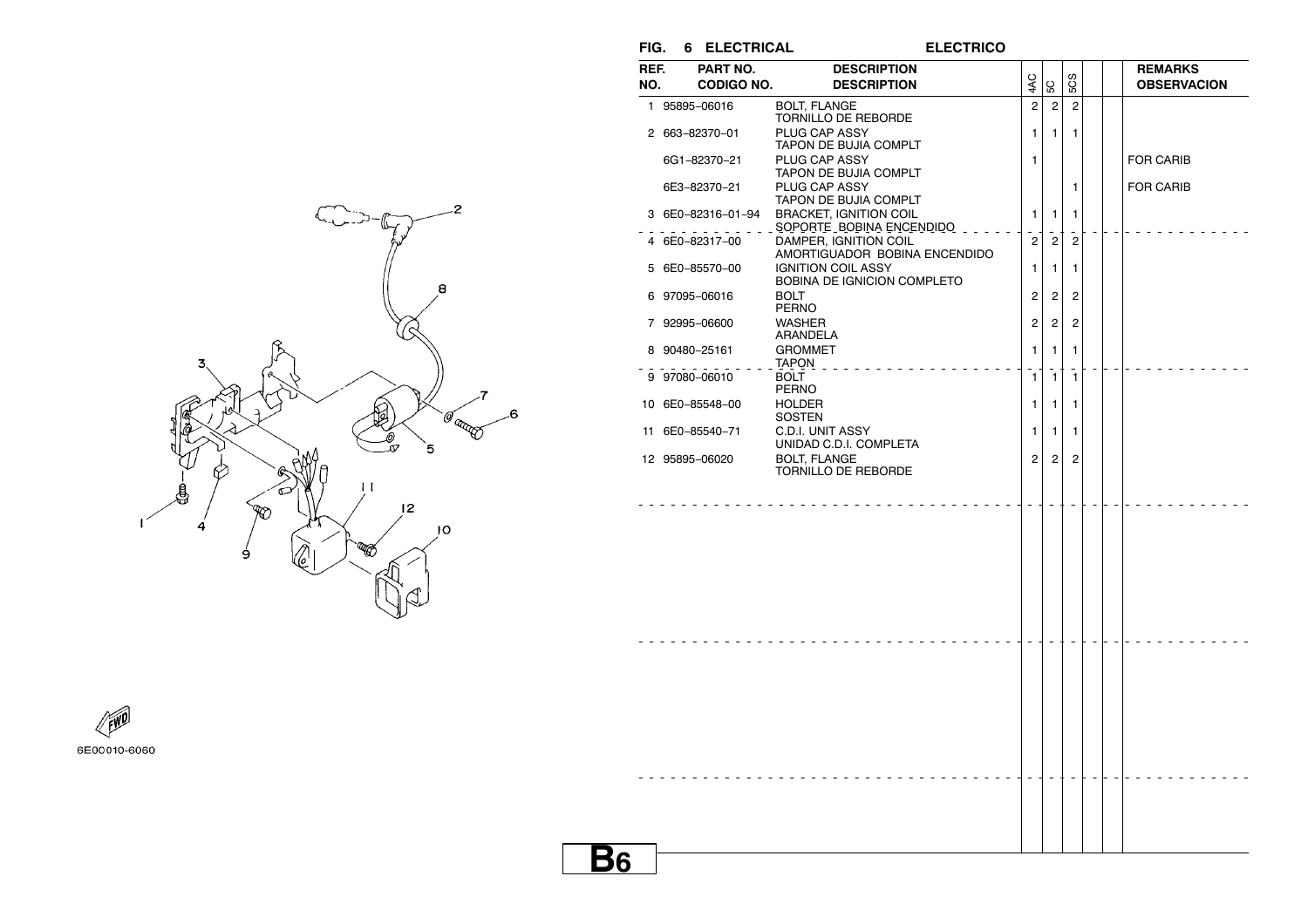**FIG. 7 BOTTOM COWLING 1 CUBIERTA INFERIOR 1**

**B7**



| REF. | PART NO.           | <b>DESCRIPTION</b>                                |                |                |     |  | <b>REMARKS</b>          |
|------|--------------------|---------------------------------------------------|----------------|----------------|-----|--|-------------------------|
| NO.  | <b>CODIGO NO.</b>  | <b>DESCRIPTION</b>                                | 4AC            | SC             | 50S |  | <b>OBSERVACION</b>      |
|      | 1 6E0-42711-05-4D  | COWLING, BOTTOM<br><b>CUBIERTA INFERIOR</b>       | 1              | $\mathbf{1}$   |     |  |                         |
|      | 6E0-42711-10-4D    | COWLING, BOTTOM<br><b>CUBIERTA INFERIOR</b>       | 1              |                |     |  | FOR DUAL LINE           |
|      | 2 6E0-42815-00-4D  | LEVER, CLAMP<br>PALANCA ABRAZADERA                | 1              | 1              |     |  |                         |
|      | 3 90386-12069      | <b>BUSH</b><br><b>BUJE</b>                        | $\overline{c}$ | 2              |     |  |                         |
|      | 6E0-42816-00       | LEVER, CLAMP<br>PALANCA ABRAZADERA _              | 1              | $\mathbf{1}$   |     |  |                         |
| 5    | 90206-12052        | WASHER, WAVE<br>ARANDELA ONDULADA                 | 1              | $\mathbf{1}$   |     |  |                         |
|      | 6 97885-06030      | <b>SCREW, PAN HEAD</b><br>TORNILLO A MUESCA       | 1              | 1              |     |  |                         |
| 7    | 95380-06700        | <b>NUT</b><br>TUERCA                              | 1              | 1              |     |  |                         |
|      | 90480–14M14        | <b>GROMMET</b><br><b>TAPON</b>                    | 2              | 2              |     |  |                         |
|      | 95895-06020        | <b>BOLT, FLANGE</b><br><u>TORNILLO DE REBORDE</u> | 1              | 1              |     |  |                         |
|      | 10 6E0-24182-00    | DAMPER, LOCATING 2<br>AMORTIGUADOR DE MONTAJE 2   | $\overline{2}$ |                |     |  |                         |
|      | 6E3-24182-00       | DAMPER, LOCATING 2<br>AMORTIGUADOR DE MONTAJE 2   |                | 2              |     |  |                         |
|      | 11 6E0-42542-00    | <b>PIPE</b><br>TUBO                               | 2              | 2              |     |  |                         |
|      | 12 95895-06025     | <b>BOLT, FLANGE</b><br>TORNILLO DE REBORDE        | $\overline{2}$ | 2              |     |  |                         |
|      | 13 6E0-24110-01-4D | FUEL TANK COMP.<br>DEPOSITO DE COMBUSTIBLE COMP.  | 1              | 1              |     |  |                         |
|      | 14 6E0-24610-02    | <b>CAP ASSY</b><br>TAPA COMPLETA                  | $\mathbf{1}$   | $\mathbf{1}$   |     |  |                         |
|      | 15 6E0-24181-00    | DAMPER, LOCATING 1<br>AMORTIGUADOR DE MONTAJE 1   | $\overline{2}$ | $\overline{2}$ |     |  |                         |
|      | 16 6E0-24641-00    | GASKET, CAP 1<br><b>EMPAQUE DE TAPA 1</b>         | 1              |                |     |  |                         |
|      | 6E3-24641-00       | GASKET, CAP 1<br><b>EMPAQUE DE TAPA 1</b>         |                | 1              |     |  |                         |
|      | 17 90445-09M37     | <b>HOSE (L240)</b><br>TUBO (L240)                 | 1              |                |     |  | <b>FOR CARIB</b>        |
|      | 18 90467-08004     | <b>CLIP</b><br><b>PRESILLA</b>                    | $\overline{2}$ | $\bar{2}$      |     |  |                         |
|      | 90467-08004        | <b>CLIP</b><br>PRESILLA                           | 6              |                |     |  | FOR DUAL LINE           |
|      | 19 6E0-24500-00    | FUEL COCK ASSY 1<br><b>GRIFO DE COMBUSTIBLE 1</b> | 1              | 1              |     |  |                         |
|      | 6E0-24500-10       | FUEL COCK ASSY 1<br><b>GRIFO DE COMBUSTIBLE 1</b> | 1              |                |     |  | FOR DUAL LINE           |
|      | 20 6E0-24571-00    | <b>BUSHING</b><br><b>BUJE</b>                     | 1              | $\mathbf{1}$   |     |  | <b>EXCEPT DUAL LINE</b> |
|      | 21 6E0-24591-00    | <b>GRAPHIC</b><br>CALCAMONIA PALANCA DE CAMBIO    | $\mathbf{1}$   | 1              |     |  |                         |
|      | 6E0-24591-10       | EMBLEM, FUEL COCK<br>CALCAMONIA PALANCA DE CAMBIO | 1              |                |     |  | FOR DUAL LINE           |
|      |                    |                                                   |                |                |     |  |                         |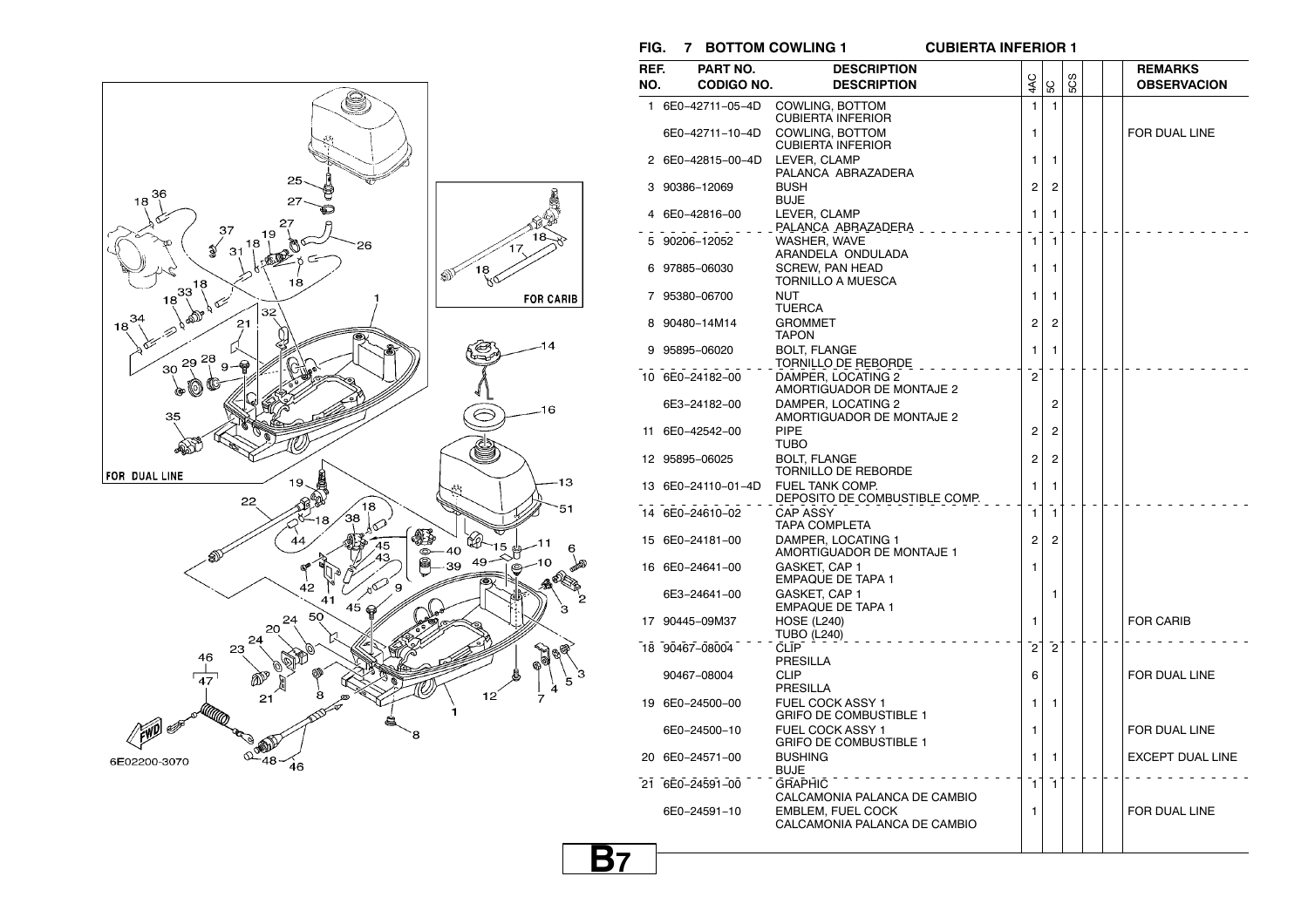**FIG. 7 BOTTOM COWLING 1 CUBIERTA INFERIOR 1**

|     | PART NO.          | <b>DESCRIPTION</b>                                     |                |                |     |  | <b>REMARKS</b>          |
|-----|-------------------|--------------------------------------------------------|----------------|----------------|-----|--|-------------------------|
| NO. | <b>CODIGO NO.</b> | <b>DESCRIPTION</b>                                     | 4AC            | 50             | 5CS |  | <b>OBSERVACION</b>      |
|     | 22 6E0-24572-00   | SHAFT, FUEL CHANGE<br>EJE SELECTOR COMBUSTIBLE         | 1              | $\mathbf{1}$   |     |  | <b>EXCEPT DUAL LINE</b> |
|     | 23 6E0-24575-01   | LEVER. FUEL CHANGE<br>PALANCA SELECTOR COMBUSTIBLE     | 1              | 1              |     |  | <b>EXCEPT DUAL LINE</b> |
|     | 24 90202-12M17    | <b>WASHER, PLATE</b><br>ARANDELA DE PLANA              | 2              | 2              |     |  | <b>EXCEPT DUAL LINE</b> |
|     | 25 6E0-24335-00   | PIPE, SUCTION 1<br>TUBO DE SUCCION 1                   | 1              |                |     |  | FOR DUAL LINE           |
|     | 26 6E0-24311-00   | PIPE. FUEL 1<br>TUBO DE COMBUSTIBLE 1 _ _ _ _ _        | 1              |                |     |  | FOR DUAL LINE           |
|     | 27 90465-13M11    | <b>CLAMP</b><br><b>BRIDA</b>                           | $\overline{c}$ |                |     |  | FOR DUAL LINE           |
|     | 28 90170-16M35    | <b>NUT</b><br><b>TUERCA</b>                            | 1              |                |     |  | FOR DUAL LINE           |
|     | 29 6J1-24524-00   | LEVER, COCK<br>LLAVE DEL GRIFO                         | 1              |                |     |  | FOR DUAL LINE           |
|     | 30 90159-04M24    | <b>SCREW, WITH WASHER</b><br>TORNILLO CON VALONA       | 1              |                |     |  | FOR DUAL LINE           |
|     | 31 90445-09M27    | <b>HOSE (L125)</b><br>TUBO (L125)                      | 1              |                |     |  | FOR DUAL LINE           |
|     | 32 90465-08M62    | <b>CLAMP</b><br><b>BRIDA</b>                           | 1              |                |     |  | FOR DUAL LINE           |
|     | 33 646-24251-02   | STRAINER 1<br>COLADOR 1                                | 1              |                |     |  | FOR DUAL LINE           |
|     | 34 90445-09057    | <b>HOSE (L45)</b><br>TUBO (L45)                        | 1              |                |     |  | FOR DUAL LINE           |
|     | 35 6G1-24304-02   | FUEL PIPE JOINT COMP. 1<br>CONECTOR MANGUERA COMBUST.1 | 1              |                |     |  | FOR DUAL LINE           |
|     | 36 6E0-24312-00   | PIPE <sub>2</sub><br>TUBO 2                            | 1              |                |     |  | FOR DUAL LINE           |
|     | 37 90464-09M21    | <b>CLAMP</b><br><b>BRIDA</b>                           | 1              |                |     |  | FOR DUAL LINE           |
|     | 38 6E0-24500-60   | <b>FUEL COCK ASSY 1</b><br>GRIFO DE COMBUSTIBLE 1      | 1              | 1              |     |  | <b>WATER SEPARATER</b>  |
| 39  | 624–24521–01      | CUP. FILTER<br>COPA DE FILTRO                          | 1              | 1              |     |  |                         |
|     | 40 102-24522-01   | .GASKET<br>.EMPAQUE                                    | 1              | 1              |     |  |                         |
|     | 41 6E0-24566-61   | <b>BRACKET, FILTER</b><br>SOPORTE DEL FILTRO           | 1              |                |     |  | <b>WATER SEPARATER</b>  |
|     | 6E3-24566-61      | <b>BRACKET, FILTER</b><br>SOPORTE DEL FILTRO           |                | Ē,             |     |  | WATER SEPARATER         |
|     | 42 97885-04010    | <b>SCREW. PAN HEAD</b><br>TORNILLO A MUESCA            | 2              | $\overline{2}$ |     |  | <b>WATER SEPARATER</b>  |
|     | 43 90445-09072    | <b>HOSE (L120)</b><br><b>TUBO (L120)</b>               | 1              | 1              |     |  | <b>WATER SEPARATER</b>  |
|     | 44 90445-09082    | <b>HOSE</b><br><b>TUBO</b>                             | 1              | 1              |     |  | <b>WATER SEPARATER</b>  |
|     | 45 90467-08004    | CLIP<br>PRESILLA                                       | $\overline{c}$ | $\overline{2}$ |     |  | <b>WATER SEPARATER</b>  |
|     | 46 6E0-82575-00   | ENGINE STOP SWITCH ASSY<br>INTERRUPTOR DE PARADA COMPL | $\mathbf{1}$   | $\mathbf{1}$   |     |  |                         |
|     | 47 682-82556-00   | .STOPPER<br>.RETENER                                   | 1<br>1         |                |     |  |                         |
|     |                   |                                                        |                |                |     |  |                         |

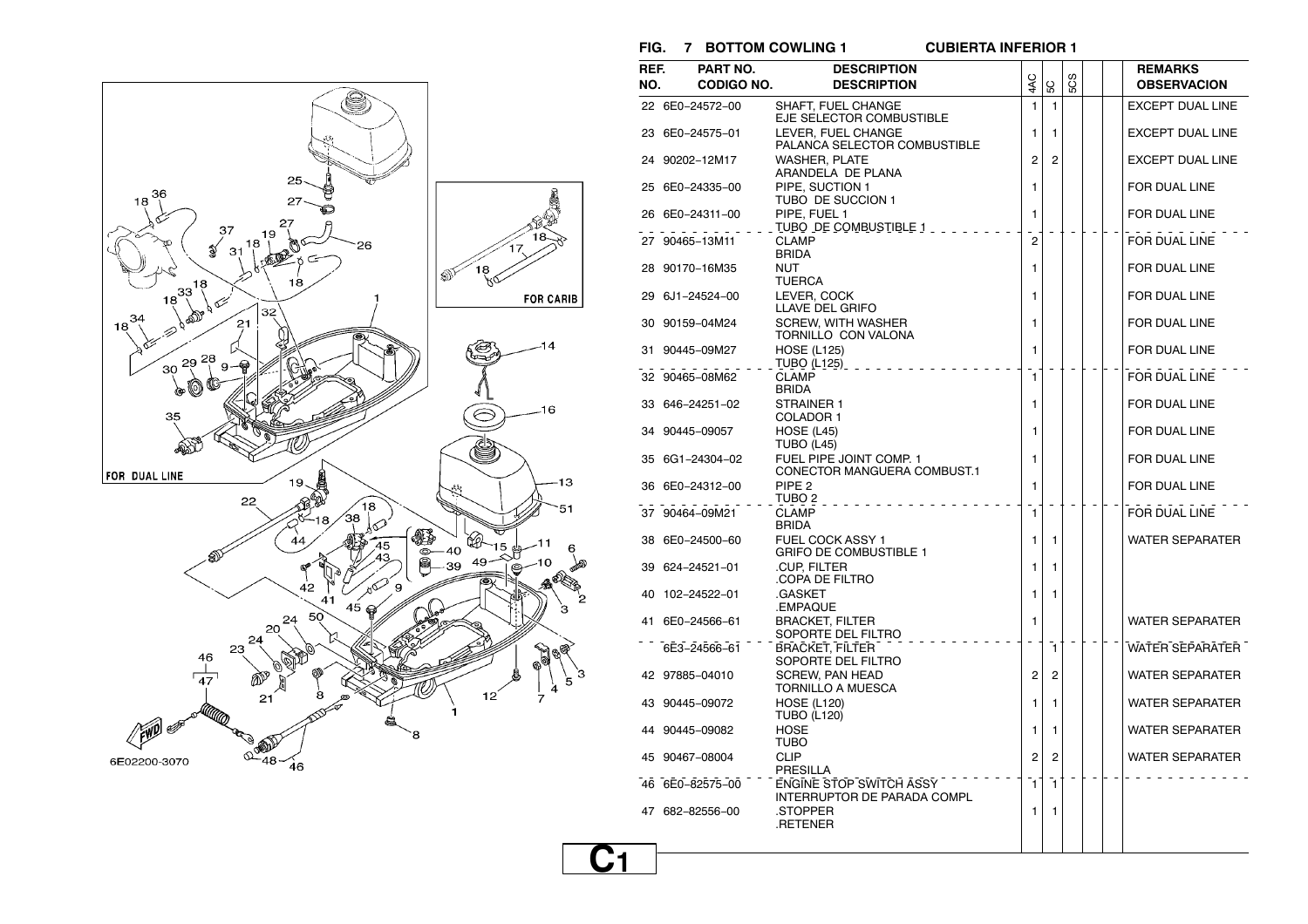**FIG. 7 BOTTOM COWLING 1 CUBIERTA INFERIOR 1**



| REF.<br>NO. | PART NO.<br><b>CODIGO NO.</b> | <b>DESCRIPTION</b><br><b>DESCRIPTION</b> | 4AC          | ခြ             | 5CS |  | <b>REMARKS</b><br><b>OBSERVACION</b> |
|-------------|-------------------------------|------------------------------------------|--------------|----------------|-----|--|--------------------------------------|
|             | 48 689-8257Y-00               | .CAP<br>.CASQUILLO                       | $\mathbf{1}$ | $\overline{1}$ |     |  |                                      |
|             | 49 664-42791-00               | MARK 1                                   | $\mathbf{1}$ | $\overline{1}$ |     |  |                                      |
|             | 664-42791-10                  | <b>MARCA1</b><br>MARK 1                  | $\mathbf{1}$ | $\overline{1}$ |     |  | FOR CHINA, CARIB                     |
|             | 50 6A1-28176-00               | <b>MARCA1</b><br>LABEL, CAUTION          | $\mathbf{1}$ |                |     |  | FOR CARIB                            |
|             | 51 6A1-83625-41               | ETIQUETA DE PRECAUCION<br>MARK 5         | $\mathbf{1}$ |                |     |  | FOR CARIB                            |
|             |                               |                                          |              |                |     |  |                                      |
|             |                               |                                          |              |                |     |  |                                      |
|             |                               |                                          |              |                |     |  |                                      |
|             |                               |                                          |              |                |     |  |                                      |
|             |                               |                                          |              |                |     |  |                                      |
|             |                               | .                                        |              |                |     |  |                                      |
|             |                               |                                          |              |                |     |  |                                      |
|             |                               |                                          |              |                |     |  |                                      |
|             |                               |                                          |              |                |     |  |                                      |
|             |                               |                                          |              |                |     |  |                                      |
|             |                               |                                          |              |                |     |  |                                      |
|             |                               |                                          |              |                |     |  |                                      |
|             |                               |                                          |              |                |     |  |                                      |
|             |                               |                                          |              |                |     |  |                                      |
|             |                               |                                          |              |                |     |  |                                      |
|             |                               |                                          |              |                |     |  |                                      |
|             | .                             |                                          |              |                |     |  |                                      |
|             |                               |                                          |              |                |     |  |                                      |
|             |                               |                                          |              |                |     |  |                                      |
|             |                               |                                          |              |                |     |  |                                      |
|             |                               |                                          |              |                |     |  |                                      |
|             |                               |                                          |              |                |     |  |                                      |
|             |                               |                                          |              |                |     |  |                                      |
|             |                               |                                          |              |                |     |  |                                      |
| <u>C2</u>   |                               |                                          |              |                |     |  |                                      |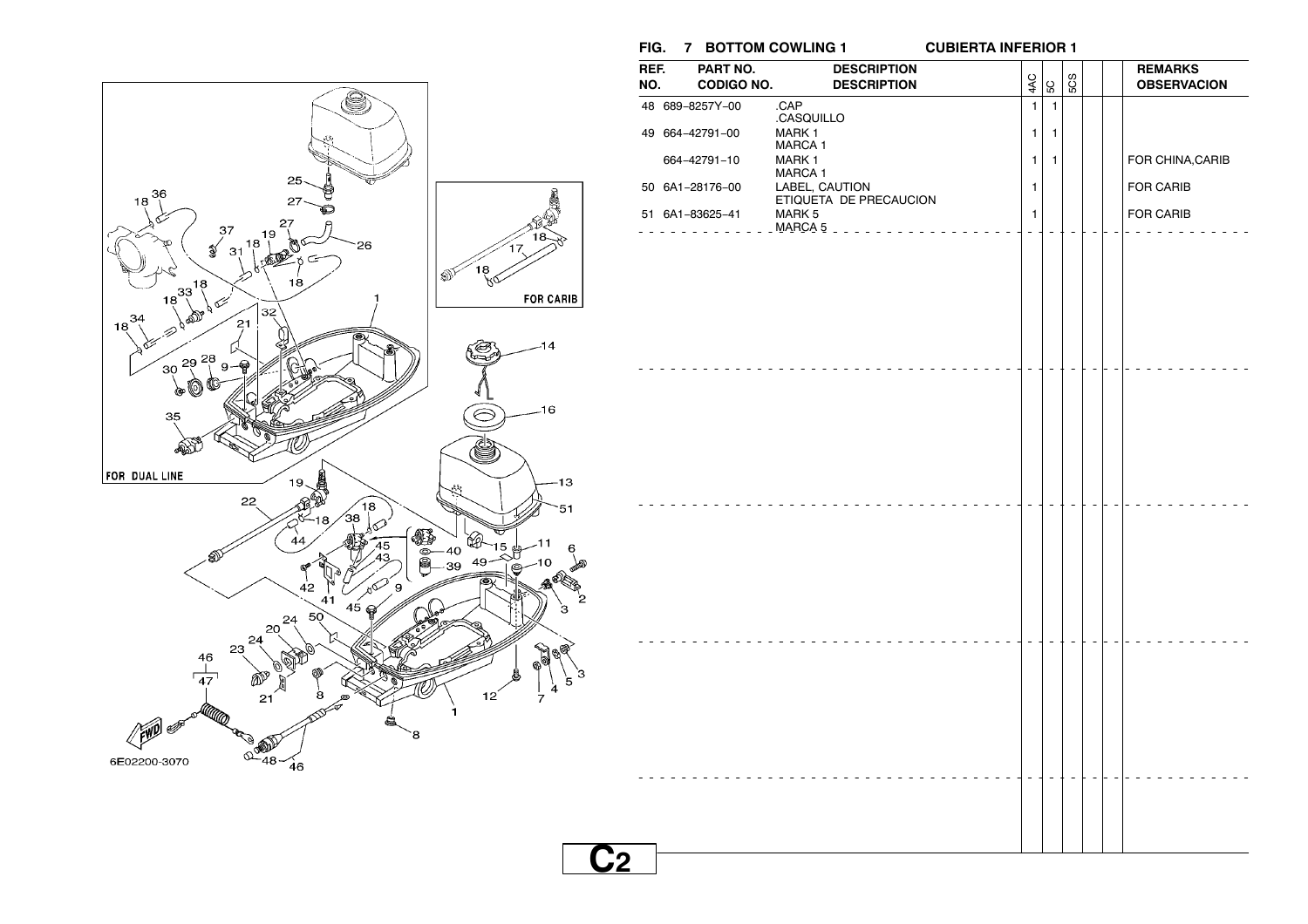#### **FIG. 8 BOTTOM COWLING 2 CUBIERTA INFERIOR 2**

| REF.<br>NO. | PART NO.<br><b>CODIGO NO.</b> | <b>DESCRIPTION</b><br><b>DESCRIPTION</b>                      | 4AC | 5C | 503            |  | <b>REMARKS</b><br><b>OBSERVACION</b> |
|-------------|-------------------------------|---------------------------------------------------------------|-----|----|----------------|--|--------------------------------------|
|             | 1 6E0-42711-05-4D             | COWLING, BOTTOM                                               |     |    | 1              |  |                                      |
|             |                               | <b>CUBIERTA INFERIOR</b>                                      |     |    |                |  |                                      |
|             | 2 6E0-42815-00-4D             | LEVER, CLAMP<br>PALANCA ABRAZADERA                            |     |    | 1              |  |                                      |
|             | 3 90386-12069                 | <b>BUSH</b>                                                   |     |    | $\overline{c}$ |  |                                      |
|             |                               | <b>BUJE</b>                                                   |     |    |                |  |                                      |
|             | 4 6E0-42816-00                | LEVER, CLAMP<br>PALANCA ABRAZADERA                            |     |    | 1              |  |                                      |
|             | 5 90206-12052                 | WASHER, WAVE                                                  |     |    | 1              |  |                                      |
|             |                               | ARANDELA ONDULADA                                             |     |    |                |  |                                      |
|             | 6 97885-06030                 | <b>SCREW, PAN HEAD</b><br><b>TORNILLO A MUESCA</b>            |     |    | 1              |  |                                      |
|             | 7 95380-06700                 | <b>NUT</b>                                                    |     |    | 1              |  |                                      |
|             |                               | <b>TUERCA</b>                                                 |     |    |                |  |                                      |
|             | 8 90480-14M14                 | <b>GROMMET</b><br><b>TAPON</b>                                |     |    | 2              |  |                                      |
|             | 9 95895-06020                 | <b>BOLT, FLANGE</b>                                           |     |    | 1              |  |                                      |
|             |                               | TORNILLO DE REBORDE                                           |     |    |                |  |                                      |
|             | 10 6E1-42643-01               | PLATE, CLAMP<br>PLACA GRAMPA                                  |     |    | 1              |  |                                      |
|             | 11 6G1-2811G-00               | <b>BAND</b>                                                   |     |    | 1              |  |                                      |
|             |                               | <b>BANDA</b>                                                  |     |    |                |  |                                      |
|             | 12 6E1-24182-00               | DAMPER, LOCATING 2<br>AMORTIGUADOR DE MONTAJE 2               |     |    | 2              |  |                                      |
|             | 13 6G1-24304-02               | FUEL PIPE JOINT COMP. 1                                       |     |    | 1              |  |                                      |
|             |                               | CONECTOR MANGUERA COMBUST.1                                   |     |    |                |  |                                      |
|             | 14 646-24251-02               | STRAINER 1                                                    |     |    | 1              |  |                                      |
|             | 15 688-24313-00               | COLADOR 1<br>PIPE <sub>3</sub>                                |     |    | 1              |  |                                      |
|             |                               | TUBO 3                                                        |     |    |                |  |                                      |
|             | 16 90445-09057                | HOSE (L45)                                                    |     |    | 1              |  |                                      |
|             | 17 90467-08004                | <b>TUBO (L45)</b><br><b>CLIP</b>                              |     |    | 4              |  |                                      |
|             |                               | PRESILLA                                                      |     |    |                |  |                                      |
|             | 18 6E0-82575-00               | <b>ENGINE STOP SWITCH ASSY</b><br>INTERRUPTOR DE PARADA COMPL |     |    | 1              |  |                                      |
|             | 19 682-82556-00               | .STOPPER                                                      |     |    | 1              |  |                                      |
|             |                               | .RETENER                                                      |     |    |                |  |                                      |
|             | 20 689-8257Y-00               | .CAP                                                          |     |    | 1              |  |                                      |
|             | 21 664-42791-00               | .CASQUILLO<br>MARK 1                                          |     |    | 1              |  |                                      |
|             |                               | <b>MARCA 1</b>                                                |     |    |                |  |                                      |
|             | 664-42791-10                  | MARK 1                                                        |     |    | 1              |  | FOR CHINA,CARIB                      |
|             | 22 6A1-28176-00               | MARCA 1<br>LABEL, CAUTION                                     |     |    | 1              |  | <b>FOR CARIB</b>                     |
|             |                               | ETIQUETA DE PRECAUCION                                        |     |    |                |  |                                      |
|             | 23 6E3-8257H-00               | PLATE. MARK                                                   |     |    | 1              |  | <b>FOR CARIB</b>                     |
|             |                               | PLACA DE MARCA                                                |     |    |                |  |                                      |
|             |                               |                                                               |     |    |                |  |                                      |
|             |                               |                                                               |     |    |                |  |                                      |
|             |                               |                                                               |     |    |                |  |                                      |
|             |                               |                                                               |     |    |                |  |                                      |
|             |                               |                                                               |     |    |                |  |                                      |



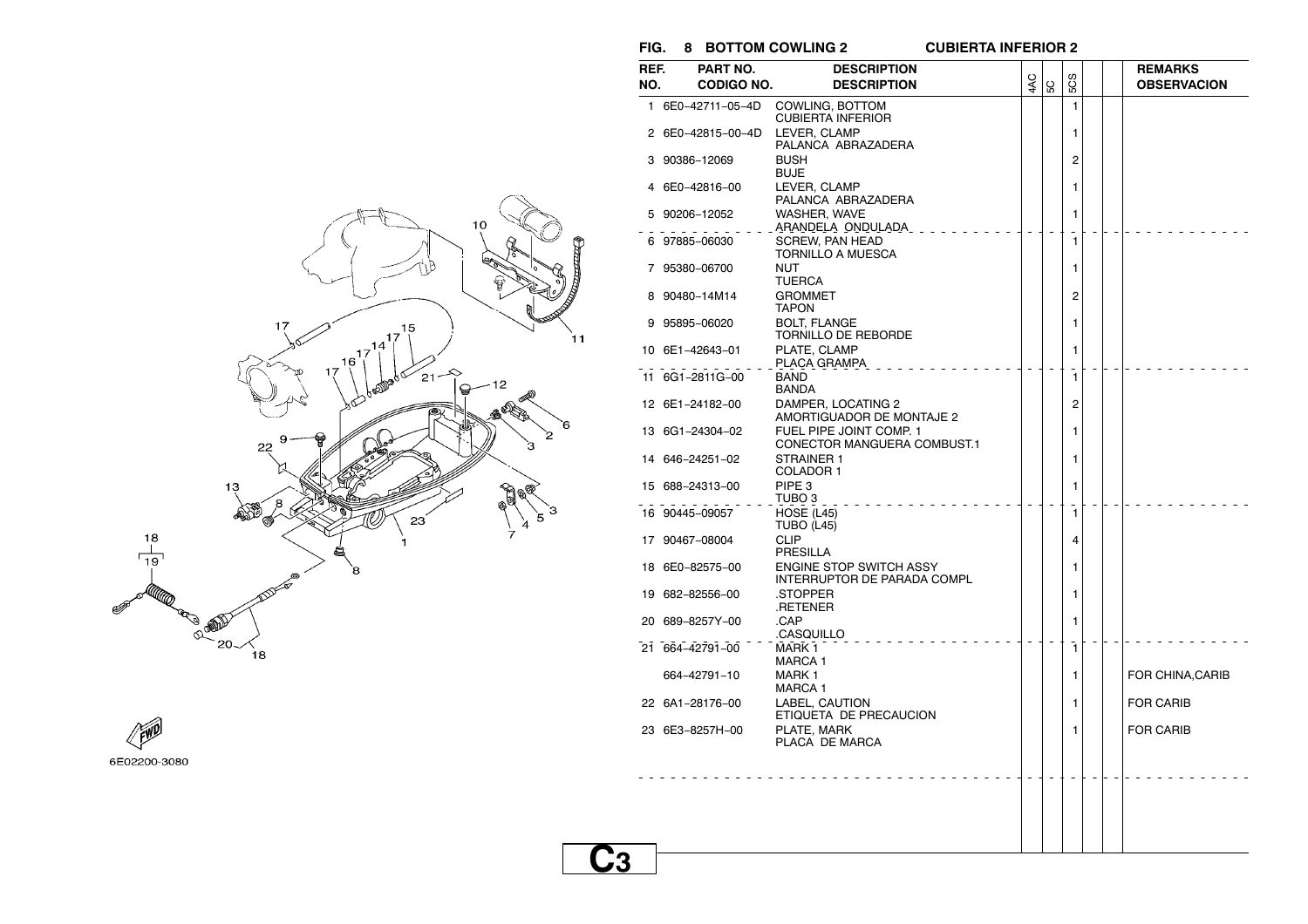

6E01100-2080

**FIG. 9 CONTROL CONTROL**

**C4**

**CONTROL** 

| REF.<br>NO. | PART NO.<br>CODIGO NO. | <b>DESCRIPTION</b><br><b>DESCRIPTION</b>                     | 4AC            | 5C             | 5CS            |  | <b>REMARKS</b><br><b>OBSERVACION</b> |
|-------------|------------------------|--------------------------------------------------------------|----------------|----------------|----------------|--|--------------------------------------|
|             | 1 6E0-42111-02-4D      | <b>HANDLE, STEERING</b><br><b>MANIJA DE DIRECCION</b>        | 1              | 1              | $\mathbf{1}$   |  |                                      |
|             | 2 6E0-42129-02         | <b>BUSHING, RUBBER</b><br>BUJE 1                             | 1              | 1              | 1              |  |                                      |
| з           | 6E4-42129-00           | <b>BUSHING, RUBBER</b><br>BUJE 1                             | 1              | 1              | 1              |  |                                      |
|             | 90386-26M30            | <b>BUSH</b><br><b>BUJE</b>                                   | 1              | 1              | 1              |  |                                      |
|             | 5 6E0-42131-02-94      | COVER, HANDLE STEERING<br>CUBIERTA MANIJA DIRRECCION         | 1              | 1              | 1              |  |                                      |
|             | 97013–05020            | <b>BOLT</b><br><b>PERNO</b>                                  | 2              | 2              | 2              |  |                                      |
|             | 7 92903-05600          | WASHER, PLATE<br>RONDANA SENCILLA                            | 2              | $\overline{c}$ | $\overline{2}$ |  |                                      |
|             | 8 90386-26M33          | <b>BUSH</b><br><b>BUJE</b>                                   | 1              | 1              | 1              |  |                                      |
|             | 9 6E0-42125-00         | <b>BOLT, FRICTION ADJUSTING</b><br>TORNILLO FRICCION ADJUSTA | 1              | 1              | 1              |  |                                      |
|             | 10 6E0-42134-02        | COVER, THROTTLE LEVER<br><u>CUBIERTA_PALANCA ACELERADOR</u>  | 1              | 1              | 1              |  |                                      |
|             | 11 97885-05012         | <b>SCREW, PAN HEAD</b><br>TORNILLO A MUESCA                  | $\overline{c}$ | $\overline{c}$ | $\overline{2}$ |  |                                      |
|             | 12 91490-12010         | PIN, COTTER<br>CHAVETA                                       | 1              | 1              | 1              |  |                                      |
|             | 13 90202-07M22         | WASHER, PLATE<br>ARANDELA DE PLANA                           | 1              | 1              | 1              |  |                                      |
|             | 14 6E0-42119-00        | <b>GRIP. STEERING HANDLE</b><br>MANGO, MANIJA DE DIRRECCION  | 1              | 1              | 1              |  |                                      |
|             | 15 6E0-42177-00        | RUBBER, HANDLE<br>HULE DE MANIJA                             | 1              | 1              | 1              |  |                                      |
|             | 16 6E0-42137-10        | <b>INDICATOR, THROTTLE</b><br>INDICADOR ACELERADOR           | 1              | $\mathbf 1$    | 1              |  |                                      |
|             | 17 90501-23215         | SPRING, COMPRESSION<br>RESORTE DE COMPRESION                 | 1              | 1              | 1              |  |                                      |
|             | 18 90201-10119         | <b>WASHER, PLATE</b><br>ARANDELA PLANA                       | 1              | 1              | 1              |  |                                      |
|             | 19 90149-05M13         | <b>SCREW</b><br>TORNILLO DE REGLAJE                          | 1              | 1              | 1              |  |                                      |
|             | 20 90269-02M09         | <b>RIVET</b><br>REMACHE                                      | 1              | 1              | 1              |  |                                      |
|             | 21 6E0-42138-01        | LEVER, THROTTLE<br>PLANCA DE ACELERACION                     | 1              | $\mathbf{1}$   | 1              |  |                                      |
|             | 22 6E0-42159-02        | <b>STAY</b><br>SOPORTE                                       | 1              | 1              | 1              |  |                                      |
|             | 23 97885-05012         | <b>SCREW, PAN HEAD</b><br>TORNILLO A MUESCA                  | 2              | 2              | 2              |  |                                      |
|             | 24 6E0-26301-01        | THROTTLE CABLE ASSY<br>CABLE DE ACELERADOR COMPLETO          | 1              | 1              | 1              |  |                                      |
|             | 25 6E4-44111-72-4D     | HANDLE, GEAR SHIFT<br>MANIJA DE CAMBIO DE MARCHAS            | 1              | 1              | 1              |  |                                      |
|             | 26 93210-12327         | O-RING<br>JUNTA TORICA                                       | 1              | $\mathbf{1}$   | 1              |  |                                      |
|             | 27 90206-16M06         | WASHER, WAVE<br>ARANDELA ONDULADA                            | 1              | 1              | 1              |  |                                      |
|             |                        |                                                              |                |                |                |  |                                      |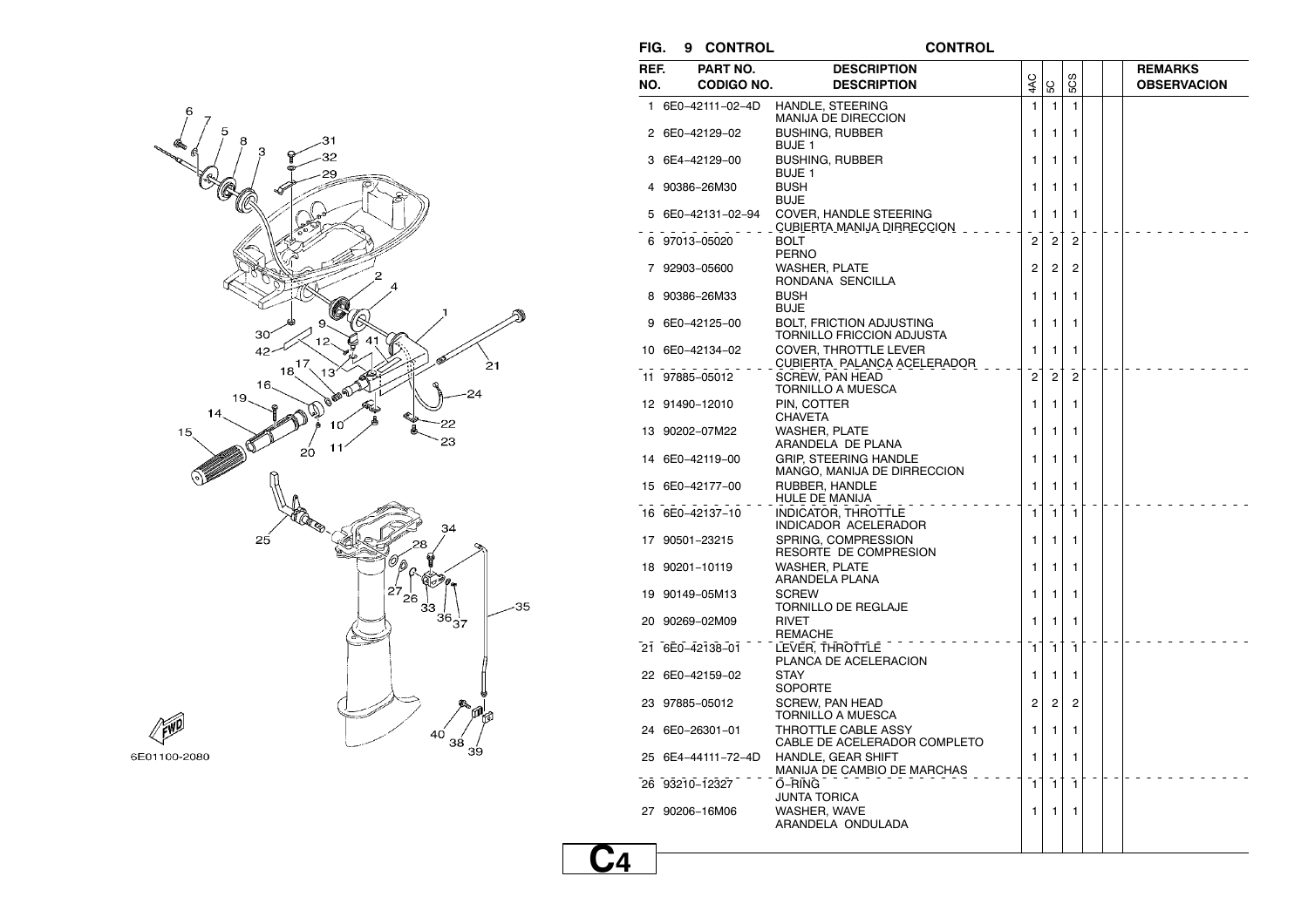

| FIG.        |                | 9 CONTROL                     |                                                     | <b>CONTROL</b> |              |              |              |  |                                      |
|-------------|----------------|-------------------------------|-----------------------------------------------------|----------------|--------------|--------------|--------------|--|--------------------------------------|
| REF.<br>NO. |                | PART NO.<br><b>CODIGO NO.</b> | <b>DESCRIPTION</b><br><b>DESCRIPTION</b>            |                | 4AC          | 5C           | 5CS          |  | <b>REMARKS</b><br><b>OBSERVACION</b> |
|             | 28 90202-16061 |                               | <b>WASHER, PLATE</b><br>ARANDELA DE PLANA           |                | $\mathbf{1}$ | $\mathbf{1}$ | 1            |  |                                      |
|             |                | 29 6E0-44116-00               | <b>SPRING</b><br><b>RESORTE</b>                     |                | 1            | $\mathbf{1}$ | $\mathbf{1}$ |  |                                      |
|             | 30 95380-06700 |                               | <b>NUT</b><br><b>TUERCA</b>                         |                | 1            | 1            | 1            |  |                                      |
|             | 31 97095-06012 |                               | <b>BOLT</b><br><b>PERNO</b>                         |                | 1            | $\mathbf{1}$ | 1            |  |                                      |
|             | 32 92995-06600 |                               | <b>WASHER</b><br>ARANDELA _ _ _ _                   |                | 1            | 1            | 1            |  |                                      |
|             |                | 33 6E0-44121-00               | LEVER, SHIFT ROD<br>PALANCA VARILLA CAMBIOS         |                | 1            | $\mathbf{1}$ | 1            |  |                                      |
|             | 34 95895-06025 |                               | <b>BOLT, FLANGE</b><br>TORNILLO DE REBORDE          |                | 1            | 1            | 1            |  |                                      |
|             |                | 35 6E0-44143-00               | ROD, SHIFT<br>VARILLA DE CAMBIO                     |                | 1            | 1            | 1            |  | S                                    |
|             |                | 6E0-44143-10                  | ROD, SHIFT<br>VARILLA DE CAMBIO                     |                | 1            | 1            | 1            |  | L                                    |
|             |                | 36 92990-05600                | WASHER, PLATE<br>ARANDELA PLANA                     |                | 1            | 1            | 1            |  |                                      |
|             |                | 37 91490-16010                | PIN, COTTER<br><b>CHAVETA</b>                       |                | 1            | 1            | 1            |  |                                      |
|             |                | 38 6E0-44145-00               | CONNECTOR, SHIFT ROD<br>CONECTOR, VARILLA CAMBIO    |                | 1            | $\mathbf{1}$ | 1            |  |                                      |
|             |                | 39 6E0-44146-00               | CONNECTOR, SHIFT ROD<br>CONECTOR VARILLA DE CAMBIO  |                | 1            | 1            | 1            |  |                                      |
|             |                | 40 95895-06020                | <b>BOLT, FLANGE</b><br>TORNILLO DE REBORDE          |                | 1            | $\mathbf{1}$ | 1            |  |                                      |
|             |                | 41 6E0-83627-41               | <b>LABEL, CAUTION 7</b><br>ETIQUETA DE PRECAUCION 7 |                | 1            |              |              |  | <b>FOR CARIB</b>                     |
|             |                | 42 6A1-2415A-41               | LABEL, CAUTION<br>ETIQUETA DE PRECAUCION            |                | $\mathbf{1}$ |              |              |  | <b>FOR CARIB</b>                     |
|             |                |                               |                                                     |                |              |              |              |  |                                      |
|             |                |                               |                                                     |                |              |              |              |  |                                      |
|             |                |                               |                                                     |                |              |              |              |  |                                      |
|             |                |                               |                                                     |                |              |              |              |  |                                      |
|             |                |                               |                                                     |                |              |              |              |  |                                      |
|             |                |                               |                                                     |                |              |              |              |  |                                      |
|             |                |                               |                                                     |                |              |              |              |  |                                      |

## **C5**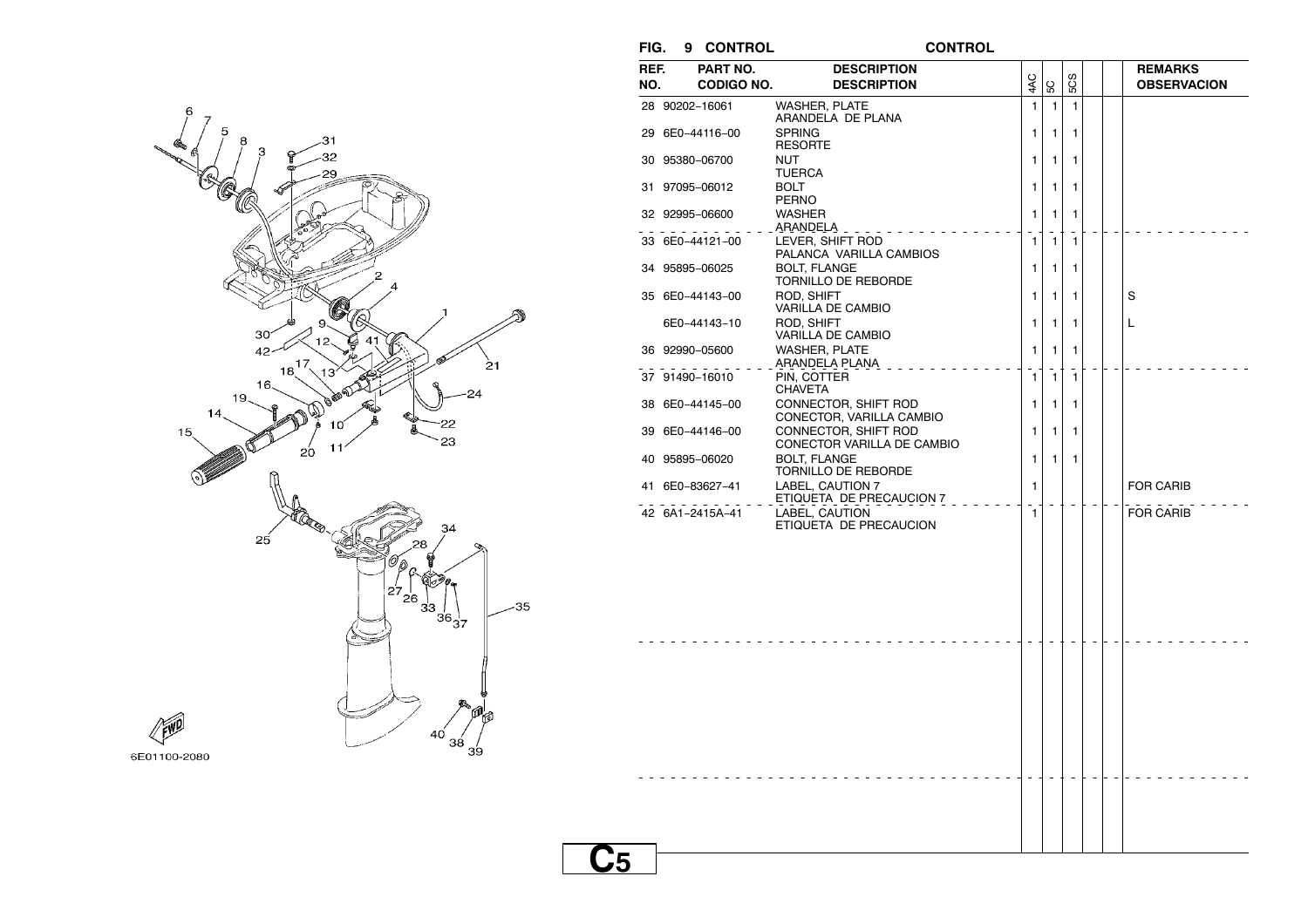





| 1 6E0-45111-02-4D<br>6E0-45111-12-4D<br>2 93606-12019<br>3 97095-06030<br>4 92995-06600<br>5 97095-06016<br>6 92995-06600<br>7 95380-06700<br>8 93700-06M03<br>$9647 - 45151 - 01$ | CASING, UPPER<br><b>CAJA SUPERIOR</b><br>CASING, UPPER<br><b>CAJA SUPERIOR</b><br>PIN, DOWEL<br>PASADOR DE CLAVIJA<br>BOLT<br><b>PERNO</b><br>WASHER<br>ARANDELA<br><b>BOLT</b><br><b>PERNO</b><br><b>WASHER</b><br>ARANDELA<br><b>NUT</b><br><b>TUERCA</b> | 4AC<br>1<br>1<br>$\overline{c}$<br>7<br>7<br>4<br>4                                                                                                        | SC<br>$\mathbf{1}$<br>1<br>2<br>7<br>7<br>4 | 503<br>$\mathbf{1}$<br>1<br>2<br>7<br>7<br>4 |                        | S<br>L |  |
|------------------------------------------------------------------------------------------------------------------------------------------------------------------------------------|-------------------------------------------------------------------------------------------------------------------------------------------------------------------------------------------------------------------------------------------------------------|------------------------------------------------------------------------------------------------------------------------------------------------------------|---------------------------------------------|----------------------------------------------|------------------------|--------|--|
|                                                                                                                                                                                    |                                                                                                                                                                                                                                                             |                                                                                                                                                            |                                             |                                              |                        |        |  |
|                                                                                                                                                                                    |                                                                                                                                                                                                                                                             |                                                                                                                                                            |                                             |                                              |                        |        |  |
|                                                                                                                                                                                    |                                                                                                                                                                                                                                                             |                                                                                                                                                            |                                             |                                              |                        |        |  |
|                                                                                                                                                                                    |                                                                                                                                                                                                                                                             |                                                                                                                                                            |                                             |                                              |                        |        |  |
|                                                                                                                                                                                    |                                                                                                                                                                                                                                                             |                                                                                                                                                            |                                             |                                              |                        |        |  |
|                                                                                                                                                                                    |                                                                                                                                                                                                                                                             |                                                                                                                                                            |                                             |                                              |                        |        |  |
|                                                                                                                                                                                    |                                                                                                                                                                                                                                                             |                                                                                                                                                            |                                             |                                              |                        |        |  |
|                                                                                                                                                                                    |                                                                                                                                                                                                                                                             |                                                                                                                                                            |                                             |                                              |                        |        |  |
|                                                                                                                                                                                    |                                                                                                                                                                                                                                                             |                                                                                                                                                            | 4                                           | 4                                            |                        |        |  |
|                                                                                                                                                                                    |                                                                                                                                                                                                                                                             | 4                                                                                                                                                          | 4                                           | 4                                            |                        |        |  |
|                                                                                                                                                                                    |                                                                                                                                                                                                                                                             | 1                                                                                                                                                          |                                             |                                              |                        |        |  |
|                                                                                                                                                                                    | NIPPLE, GREASE<br><b>BOQUILLA DE ENGRASAR</b>                                                                                                                                                                                                               |                                                                                                                                                            | 1                                           | 1                                            |                        |        |  |
|                                                                                                                                                                                    | COVER, UPPER CASING<br>CUBIERTA_FUNDA SUPERIOR                                                                                                                                                                                                              | 1                                                                                                                                                          | 1                                           | 1                                            |                        |        |  |
| 10 90480-10M13                                                                                                                                                                     | <b>GROMMET</b>                                                                                                                                                                                                                                              | $\mathbf{1}$                                                                                                                                               | 1                                           | $\mathbf{1}$                                 |                        |        |  |
| 11 6E0-43111-02-4D                                                                                                                                                                 | <b>TAPON</b><br><b>BRACKET, CLAMP</b>                                                                                                                                                                                                                       | 1                                                                                                                                                          | 1                                           | 1                                            |                        |        |  |
|                                                                                                                                                                                    | SOPORTE DE LA ABRAZADERA                                                                                                                                                                                                                                    |                                                                                                                                                            |                                             |                                              |                        |        |  |
| 12 6E0-43112-01-4D                                                                                                                                                                 | <b>BRACKET, CLAMP</b><br>SOPORTE DE LA ABRAZADERA                                                                                                                                                                                                           | 1                                                                                                                                                          | 1                                           | 1                                            |                        |        |  |
| 13 620-43114-00                                                                                                                                                                    | PAD. TRANSOM CLAMP<br>ARANDELA DE ABRAZADERA                                                                                                                                                                                                                | $\overline{c}$                                                                                                                                             | $\overline{c}$                              | 2                                            |                        |        |  |
| 14 6E0-43116-01                                                                                                                                                                    | <b>SCREW, TRANSOM CLAMP</b>                                                                                                                                                                                                                                 | $\overline{2}$                                                                                                                                             | 2                                           | $\overline{2}$                               |                        |        |  |
| 15 6E0-43118-01                                                                                                                                                                    | TORNILLO DE ABRAZADERA<br>HANDLE, TRANSOM CLAMP                                                                                                                                                                                                             | 2                                                                                                                                                          | $\overline{c}$                              | 2                                            |                        |        |  |
|                                                                                                                                                                                    | MANIJA DE LA ABRAZADERA DEL ES                                                                                                                                                                                                                              |                                                                                                                                                            |                                             |                                              |                        |        |  |
|                                                                                                                                                                                    | PASADOR                                                                                                                                                                                                                                                     |                                                                                                                                                            |                                             |                                              |                        |        |  |
| 17 90101-08M07                                                                                                                                                                     | <b>BOLT</b>                                                                                                                                                                                                                                                 | 1                                                                                                                                                          | 1                                           | 1                                            |                        |        |  |
| 18 90201-08M03                                                                                                                                                                     | <b>WASHER, PLATE</b>                                                                                                                                                                                                                                        | 2                                                                                                                                                          | 2                                           | 2                                            |                        |        |  |
| 19 6A1-43113-01                                                                                                                                                                    |                                                                                                                                                                                                                                                             | 1                                                                                                                                                          | 1                                           | 1                                            |                        |        |  |
|                                                                                                                                                                                    | PLACA ABRAZADERA SOPORTE                                                                                                                                                                                                                                    |                                                                                                                                                            |                                             |                                              |                        |        |  |
|                                                                                                                                                                                    | TUERCA AUTOBLOCANTE                                                                                                                                                                                                                                         |                                                                                                                                                            |                                             |                                              |                        |        |  |
| 21 90387-06M11                                                                                                                                                                     | COLLAR                                                                                                                                                                                                                                                      | 1                                                                                                                                                          | 1                                           | 1                                            |                        |        |  |
| 22 90101-06335                                                                                                                                                                     | <b>BOLT</b>                                                                                                                                                                                                                                                 | 1                                                                                                                                                          | 1                                           | 1                                            |                        |        |  |
| 23 92990-06600                                                                                                                                                                     |                                                                                                                                                                                                                                                             |                                                                                                                                                            |                                             |                                              |                        |        |  |
|                                                                                                                                                                                    | ARANDELA PLANA                                                                                                                                                                                                                                              |                                                                                                                                                            |                                             |                                              |                        |        |  |
|                                                                                                                                                                                    | TUERCA                                                                                                                                                                                                                                                      |                                                                                                                                                            |                                             | Т.                                           |                        |        |  |
| 25 6E0-43311-04-4D                                                                                                                                                                 | BRACKET, SWIVEL 1<br>SOPORTE GIRATORIO 1                                                                                                                                                                                                                    | $\mathbf{1}$                                                                                                                                               | $\mathbf{1}$                                | $\overline{1}$                               |                        |        |  |
|                                                                                                                                                                                    | <b>BRACKET, SWIVEL 2</b><br>SOPORTE GIRATORIO 2                                                                                                                                                                                                             | 1                                                                                                                                                          | 1                                           | $\mathbf{1}$                                 |                        |        |  |
|                                                                                                                                                                                    | 16 90243-04M01<br>20 90185-08057<br>24 95380-06600<br>26 6E0-43312-02-4D                                                                                                                                                                                    | <b>PIN</b><br>TORNILLO<br>ARANDELA PLANA<br>PLATE, CLAMP BRACKET<br>NUT, SELF-LOCKING<br>COLLAR<br><b>TORNILLO</b><br><b>WASHER, PLATE</b><br>NUT, HEXAGON | 2<br>1<br>1                                 | $\overline{c}$<br>1<br>1                     | 2<br>$\mathbf{r}$<br>1 |        |  |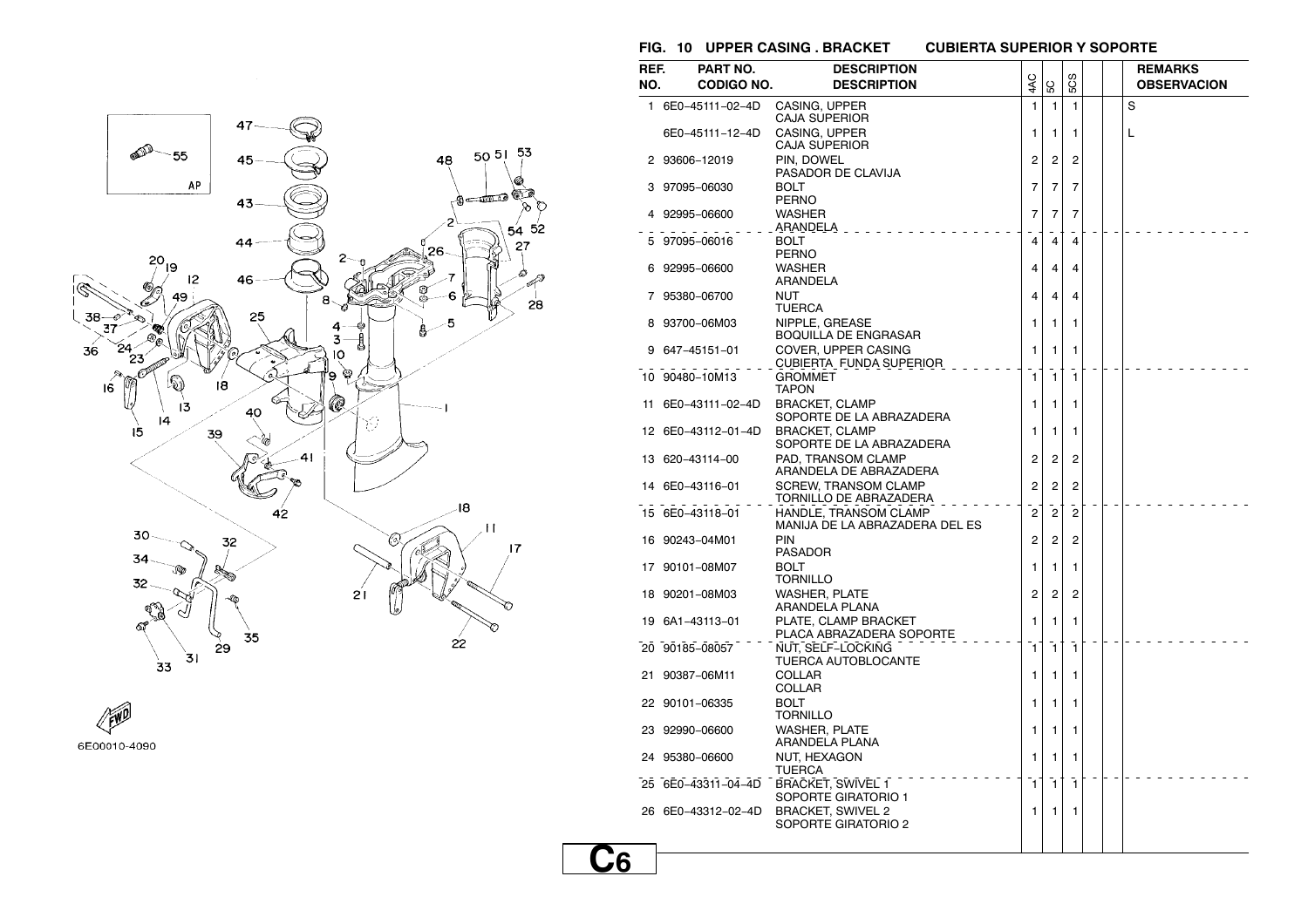

 $\begin{picture}(20,20) \put(0,0){\line(1,0){10}} \put(15,0){\line(1,0){10}} \put(15,0){\line(1,0){10}} \put(15,0){\line(1,0){10}} \put(15,0){\line(1,0){10}} \put(15,0){\line(1,0){10}} \put(15,0){\line(1,0){10}} \put(15,0){\line(1,0){10}} \put(15,0){\line(1,0){10}} \put(15,0){\line(1,0){10}} \put(15,0){\line(1,0){10}} \put(15,0){\line(1$ 6E00010-4090

#### **FIG. 10 UPPER CASING . BRACKET CUBIERTA SUPERIOR Y SOPORTE**

| REF.<br>NO. | PART NO.<br>CODIGO NO. | <b>DESCRIPTION</b><br><b>DESCRIPTION</b>                    | 4AC |                | 503            |  | <b>REMARKS</b><br><b>OBSERVACION</b> |  |  |
|-------------|------------------------|-------------------------------------------------------------|-----|----------------|----------------|--|--------------------------------------|--|--|
|             |                        |                                                             |     | 5C             |                |  |                                      |  |  |
|             | 27 93700-06M03         | NIPPLE, GREASE<br>BOQUILLA DE ENGRASAR                      | 1   | 1              | 1              |  |                                      |  |  |
|             | 28 95895-06035         | <b>BOLT. FLANGE</b><br>TORNILLO DE REBORDE                  | 4   | 4              | 4              |  |                                      |  |  |
|             | 29 6E0-43181-00        | LEVER, TILT STOP<br>PALANCA TOPE INCLINACION                | 1   | 1              | 1              |  |                                      |  |  |
|             | 30 6E0-43632-00        | <b>KNOB, TILT</b><br>PERILLA INCLINADOR                     | 1   | 1              | 1              |  |                                      |  |  |
|             | 31 6E0-43313-00-94     | <b>BRACKET, SWIVEL 3</b><br>SOPORTE GIRATORIO 3             | 1   | 1              | 1              |  |                                      |  |  |
|             | 32 620-43189-00        | BUSHING<br><b>BUJE</b>                                      | 2   | $\overline{c}$ | $\overline{c}$ |  |                                      |  |  |
|             | 33 95895-06020         | <b>BOLT, FLANGE</b><br>TORNILLO DE REBORDE                  | 2   | $\overline{c}$ | 2              |  |                                      |  |  |
|             | 34 90508-16020         | SPRING, TORSION<br>RESORTE DE TORSION                       | 1   | 1              | 1              |  |                                      |  |  |
|             | 35 90508-16021         | SPRING, TORSION<br>RESORTE DE TORSION                       | 1   | 1              | 1              |  |                                      |  |  |
|             | 36 6E0-43160-01        | <b>TILT ROD ASSY</b><br>VARILLA DE BASCULACION COMPL.       | 1   | 1              | 1              |  |                                      |  |  |
|             | 37 689-43165-00        | PLATE, TILT LOCK<br>PLACA DE TOPE, VARILLA SEGURI.          | 1   | 1              | 1              |  |                                      |  |  |
|             | 38 91690-30008         | .PIN. SPRING<br>PASADOR DE RESORTE.                         | 1   | 1              | 1              |  |                                      |  |  |
| 39          | 6E0-43614-00-5B        | PLATE, TILT LOCK<br>PLACA DE SEGURO DE INCLINACION          | 1   | 1              | 1              |  |                                      |  |  |
|             | 40 90508-14M10         | SPRING, TORSION<br>RESORTE DE TORSION                       | 1   | 1              | 1              |  |                                      |  |  |
|             | 41 90508-14M11         | SPRING, TORSION<br>RESORTE DE TORSION                       | 1   | 1              | 1              |  |                                      |  |  |
|             | 42 95895-06010         | <b>BOLT. FLANGE</b><br>TORNILLO DE REBORDE                  | 2   | $\overline{2}$ | $\overline{2}$ |  |                                      |  |  |
|             | 43 6E0-42537-02        | <b>BUSHING, PIVOT SHAFT</b><br>BUJE DEL PIVOTE DE LA FLECHA | 1   | 1              | 1              |  |                                      |  |  |
| 44          | 6E0-42538-02           | BUSHING, PIVOT SHAFT<br>BUJE DEL PIVOTE DE LA FLECHA        | 1   | 1              | 1              |  |                                      |  |  |
|             | 45 6E0-42539-00        | BUSHING, PIVOT SHAFT<br>BUJE DEL PIVOTE DE LA FLECHA        | 1   | 1              | 1              |  |                                      |  |  |
|             | 46 6E0-42549-00        | BUSHING, PIVOT SHAFT<br>BUJEDEL PIVOTE DE LA FLECHA         | 1   | 1              | 1              |  |                                      |  |  |
|             | 47 6E0-42528-03        | PLATE, FRICTION<br>PIEZA DE FRICCION                        | 1   | $\mathbf{1}$   | $\mathbf{1}$   |  |                                      |  |  |
| 48          | 95380–08600            | NUT<br>TUERCA                                               | 1   | 1              | 1              |  |                                      |  |  |
| 49          | 90502-08M05            | SPRING, CONICAL<br><b>RESORTE CONICO</b>                    | 1   | 1              | 1              |  |                                      |  |  |
|             | 50 6L5-42529-01        | SCREW, FRICTION PIECE<br>TORNILLO PIEZA FRICCION            | 1   | 1              | 1              |  |                                      |  |  |
|             | 51 6L5-42561-00        | KNOB, STEERING LOCK<br>PERILLA                              | 1   | 1              | 1              |  |                                      |  |  |
|             | 52 6L5-44196-00        | <b>INDICATOR 3</b><br><b>INDICADOR 3</b>                    | 1   | $\mathbf{1}$   | 1              |  |                                      |  |  |
|             | 53 6L5-44197-00        | <b>INDICATOR 4</b><br><b>INDICADOR 4</b>                    | 1   | 1              | 1              |  |                                      |  |  |
|             |                        |                                                             |     |                |                |  |                                      |  |  |

## **C7**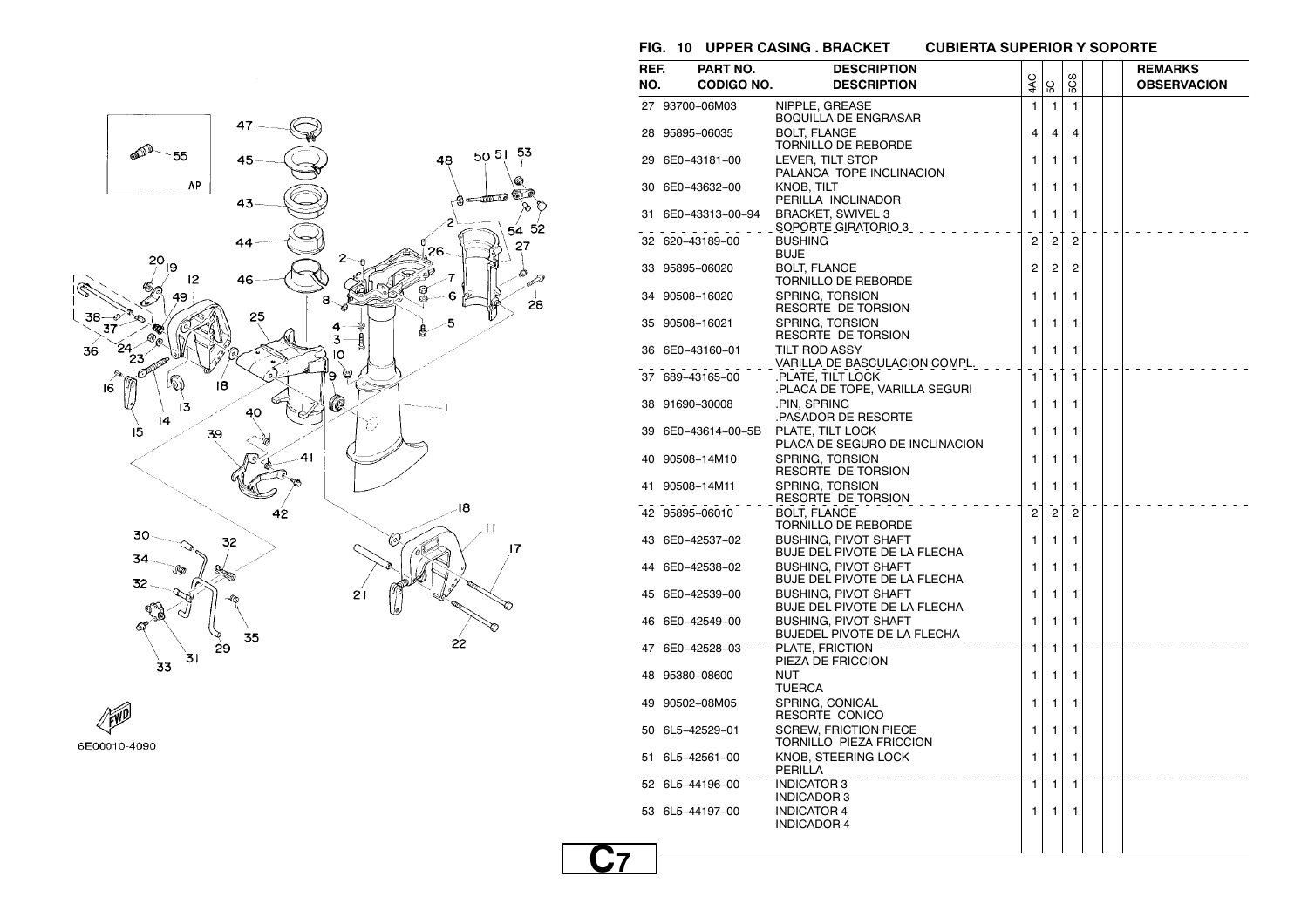

55 626−28193−01−94 PLUG, WATER CHECK 1 1 1 AP D:15MM

**REF. PART NO. DESCRIPTION REMARKS** $\left|\frac{Q}{3}\right|\mathop{\mathop{\cup}}\limits_{\omega}\left|\frac{Q}{\omega}\right|\left|\frac{Q}{\omega}\right|$   $\left|\frac{Q}{\omega}\right|$   $\left|\frac{Q}{\omega}\right|$   $\left|\frac{Q}{\omega}\right|$   $\left|\frac{Q}{\omega}\right|$   $\left|\frac{Q}{\omega}\right|$   $\left|\frac{Q}{\omega}\right|$ 

 $|5$ 5CS

54 90266−04M05 RIVET 1 1 1

TAPON DE CONTROL DE LA AGUA

REMACHE



6E00010-4090

| $\overline{a}$<br>$\sim$<br>$\overline{a}$           |  |
|------------------------------------------------------|--|
|                                                      |  |
|                                                      |  |
|                                                      |  |
|                                                      |  |
| $\overline{\phantom{a}}$<br>$\sim$                   |  |
|                                                      |  |
|                                                      |  |
|                                                      |  |
| $\overline{\phantom{a}}$<br>$\overline{\phantom{a}}$ |  |
|                                                      |  |
|                                                      |  |
|                                                      |  |
| $\overline{\phantom{0}}$                             |  |
|                                                      |  |
|                                                      |  |
|                                                      |  |
|                                                      |  |
|                                                      |  |
|                                                      |  |
|                                                      |  |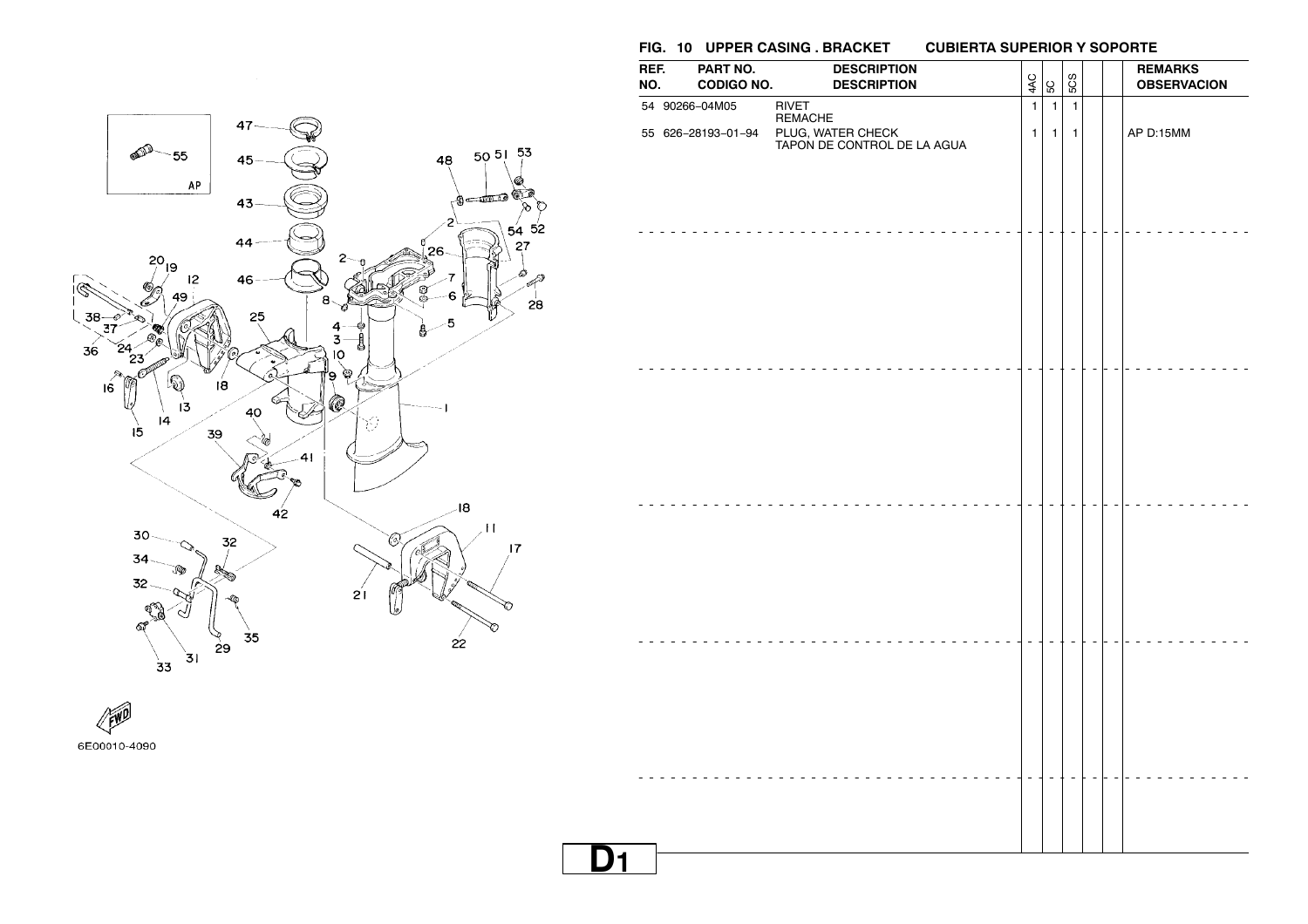

6E02100-4100

#### **FIG. 11 LOWER CASING. DRIVE IMPULSOR E INFERIOR**

| REF. | PART NO.           | <b>DESCRIPTION</b>                                 |                |                |                |  | <b>REMARKS</b>     |
|------|--------------------|----------------------------------------------------|----------------|----------------|----------------|--|--------------------|
| NO.  | <b>CODIGO NO.</b>  | <b>DESCRIPTION</b>                                 | 4AC            | 5C             | 5CS            |  | <b>OBSERVACION</b> |
|      | 1 6E0-45300-03-4D  | <b>LOWER UNIT ASSY</b><br>CONJUNTO UNIDAD INFERIOR | 1              | 1              | 1              |  | S                  |
|      | 6E0-45300-13-4D    | <b>LOWER UNIT ASSY</b><br>CONJUNTO UNIDAD INFERIOR | 1              | 1              | 1              |  | L                  |
|      | 2 6E0-45311-02-4D  | CASING, LOWER<br><b>FUNDA INFERIOR</b>             | 1              | 1              | 1              |  |                    |
| 3    | 6E0-45317-09       | BUSHING, DRIVE SHAFT<br>.BUJE                      | 1              | 1              | 1              |  |                    |
|      | 4 6E0-45316-09     | BUSHING, DRIVE SHAFT<br>BUJE, EJE DE MANDO         | 1              | 1              | 1              |  |                    |
|      | 93101-10M14        | OIL SEAL<br><b>RETEN DE ACEITE</b>                 | $\overline{2}$ | $\overline{2}$ | $\overline{2}$ |  |                    |
|      | 6 93306-004U0      | <b>BEARING</b><br>COJINETE                         | 1              | 1              | 1              |  |                    |
|      | 7 6L5-45251-03     | <b>ANODE</b><br>CATODE                             | 1              | 1              | 1              |  |                    |
|      | 8 95895-06012      | <b>BOLT, FLANGE</b><br>TORNILLO DE REBORDE         | 1              | 1              | 1              |  |                    |
| 9    | 92990-06300        | WASHER, INTERNAL TOOTH<br>ARANDELA PLANA           | 1              | 1              | 1              |  |                    |
|      | 10 90430-08020     | <b>GASKET</b><br>JUNTA                             | 3              | 3              | 3              |  |                    |
| 11   | 90340-08002        | PLUG. STRAIGHT SCREW<br>TORNILLO, DE DRENAJE       | 3              | 3              | 3              |  |                    |
|      | 12 90119-06M40     | <b>BOLT, WITH WASHER</b><br>TORNILLO CON ARANDELA  | 2              | 2              | 2              |  |                    |
|      | 13 90387-06M14     | <b>COLLAR</b><br><b>COLLAR</b>                     | 2              | 2              | 2              |  |                    |
|      | 14 6E0-45321-01-5B | <b>PLATE</b><br><b>PLACA</b>                       | 1              | 1              | 1              |  |                    |
|      | 15 6E0-45315-A0    | PACKING, LOWER CASING<br><b>EMPAQUE</b>            | 1              | $\mathbf{1}$   | 1              |  |                    |
|      | 16 97095-06025     | <b>BOLT</b><br><b>PERNO</b>                        | 1              | 1              | 1              |  |                    |
|      | 17 92995-06600     | <b>WASHER</b><br>ARANDELA                          | 1              | 1              | 1              |  |                    |
|      | 18 6E0-45361-01-4D | CAP, LOWER CASING<br><b>FUNDA INFERIOR</b>         | 1              | 1              | 1              |  |                    |
|      | 19 93306-004U0     | <b>BEARING</b><br><b>COJINETE</b>                  | 1              | 1              | 1              |  |                    |
|      | 20 93101-13M12     | OIL SEAL<br><b>RETEN DE ACEITE</b>                 | $\overline{2}$ | $\overline{2}$ | $\overline{2}$ |  |                    |
|      | 21 93210-48214     | O-RING<br>JUNTA TORICA                             | 1              | 1              | 1              |  |                    |
|      | 22 95895-06016     | <b>BOLT, FLANGE</b><br>TORNILLO DE REBORDE         | $\overline{2}$ | 2              | 2              |  |                    |
|      | 23 6E0-44311-00    | HOUSING, WATER PUMP<br>CAJA BOMBA DE AGUA          | 1              | 1              | 1              |  |                    |
|      | 24 6E0-44315-A0    | <b>GASKET, WATER PUMP</b><br><b>EMPAQUE</b>        | 1              | 1              | 1              |  |                    |
|      | 25 6E0-44322-02    | INSERT, CARTRIDGE<br><b>CARTUCHO</b>               | $\mathbf{1}$   | $\mathbf{1}$   | 1              |  |                    |
|      | 6E0-44322-40       | <b>INSERT, CARTRIDGE</b><br><b>CARTUCHO</b>        |                | 1              |                |  | <b>FOR CHINA</b>   |
|      |                    |                                                    |                |                |                |  |                    |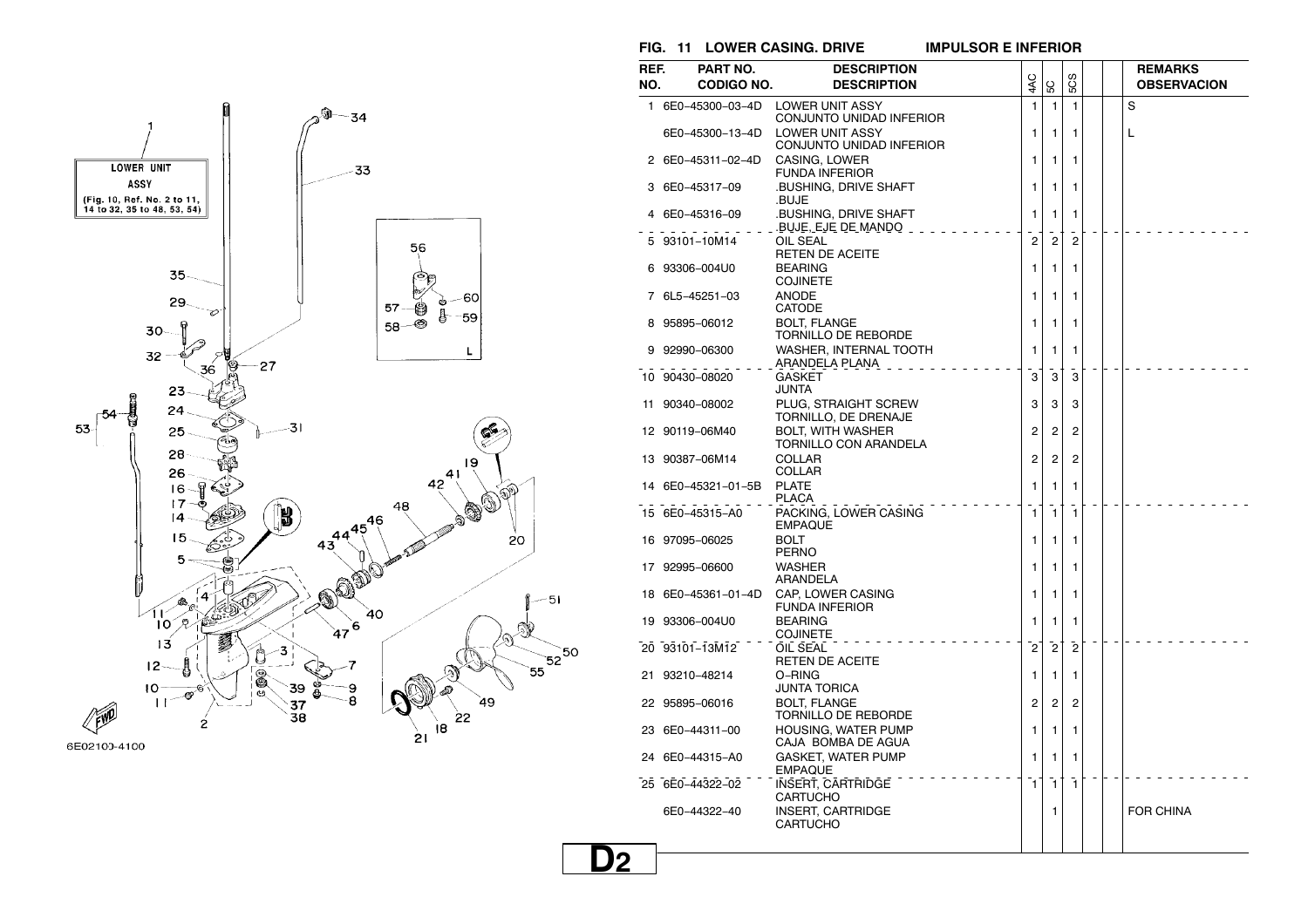

#### **FIG. 11 LOWER CASING. DRIVE IMPULSOR E INFERIOR**

| REF. | PART NO.          | <b>DESCRIPTION</b>                                    |              |                |              |  | <b>REMARKS</b>     |
|------|-------------------|-------------------------------------------------------|--------------|----------------|--------------|--|--------------------|
| NO.  | <b>CODIGO NO.</b> | <b>DESCRIPTION</b>                                    | 4AC          | 5C             | 503          |  | <b>OBSERVACION</b> |
|      | 26 6E0-44323-00   | OUTER PLATE, CARTRIDGE<br>PLACA EXTERIOR DEL CARTUCHO | 1            | $\mathbf{1}$   | $\mathbf{1}$ |  |                    |
|      | 6E0-44323-40      | OUTER PLATE, CARTRIDGE<br>PLACA EXTERIOR DEL CARTUCHO |              | 1              |              |  | <b>FOR CHINA</b>   |
|      | 27 6E0-44366-00   | DAMPER, WATER SEAL<br>GOMA DEL SELLO DE AGUA          | 1            | 1              | 1            |  |                    |
|      | 28 6E0-44352-00   | <b>IMPELLER</b><br><b>IMPULSOR</b>                    | 1            | 1              | 1            |  |                    |
|      | 29 93604-09066    | PIN, DOWEL<br>PASADOR DE CLAVIJA                      | 1            | 1              | 1            |  |                    |
|      | 30 97095-06045    | <b>BOLT</b><br><b>PERNO</b>                           | 4            | $\overline{4}$ | 4            |  |                    |
|      | 31 93604-18080    | PIN, DOWEL<br>PASADOR DE CLAVIJA                      | 2            | 2              | 2            |  |                    |
|      | 32 6E0-44328-00   | <b>PLATE</b><br><b>PLACA</b>                          | 2            | 2              | 2            |  |                    |
|      | 33 6E0-44361-00   | TUBE, WATER<br>TUBO DE AGUA                           | 1            | 1              | 1            |  | S                  |
|      | 6E0-44361-10      | TUBE, WATER<br><u>TUBO DE AGUA -</u>                  | 1            | 1              | 1            |  | L                  |
|      | 34 646-44365-00   | DAMPER, WATER SEAL<br>HULE DE SELLO DE AGUA           | 1            | $\mathbf{1}$   | 1            |  |                    |
|      | 35 6E0-45511-01   | SHAFT, DRIVE<br>EJE DE MANDO                          | 1            | 1              | 1            |  | S                  |
|      | 6E0-45511-11      | SHAFT, DRIVE<br>EJE DE MANDO                          | 1            | 1              | 1            |  | L                  |
|      | 36 90467-08M01    | <b>CLIP</b><br>PRESILLA                               | 1            | 1              | 1            |  |                    |
|      | 37 6E0-45551-00   | <b>PINION</b><br><b>PINON</b>                         | 1            | 1              | 1            |  |                    |
|      | 38 99001-06600    | <b>CIRCLIP</b><br>PRESILLA REDONDA                    | $\mathbf{1}$ | $\mathbf{1}$   | 1            |  |                    |
|      | 39 90201-11M49    | <b>WASHER, PLATE</b><br>ARANDELA PLANA                | 1            | 1              | 1            |  |                    |
|      | 40 6E0-45560-00   | <b>GEAR</b><br><b>ENGRANE COMPLE 1</b>                | 1            | 1              | 1            |  |                    |
|      | 41 6E0-45570-00   | <b>GEAR</b><br><b>ENGRANE COMPL 2</b>                 | 1            | 1              | 1            |  |                    |
|      | 42 90201-13M50    | <b>WASHER, PLATE</b><br>ARANDELA PLANA                | 1            | 1              | 1            |  |                    |
|      | 43 6E0-45631-00   | CLUTCH, DOG<br><b>EMBRAGUE DE GARRA</b>               | $\mathbf{1}$ | $\mathbf{1}$   | $\mathbf{1}$ |  |                    |
|      | 44 90250-05046    | PIN. STRAIGHT<br>PASADOR CILINDRICO                   | 1            | 1              | 1            |  |                    |
|      | 45 654-45633-00   | RING, CROSS PIN<br>ANILLO DE PASADOR                  | 1            | 1              | 1            |  |                    |
|      | 46 90501-10064    | SPRING, COMPRESSION<br>RESORTE DE COMPRESION          | 1            | 1              | 1            |  |                    |
|      | 47 654-45635-00   | PLUNGER, SHIFT<br>EMBOLO DE CAMBIO                    | 1            | 1              | 1            |  |                    |
|      | 48 6E0-45611-01   | SHAFT, PROPELLER<br>EJE PROPUSOR                      | 1            | $\mathbf{1}$   | 1            |  |                    |
|      | 49 6L5-45987-01   | <b>SPACER</b><br><b>ESPACIADOR</b>                    | 1            | 1              | 1            |  |                    |
|      |                   |                                                       |              |                |              |  |                    |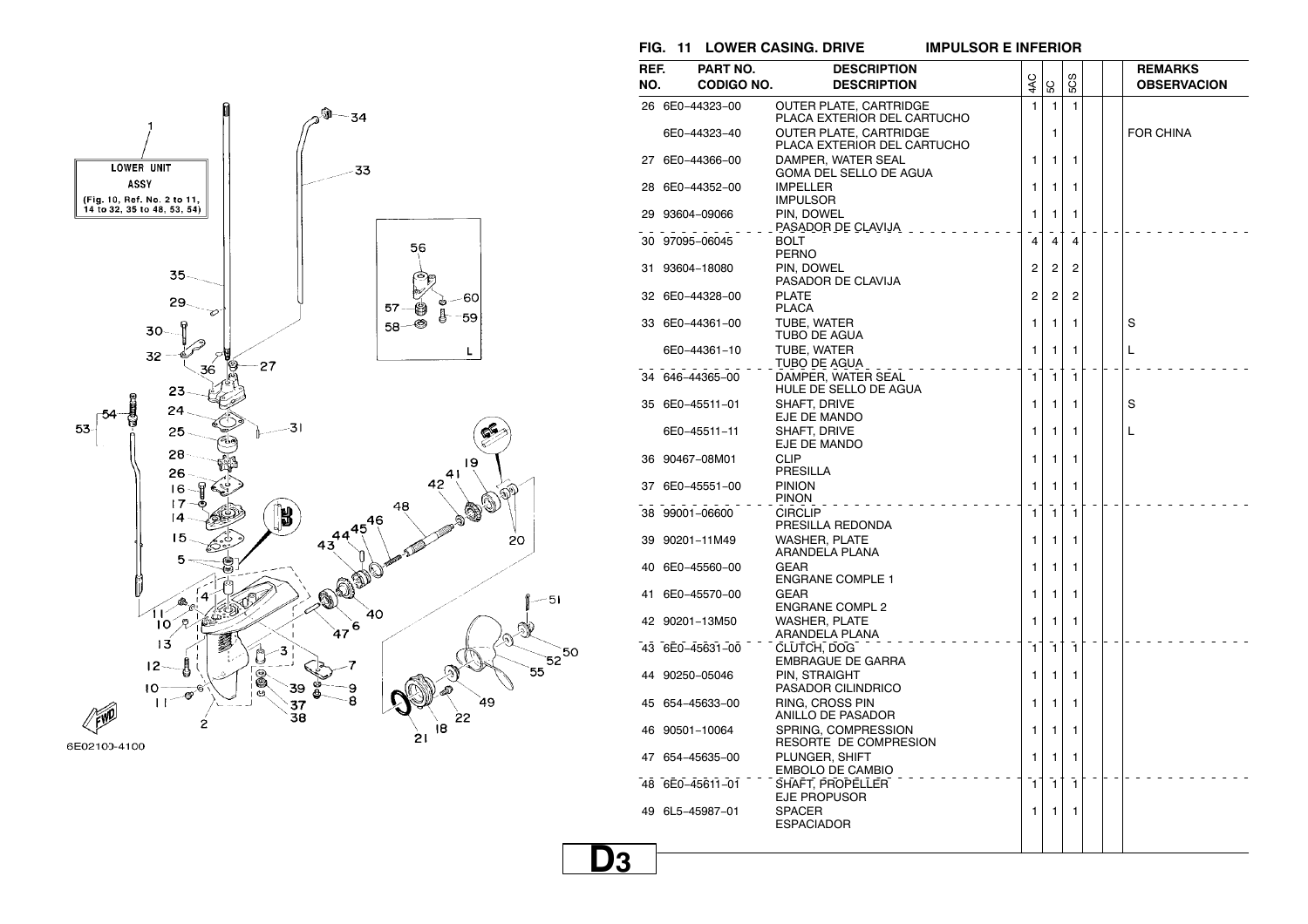



| REF. | PART NO.           | <b>DESCRIPTION</b>                                             |                |                |                |  | <b>REMARKS</b>     |
|------|--------------------|----------------------------------------------------------------|----------------|----------------|----------------|--|--------------------|
| NO.  | <b>CODIGO NO.</b>  | <b>DESCRIPTION</b>                                             | 4AC            | 5C             | 5CS            |  | <b>OBSERVACION</b> |
|      | 50 6L5-45616-00    | NUT, PROPELLER<br><b>TUERCA DE HELICE</b>                      | 1              | $\mathbf{1}$   | $\mathbf{1}$   |  |                    |
|      | 51 91490-25030     | PIN. COTTER<br><b>CHAVETA</b>                                  | 1              | $\mathbf{1}$   | 1              |  |                    |
|      | 52 90201-08M54     | <b>WASHER, PLATE</b><br>ARANDELA PLANA                         | 1              | 1              | 1              |  |                    |
|      | 53 6E0-44150-00    | SHIFT CAM ASSY<br>CONJUNTO EJE LEVA COMPL.                     | 1              | 1              | 1              |  | S                  |
|      | 6E0-44150-10       | SHIFT CAM ASSY<br>CONJUNTO EJE LEVA COMPL.                     | 1              | $\mathbf{1}$   | 1              |  | L                  |
|      | 54 6G1-44147-00    | <b>BOOT, SHIFT ROD</b><br>HULE DE VARILLA                      | 1              | $\mathbf{1}$   | $\mathbf{1}$   |  |                    |
|      | 55 6E0-45941-01-EL | PROPELLER (3X7-1/2"X8"-BA)<br>PROPELA (3X7-1/2"X8"-BA)         | 1              | 1              | 1              |  | UR                 |
|      | 6E0-45943-01-EL    | PROPELLER (3X7-1/2"X7"-BA)<br>PROPELA (3X7-1/2"X7"-BA)         | 1              | 1              | 1              |  | UR                 |
|      | 6E0-45949-00-EL    | PROPELLER (3X7-1/4"X6-1/2"-BA)<br>PROPELA (3X7-1/4"X6-1/2"-BA) | 1              | $\mathbf{1}$   | 1              |  | UR                 |
|      | 56 6E0-45331-00-5B | <b>HOUSING, BEARING</b><br>CAJA DE COJINETE                    | 1              | $\mathbf{1}$   | 1              |  | L                  |
|      | 57 6E0-45318-01    | <b>BUSHING, DRIVE SHAFT</b><br><b>BUJE, EJE DE MANDO</b>       | 1              | $\mathbf{1}$   | $\mathbf{1}$   |  | L                  |
|      | 58 93420-22M03     | <b>CIRCLIP</b><br><b>BOLA</b>                                  | 1              | 1              | 1              |  | L                  |
|      | 59 97880-05025     | <b>SCREW, PAN HEAD</b><br>TORNILLO DE CABEZA CON PLANA         | $\overline{2}$ | $\overline{c}$ | $\overline{2}$ |  | L                  |
|      | 60 92990-05600     | <b>WASHER, PLATE</b><br>ARANDELA PLANA                         | $\overline{2}$ | $\overline{c}$ | $\overline{2}$ |  | Г                  |
|      |                    |                                                                |                |                |                |  |                    |
|      |                    |                                                                |                |                |                |  |                    |
|      |                    |                                                                |                |                |                |  |                    |
|      |                    |                                                                |                |                |                |  |                    |
|      |                    |                                                                |                |                |                |  |                    |
|      |                    |                                                                |                |                |                |  |                    |
|      |                    |                                                                |                |                |                |  |                    |
|      |                    |                                                                |                |                |                |  |                    |
|      |                    |                                                                |                |                |                |  |                    |
|      |                    |                                                                |                |                |                |  |                    |
|      |                    |                                                                |                |                |                |  |                    |
|      |                    |                                                                |                |                |                |  |                    |
|      |                    |                                                                |                |                |                |  |                    |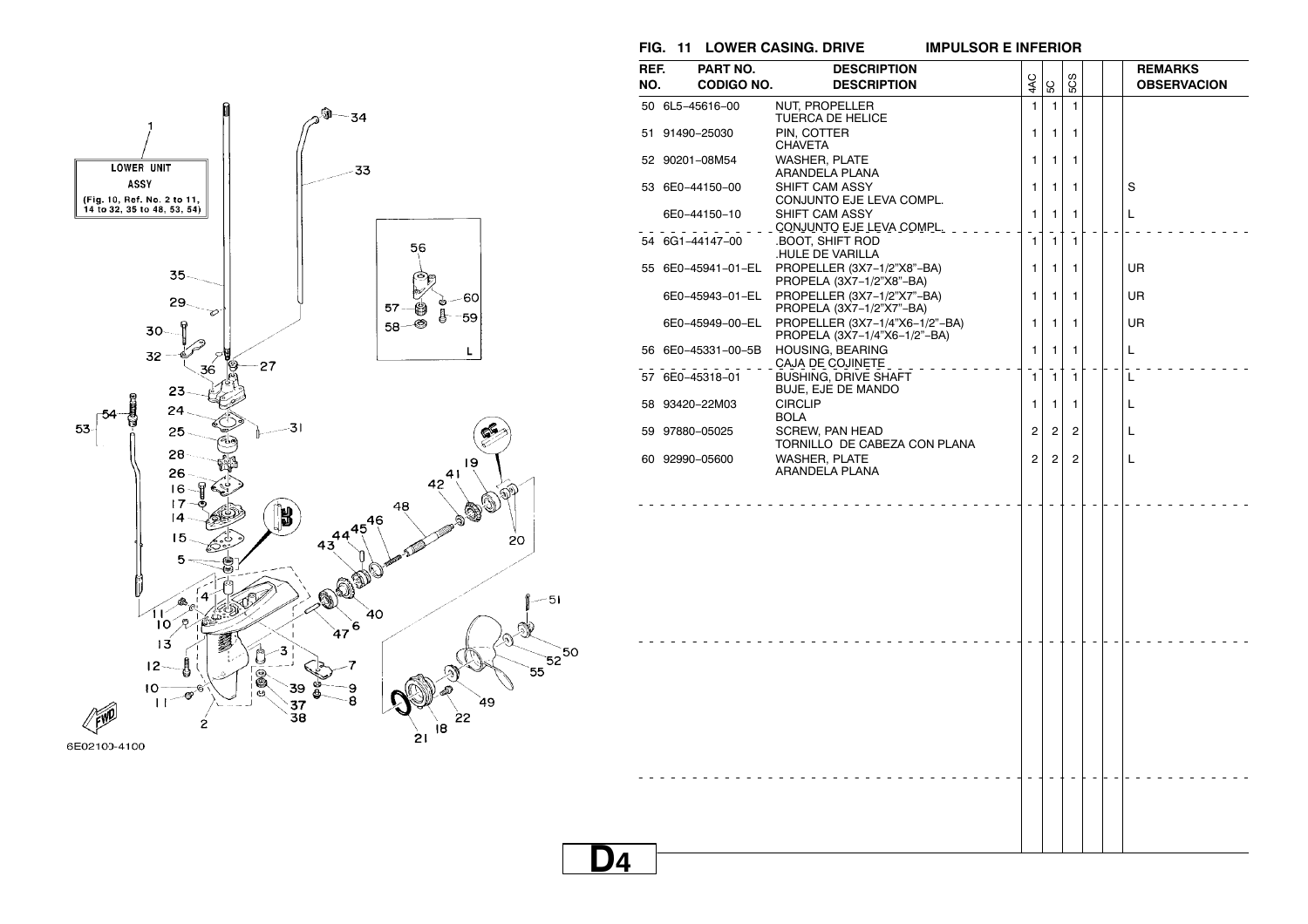**FIG. 12 FUEL TANK DEPOSITO DE COMBUSTIBLE**



| REF.<br>NO. | PART NO.<br><b>CODIGO NO.</b> | <b>DESCRIPTION</b><br><b>DESCRIPTION</b>             | 4AC | SC | 5CS            |  | <b>REMARKS</b><br><b>OBSERVACION</b> |
|-------------|-------------------------------|------------------------------------------------------|-----|----|----------------|--|--------------------------------------|
|             | 1 6YL-24201-02                | FUEL TANK ASSY (12L)<br>TANQUE DEL COMBUSTIBLE (12L) |     |    | $\mathbf{1}$   |  | AP                                   |
|             | 2 6YL-24610-00                | .CAP ASSY<br>TAPA COMPLETA                           |     |    | 1              |  |                                      |
|             | 3 6YL-24641-00                | .GASKET, CAP 1<br>.EMPAQUE DE TAPA 1                 |     |    | 1              |  |                                      |
|             | 4 6YL-24260-01                | .FUEL METER ASSY<br>.MEDIDOR DE COMBUSTIBLE COMPL.   |     |    | 1              |  |                                      |
|             | 5 90157-05M16                 | .SCREW, PAN HEAD<br>_ TORNILLO_CABEZA CONICA PLANA   |     |    | 4              |  |                                      |
|             | 6 6YL-24329-00                | .SEAL<br>.SELLO                                      |     |    | $\overline{4}$ |  |                                      |
|             | 7 6YL-24268-01                | .GASKET, FUEL METER<br>.EMPAQ MEDIDOR DE COMBUSTIBLE |     |    | 1              |  |                                      |
|             | 8 6YL-24306-52                | FUEL PIPE COMP. 1<br>TUBO COMBUST. COMPL 1           |     |    | 1              |  | AP                                   |
|             |                               |                                                      |     |    |                |  |                                      |
|             |                               |                                                      |     |    |                |  |                                      |
|             |                               |                                                      |     |    |                |  |                                      |
|             |                               |                                                      |     |    |                |  |                                      |
|             |                               |                                                      |     |    |                |  |                                      |
|             |                               |                                                      |     |    |                |  |                                      |
|             |                               |                                                      |     |    |                |  |                                      |
|             |                               |                                                      |     |    |                |  |                                      |
|             |                               |                                                      |     |    |                |  |                                      |
|             |                               |                                                      |     |    |                |  |                                      |
|             |                               |                                                      |     |    |                |  |                                      |
|             |                               |                                                      |     |    |                |  |                                      |
|             |                               |                                                      |     |    |                |  |                                      |
|             |                               |                                                      |     |    |                |  |                                      |
|             |                               |                                                      |     |    |                |  |                                      |
|             |                               |                                                      |     |    |                |  |                                      |
|             |                               |                                                      |     |    |                |  |                                      |
|             |                               |                                                      |     |    |                |  |                                      |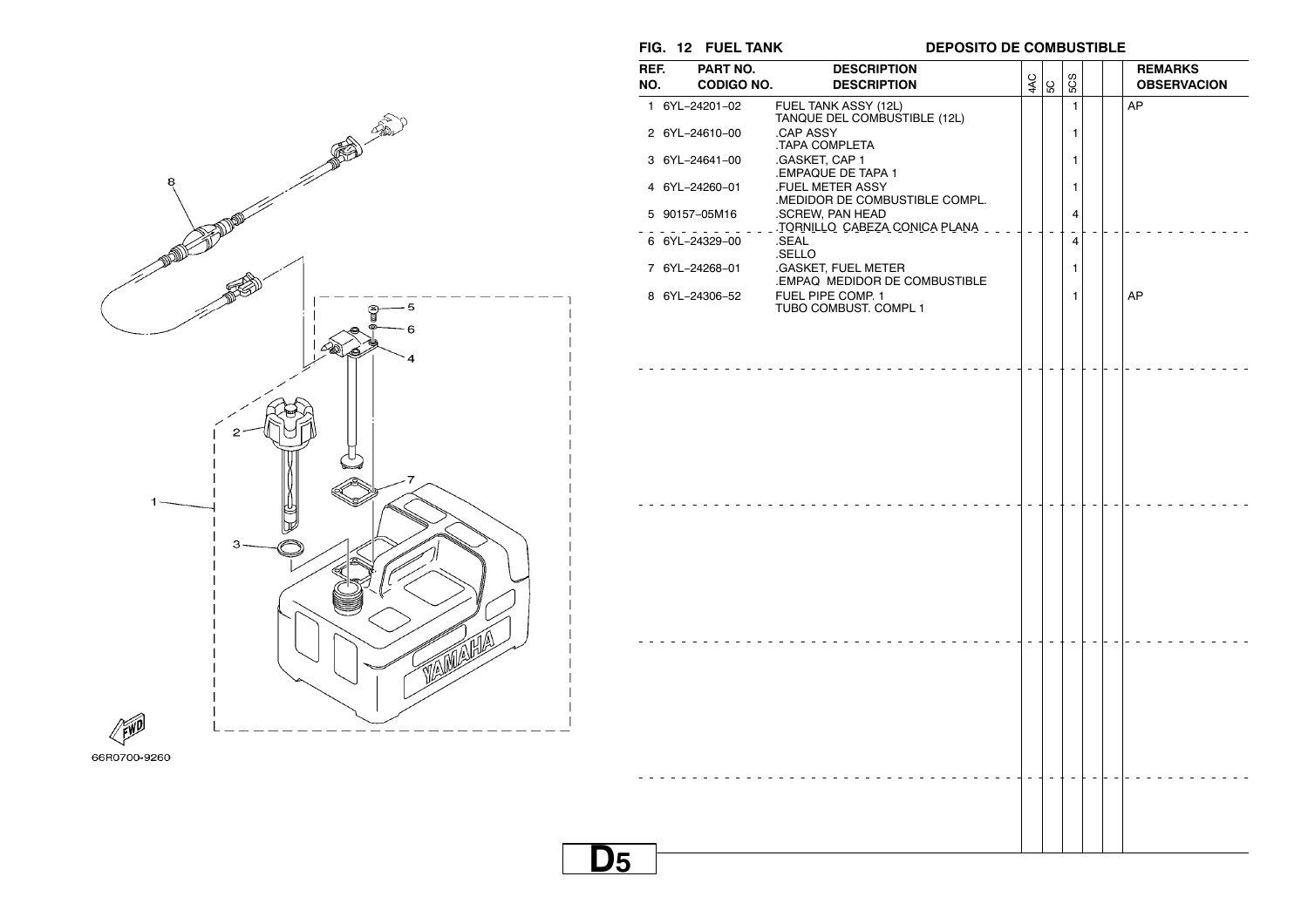



**FIG. 13 REPAIR KIT ESTUCHE REPARATION**

| REF. | PART NO.          | <b>DESCRIPTION</b>                                         |              |                |     |  | <b>REMARKS</b>     |
|------|-------------------|------------------------------------------------------------|--------------|----------------|-----|--|--------------------|
| NO.  | <b>CODIGO NO.</b> | <b>DESCRIPTION</b>                                         | 4AC          | SC             | 5CS |  | <b>OBSERVACION</b> |
|      | 1 6E0-W0001-A4    | POWER HEAD GASKET KIT<br>JUEGO DE EMPAQUE DE MOTOR         | 1            |                |     |  |                    |
|      | 6E3-W0001-A4      | POWER HEAD GASKET KIT<br>JUEGO DE EMPAQUE DE MOTOR         |              | 1              | 1   |  |                    |
|      | 93210-42159       | .O-RING<br>JUNTA TORICA                                    | 1            | $\mathbf{1}$   | 1   |  |                    |
|      | 3 93102-20M25     | OIL SEAL<br><b>.RETEN DE ACEITE</b>                        | 1            | 1              | 1   |  |                    |
|      | 4 6E0-41112-A1    | .GASKET, EXHAUST INNER COVER<br>$EMPAQUE$ ,,,,,            | 1            |                |     |  |                    |
|      | 6E3-41112-A1      | .GASKET, EXHAUST INNER COVER<br>.EMPAQUE                   |              | $\mathbf{1}$   | 1   |  |                    |
|      | 5 6E0-41114-A1    | .GASKET, EXHAUST OUTER COVER<br>.EMPAQUE                   | 1            |                |     |  |                    |
|      | 6E3-41114-A1      | .GASKET, EXHAUST OUTER COVER<br>.EMPAQUE                   |              | 1              | 1   |  |                    |
|      | 6 6E0-11193-A1    | .GASKET, HEAD COVER 1<br>.EMPAQUE                          | 1            |                |     |  |                    |
|      | 6E3-11193-A1      | .GASKET, HEAD COVER 1<br>.EMPAQUE                          |              | 1              | 1   |  |                    |
|      | 93101-20M29       | <b>OIL SEAL</b><br><b>.RETEN DE ACEITE</b>                 | $\mathbf{1}$ | $\mathbf{1}$   | 1   |  |                    |
|      | 8 93101-10M25     | OIL SEAL<br><b>.RETEN DE ACEITE</b>                        | 1            | 1              | 1   |  |                    |
|      | 9 93210-31MJ5     | .O-RING<br>JUNTA TORICA                                    | 1            | 1              | 1   |  |                    |
|      | 10 6E0-13621-A2   | .GASKET, VALVE SEAT<br>JUNTA, DE VALV.DE EMPAQUE           | 1            | 1              | 1   |  |                    |
|      | 11 6E0-14198-A0   | .GASKET<br>.EMPAQUE                                        | 1            | 1              | 1   |  |                    |
|      | 12 6E0-14384-00   | <b>GASKET, FLOAT CHAMBER</b><br>EMPAQUE DE CAMARA DE BOIA. | 1            | $\mathbf{1}$   | 1   |  |                    |
|      | 13 646-14198-01   | .GASKET<br>.EMPAQUE                                        | 1            | 1              | 1   |  |                    |
|      | 14 6E0-45113-A1   | .GASKET, UPPER CASING<br>.EMPAQUE                          | 1            | 1              | 1   |  |                    |
|      | 15 646-44365-00   | .DAMPER, WATER SEAL<br>HULE DE SELLO DE AGUA               | 1            | 1              | 1   |  |                    |
|      | 16 6E0-W0093-04   | CARBURETOR REPAIR KIT<br>KIT REPARACION CARBURADOR         | 1            | 1              | 1   |  |                    |
|      | 17 6E0-14198-A0   | .GASKET<br>.EMPAQUE                                        | 1            | $\overline{1}$ | 1   |  |                    |
|      | 18 6E0-14384-00   | .GASKET, FLOAT CHAMBER<br>EMPAQUE DE CAMARA DE BOIA.       | 1            | 1              | 1   |  |                    |
|      | 19 97980-04116    | .SCREW, WITH WASHER<br>.TORNILLO, CON ARANDELA             | 4            | $\overline{4}$ | 4   |  |                    |
|      | 20 646-14198-01   | .GASKET<br>.EMPAQUE                                        | 1            | 1              | 1   |  |                    |
|      | 21 6E7-14385-01   | .FLOAT<br>.BOIA                                            | 1            | 1              | 1   |  |                    |
|      | 22 647-14386-00   | PIN, FLOAT<br>PASADOR DE BOIA.                             | E.           | ٦.             | 1   |  |                    |
|      | 23 6F5-14392-00   | .VALVE, NEEDLE<br>VALVULA DE AGUJA                         | 1            | 1              | 1   |  |                    |
|      |                   |                                                            |              |                |     |  |                    |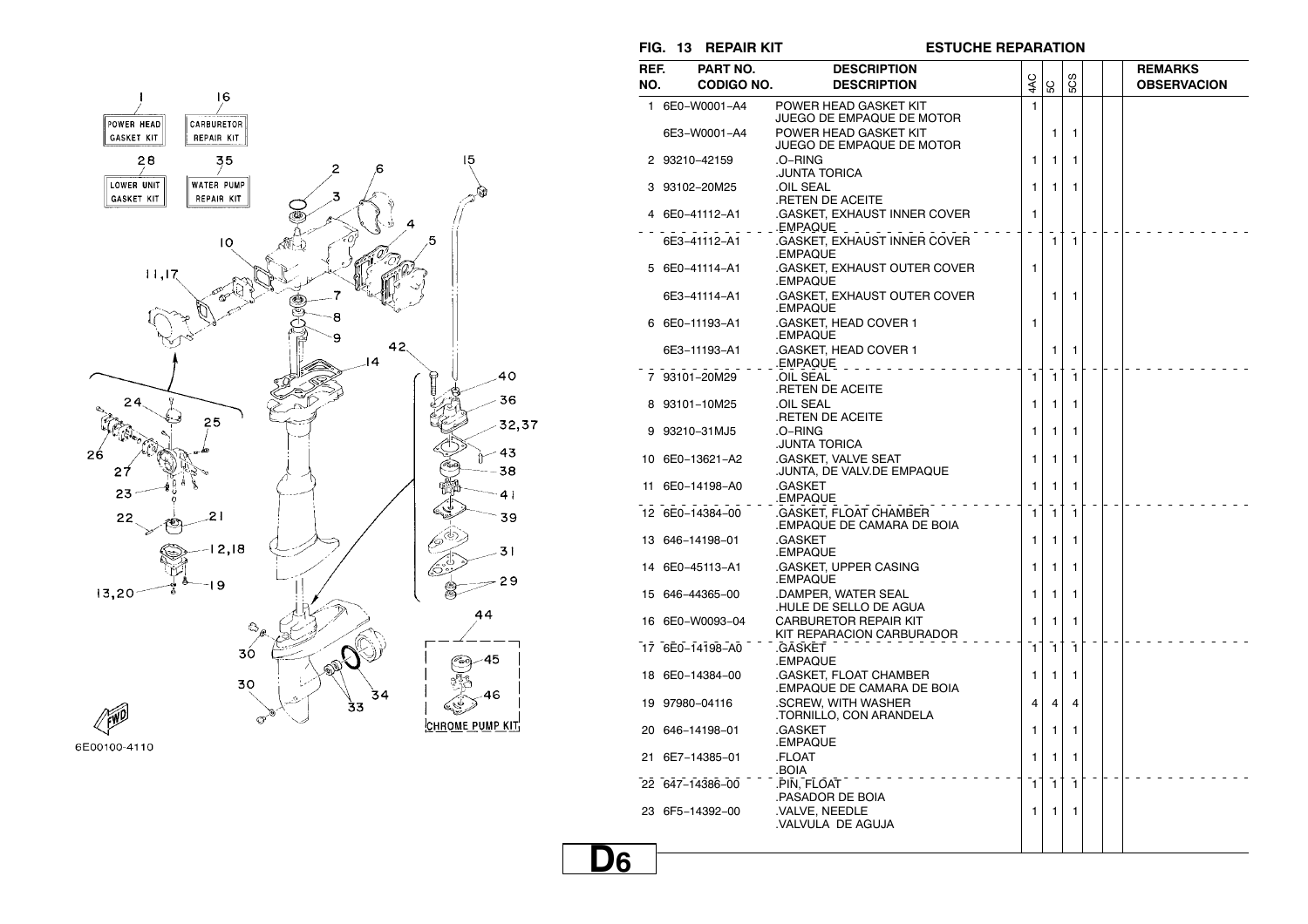

**FIG. 13 REPAIR KIT ESTUCHE REPARATION**

| REF.<br>NO. | PART NO.<br><b>CODIGO NO.</b> | <b>DESCRIPTION</b><br><b>DESCRIPTION</b>                | 4AC            | 5C             | 503            |  | <b>REMARKS</b><br><b>OBSERVACION</b> |  |
|-------------|-------------------------------|---------------------------------------------------------|----------------|----------------|----------------|--|--------------------------------------|--|
|             | 24 6E0-14227-00               | .GASKET<br>.EMPAQUE                                     | 1              | 1              | 1              |  |                                      |  |
|             | 25 647-14323-00               | .SCREW, AIR ADJUSTING<br>TORNILLO DE AJUSTE DE AIRE     | 1              | 1              | 1              |  |                                      |  |
|             | 26 6E0-24471-00               | .DIAPHRAGM<br>.DIAFRAGMA                                | 1              | 1              | 1              |  |                                      |  |
|             | 27 6E0-24411-00               | .DIAPHRAGM<br>.DIAFRAGMA                                | 1              | 1              | 1              |  |                                      |  |
|             | 28 6E0-W0001-C1               | LOWER UNIT GASKET KIT<br>JUEGO DE JUNTA UNIDAD INFERIOR | 1              | 1              | 1              |  |                                      |  |
|             | 29 93101-10M14                | OIL SEAL<br><b>RETEN DE ACEITE</b>                      | $\overline{2}$ | 2              | $\overline{2}$ |  |                                      |  |
|             | 30 90430-08020                | .GASKET<br>.JUNTA                                       | 3              | 3              | 3              |  |                                      |  |
|             | 31 6E0-45315-A0               | .PACKING, LOWER CASING<br>.EMPAQUE                      | 1              | 1              | 1              |  |                                      |  |
|             | 32 6E0-44315-A0               | .GASKET, WATER PUMP<br>.EMPAQUE                         | 1              | 1              | 1              |  |                                      |  |
|             | 33 93101-13M12                | OIL SEAL<br>RETEN DE ACEITE                             | $\overline{2}$ | $\overline{2}$ | $\overline{2}$ |  |                                      |  |
|             | 34 93210-48214                | .O-RING<br>JUNTA TORICA                                 | 1              | $\mathbf{1}$   | 1              |  |                                      |  |
|             | 35 6E0-W0078-A3               | WATER PUMP REPAIR KIT<br>ESTUCHE REPARACION BOMBA AGUA  | 1              | 1              | 1              |  |                                      |  |
|             | 36 6E0-44311-00               | .HOUSING, WATER PUMP<br>CAJA BOMBA DE AGUA              | 1              | 1              | 1              |  |                                      |  |
|             | 37 6E0-44315-A0               | .GASKET, WATER PUMP<br>.EMPAQUE                         | 1              | 1              | 1              |  |                                      |  |
|             | 38 6E0-44322-02               | <b>INSERT, CARTRIDGE</b><br>.CARTUCHO                   | 1              | 1              | 1              |  |                                      |  |
|             | 39 6E0-44323-00               | OUTER PLATE, CARTRIDGE<br>PLACA EXTERIOR DEL CARTUCHO.  | 1              | $\mathbf{1}$   | 1              |  |                                      |  |
|             | 40 6E0-44366-00               | .DAMPER, WATER SEAL<br>GOMA DEL SELLO DE AGUA.          | 1              | 1              | 1              |  |                                      |  |
|             | 41 6E0-44352-00               | .IMPELLER<br>.IMPULSOR                                  | 1              | 1              | 1              |  |                                      |  |
|             | 42 97095-06045                | .BOLT<br>.PERNO                                         | 4              | 4              | 4              |  |                                      |  |
|             | 43 93604-18080                | .PIN, DOWEL<br>PASADOR DE CLAVIJA.                      | 2              | $\overline{c}$ | 2              |  |                                      |  |
|             | 44 6E0-W0078-0A               | <b>CHROME PUMP KIT</b><br>ESTUCHE REPARACION BOMBA AGUA | $\mathbf{1}$   | $\mathbf{1}$   | $\mathbf{1}$   |  |                                      |  |
|             | 45 6E0-44322-40               | .INSERT, CARTRIDGE<br>CARTUCHO                          | 1              | 1              | 1              |  |                                      |  |
|             | 46 6E0-44323-40               | .OUTER PLATE, CARTRIDGE<br>PLACA EXTERIOR DEL CARTUCHO  | 1              | 1              | 1              |  |                                      |  |
|             |                               |                                                         |                |                |                |  |                                      |  |
|             |                               |                                                         |                |                |                |  |                                      |  |
|             |                               |                                                         |                |                |                |  |                                      |  |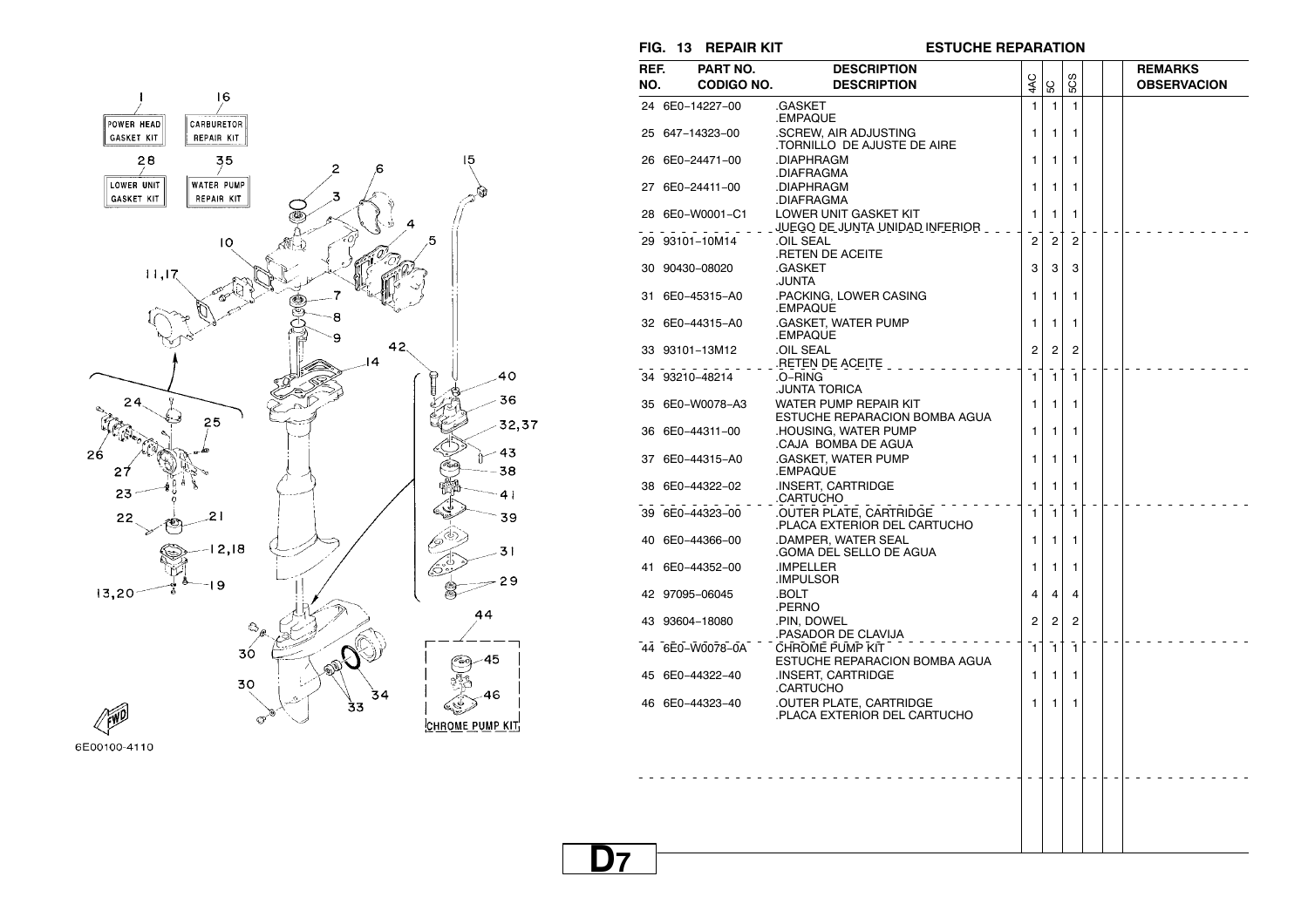#### **NUMERICAL INDEXINDICE NUMERICO**

| <b>PART NO.</b><br><b>CODIGO NO.</b> | REF.<br>NO.          | <b>PART NO.</b><br><b>CODIGO NO.</b> | REF.<br>NO.             | PART NO.<br><b>CODIGO NO.</b>  | REF.<br>NO.           | PART NO.<br><b>CODIGO NO.</b>   | REF.<br>NO.             | <b>PART NO.</b><br><b>CODIGO NO.</b> | REF.<br>NO.             | PART NO.<br><b>CODIGO NO.</b>                   | REF.<br>NO. |
|--------------------------------------|----------------------|--------------------------------------|-------------------------|--------------------------------|-----------------------|---------------------------------|-------------------------|--------------------------------------|-------------------------|-------------------------------------------------|-------------|
| 6E0-W0001-A4                         | $13 - 1$             | 6E0-14227-00                         | $13 - 24$               | $6G1 - 15779 - 00$             | $4 - 12$              | $6YL - 24641 - 00$              | $12 - 3$                | 6E0-42677-20                         | $1 - 7$                 | 6E0-44322-02                                    | $11 - 25$   |
| 6E0-W0001-C1                         | $13 - 28$            | 6E0-14301-05                         | $3 - 5$                 | $6E0 - 24110 - 01 - 4D$ 7 - 13 |                       | 6E0-26301-01                    | $9 - 24$                | 6E3-42677-20                         | $1 - 7$                 |                                                 | $13 - 38$   |
| 6E3-W0001-A4                         | $13 - 1$             | 6E3-14301-05                         | $3 - 5$                 | $6A1 - 2415A - 41$             | $9 - 42$              | $6G1 - 2811G - 00$              | $8 - 11$                | 6E0-42678-12                         | $1 - 8$                 | 6E0-44322-40                                    | $11 - 25$   |
| 6E0-W0004-00                         | $3 - 2$              | $664 - 14321 - 01$                   | $3 - 21$                | $6E0 - 24181 - 00$             | $7 - 15$              | $6A1 - 28176 - 00$              | $7 - 50$                | 6E3-42678-12                         | $1 -$<br>-8             |                                                 | $13 - 45$   |
| $6J1 - W0004 - 00$                   | $3 - 2$              | $647 - 14323 - 00$                   | $3 - 19$                | 6E0-24182-00                   | $7 - 10$              |                                 | $8 - 22$                | $6E0 - 42711 - 05 - 4D$ 7 -          | $\overline{1}$          | 6E0-44323-00                                    | $11 - 26$   |
| 6E0-W0070-14                         | $1 - 6$              |                                      | $13 - 25$               | 6E1-24182-00                   | $8 - 12$              | $626 - 28193 - 01 - 94$ 10 - 55 |                         |                                      | $8 - 1$                 |                                                 | $13 - 39$   |
| 6E0-W0078-A3                         | $13 - 35$            | $647 - 14326 - 00$                   | $3 - 23$                | 6E3-24182-00                   | $7 - 10$              | $6E0 - 41111 - 01 - 1S$         | $2 - 24$                | 6E0-42711-10-4D                      | $7 - 1$                 | 6E0-44323-40                                    | $11 - 26$   |
| 6E0-W0078-0A                         | $13 - 44$            | 6E0-14341-01                         | $3 - 13$                | 6E0-24183-00                   | $5 - 19$              | $6E3 - 41111 - 01 - 1S$         | $2 - 24$                | $664 - 42791 - 00$                   | $7 - 49$                |                                                 | $13 - 46$   |
| $6E0-W0090-04-1S$ 2-1                |                      | 6E3-14341-02                         | $3 - 13$                | 6YL-24201-02                   | $12 - 1$              | 6E0-41112-A1                    | $2 - 25$                |                                      | $8 - 21$                | 6E0-44328-00                                    | $11 - 32$   |
| $6E3-W0090-04-1S$ 2-1                |                      | $648 - 14342 - 23$                   | $3 - 22$                | $646 - 24251 - 02$             | $7 - 33$              |                                 | $13 - 4$                | $664 - 42791 - 10$                   | $7 - 49$                | 6E0-44352-00                                    | $11 - 28$   |
| 6E0-W0093-04                         | $13 - 16$            | $648 - 14342 - 26$                   | $3 - 22$                |                                | $8 - 14$              | 6E3-41112-A1                    | $2 - 25$                |                                      | $8 - 21$                |                                                 | $13 - 41$   |
| 656-W2810-02                         | $1 - 10$             | $648 - 14343 - 40$                   | $3 - 14$                | $6YL - 24260 - 01$             | $12 - 4$              |                                 | $13 - 4$                | 6E0-42815-00-4D                      | $7 -$<br>$\overline{2}$ | $6E0 - 44361 - 00$                              | $11 - 33$   |
| $6E0 - 11191 - 01 - 1S$ 2 - 21       |                      | 6E0-14346-00                         | $3 - 30$                | $6YL - 24268 - 01$             | $12 - 7$              | 6E0-41113-01-1S                 | $2 - 26$                |                                      | $\overline{2}$<br>$8-$  | $6E0 - 44361 - 10$                              | $11 - 33$   |
| $6E3 - 11191 - 01 - 1S$              | $2 - 21$             | $6E0 - 14381 - 02$                   | $3 - 6$                 | $6G1 - 24304 - 02$             | $7 - 35$              | $6E3 - 41113 - 01 - 1S$         | $2 - 26$                | 6E0-42816-00                         | $7 - 4$                 | $646 - 44365 - 00$                              | $11 - 34$   |
| 6E0-11193-A1                         | $2 - 22$             | 6E0-14384-00                         | $3 - 7$                 |                                | $8 - 13$              | 6E0-41114-A1                    | $2 - 27$                |                                      | $8 - 4$                 |                                                 | $13 - 15$   |
|                                      | $13 - 6$             |                                      | $13 - 12$               | 6YL-24306-52                   | $12 - 8$              |                                 | $13 - 5$                | $6E0 - 43111 - 02 - 4D$ 10 - 11      |                         | 6E0-44366-00                                    | $11 - 27$   |
| 6E3-11193-A1                         | $2 - 22$             |                                      | $13 - 18$               | $6E0 - 24311 - 00$             | $7 - 26$              | 6E3-41114-A1                    | $2 - 27$                | 6E0-43112-01-4D 10-12                |                         |                                                 | $13 - 40$   |
|                                      | $13 - 6$             | 6E7-14385-01                         | $3 - 11$                | 6E0-24312-00                   | $7 - 36$              |                                 | $13 - 5$                | $6A1 - 43113 - 01$                   | $10 - 19$               | 6E0-45111-02-4D 10- 1                           |             |
| $650 - 11370 - 01$                   | $2 - 3$              |                                      | $13 - 21$               | $688 - 24313 - 00$             | $8 - 15$              | 6E0-41256-00                    | $3 - 42$                | $620 - 43114 - 00$                   | $10 - 13$               | 6E0-45111-12-4D                                 | $10 - 1$    |
| 6E5-11372-01                         | $2 - 5$              | $647 - 14386 - 00$                   | $3 - 12$                | 6YL-24329-00                   | $12 - 6$              | $661 - 41262 - 02$              | $3 - 46$                | 6E0-43116-01                         | $10 - 14$               | 6E0-45113-A1                                    | $2 - 47$    |
| 6E0-11400-00                         | $2 - 31$             |                                      | $13 - 22$               | 6E0-24335-00                   | $7 - 25$              | 6E0-41271-00                    | $3 - 43$                | 6E0-43118-01                         | $10 - 15$               |                                                 | $13 - 14$   |
| 6E3-11400-00                         | $2 - 31$             | 6F5-14392-00                         | $3 - 15$                | 6E0-24378-00                   | $2 - 9$               | 6E0-41272-00                    | $3 - 44$                | 6E0-43160-01                         | $10 - 36$               | $647 - 45151 - 01$                              | $10 - 9$    |
| 6E0-11412-00                         | $2 - 32$             |                                      | $13 - 23$               | 6E0-24411-00                   | $3 - 31$              | 6E0-42111-02-4D                 | $9 - 1$                 | $689 - 43165 - 00$                   | $10 - 37$               | $6L5 - 45251 - 03$                              | $11 - 7$    |
| 6E3-11412-00                         | $2 - 32$             | 6E0-14417-00                         | $3 - 37$                |                                | $13 - 27$             | 6E0-42119-00                    | $9 - 14$                | 6E0-43181-00                         | $10 - 29$               | $6E0 - 45300 - 03 - 4D$ 11 - 1                  |             |
| 6E0-11422-00                         | $2 - 33$             | 6E0-14418-00                         | $3 - 38$                | 6E0-24412-00                   | $3 - 28$              | 6E0-42125-00                    | $9 - 9$                 | $620 - 43189 - 00$                   | $10 - 32$               | $6E0 - 45300 - 13 - 4D$ 11 - 1                  |             |
| 6E3-11422-00                         | $2 - 33$             | $624 - 14485 - 00$                   | $2 - 4$                 | 6E0-24413-00                   | $3 - 25$              | 6E0-42129-02                    | $\overline{2}$<br>$9 -$ | $6E0 - 43311 - 04 - 4D$ 10 - 25      |                         | 6E0-45311-02-4D 11- 2                           |             |
| $6G1 - 11610 - 00$                   | $2 - 42$             | $6E0 - 15100 - 01 - 1S$              | $\overline{2}$<br>$2 -$ | 6E0-24423-00                   | $3 - 29$              | 6E4-42129-00                    | - 3<br>$9 -$            | $6E0 - 43312 - 02 - 4D$ 10 - 26      |                         | 6E0-45315-A0                                    | $11 - 15$   |
| $6J1 - 11610 - 00$                   | $2 - 42$             | $6E3 - 15100 - 02 - 1S$              | $2 -$<br>$\overline{2}$ | 6E0-24434-00                   | $3 - 32$              | 6E0-42131-02-94                 | $9 - 5$                 | 6E0-43313-00-94 10- 31               |                         |                                                 | $13 - 31$   |
| 6E0-11631-00-98                      | $2 - 41$             | 6E0-15359-00-94                      | 5<br>$5 -$              | 6E0-24435-00                   | $3 - 27$              | 6E0-42134-02                    | $9 - 10$                | $6E0 - 43614 - 00 - 5B$ 10 - 39      |                         | 6E0-45316-09                                    | $11 - 4$    |
| 6E3-11631-00-98                      | $2 - 41$             | 6E0-15396-03-5B                      | $2 - 16$                | 6E0-24471-00                   | $3 - 26$              | 6E0-42137-10                    | $9 - 16$                | 6E0-43632-00                         | $10 - 30$               | 6E0-45317-09                                    | $11 - 3$    |
| $6G1 - 11633 - 00$                   |                      |                                      |                         |                                |                       |                                 |                         |                                      |                         |                                                 |             |
| $6E0 - 11651 - 01$                   | $2 - 44$<br>$2 - 37$ | 6E0-15705-00                         | $4 - 11$<br>$4 - 1$     | 6E0-24500-00                   | $13 - 26$<br>$7 - 19$ | 6E0-42138-01                    | $9 - 21$<br>$9 - 22$    | 6E4-44111-72-4D                      | $9 - 25$                | 6E0-45318-01<br>$6E0 - 45321 - 01 - 5B$ 11 - 14 | $11 - 57$   |
|                                      |                      | 6E0-15710-72-94                      |                         |                                |                       | 6E0-42159-02                    |                         | 6E0-44116-00                         | $9 - 29$                |                                                 |             |
| $6G1 - 11681 - 00$                   | $2 - 34$             | 6E4-15710-73-94                      | $4 - 1$                 | 6E0-24500-10                   | $7 - 19$              | 6E0-42177-00                    | $9 - 15$                | 6E0-44121-00                         | $9 - 33$                | $6E0 - 45331 - 00 - 5B$ 11 - 56                 |             |
| 6E5-12411-01                         | $2 - 46$             | 6E4-15711-71-94                      | $\overline{2}$<br>$4-$  | 6E0-24500-60                   | $7 - 38$              | 6E0-42528-03                    | $10 - 47$               | 6E0-44143-00                         | $9 - 35$                | $6E0 - 45361 - 01 - 4D$ 11 - 18                 |             |
| 6E0-13610-00                         | $3 - 1$              | 6E0-15714-01                         | 3<br>$4 -$              | $624 - 24521 - 01$             | $7 - 39$              | $6L5 - 42529 - 01$              | $10 - 50$               | 6E0-44143-10                         | $9 - 35$                | $6E0 - 45511 - 01$                              | $11 - 35$   |
| $6J1 - 13610 - 00$                   | $3 - 1$              | 6E0-15717-00                         | 5<br>$4-$               | $102 - 24522 - 01$             | $7 - 40$              | 6E0-42537-02                    | $10 - 43$               | 6E0-44145-00                         | $9 - 38$                | $6E0 - 45511 - 11$                              | $11 - 35$   |
| 6E0-13621-A2                         | $3 - 3$              | 6E0-15723-00-94                      | $\overline{2}$<br>$5 -$ | $6J1 - 24524 - 00$             | $7 - 29$              | 6E0-42538-02                    | $10 - 44$               | 6E0-44146-00                         | $9 - 39$                | $6E0 - 45551 - 00$                              | $11 - 37$   |
|                                      | $13 - 10$            | $677 - 15741 - 01$                   | $4 - 9$                 | 6E0-24566-61                   | $7 - 41$              | 6E0-42539-00                    | $10 - 45$               | $6G1 - 44147 - 00$                   | $11 - 54$               | 6E0-45560-00                                    | $11 - 40$   |
| 6E0-14157-00                         | $3 - 16$             | 6E4-15746-70                         | $4 - 23$                | 6E3-24566-61                   | $7 - 41$              | 6E0-42542-00                    | $7 - 11$                | 6E0-44150-00                         | $11 - 53$               | 6E0-45570-00                                    | $11 - 41$   |
| 6E0-14159-00                         | $3 - 33$             | 6E4-15747-70                         | $4 - 26$                | 6E0-24571-00                   | $7 - 20$              | 6E0-42549-00                    | $10 - 46$               | 6E0-44150-10                         | $11 - 53$               | $6E0 - 45611 - 01$                              | $11 - 48$   |
| 6E0-14198-A0                         | $3 - 34$             | $656 - 15748 - 00$                   | $4 - 19$                | 6E0-24572-00                   | $7 - 22$              | $6L5 - 42561 - 00$              | $10 - 51$               | 6E0-44191-11                         | $1 - 9$                 | $6L5 - 45616 - 00$                              | $11 - 50$   |
|                                      | $13 - 11$            | $6G1 - 15755 - 00$                   | $4 - 14$                | 6E0-24575-01                   | $7 - 23$              | $6E0 - 42610 - 40 - 4D$ 1 - 1   |                         | $6L5 - 44196 - 00$                   | $10 - 52$               | $6E0 - 45631 - 00$                              | $11 - 43$   |
|                                      | $13 - 17$            | 6E0-15758-01                         | $4 - 15$                | $6E0 - 24591 - 00$             | $7 - 21$              | 6E3-42610-40-4D                 | $1 - 1$                 | $6L5 - 44197 - 00$                   | $10 - 53$               | $654 - 45633 - 00$                              | $11 - 45$   |
| $646 - 14198 - 01$                   | $3 - 10$             | 6E3-15758-01                         | $4 - 15$                | 6E0-24591-10                   | $7 - 21$              | 6E4-42610-30-4D                 | $1 - 1$                 | 6E0-44311-00                         | $11 - 23$               | $654 - 45635 - 00$                              | $11 - 47$   |
|                                      | $13 - 13$            | 6E0-15761-00                         | $4 - 16$                | 6E0-24610-02                   | $7 - 14$              | 6E0-42615-00                    | $1 - 2$                 |                                      | $13 - 36$               | $6E0 - 45941 - 01 - EL$ 11 - 55                 |             |
|                                      | $13 - 20$            | 6E4-15770-70                         | $4 - 21$                | 6YL-24610-00                   | $12 - 2$              | $6E1 - 42643 - 01$              | $8 - 10$                | 6E0-44315-A0                         | $11 - 24$               | $6E0 - 45943 - 01 - EL$ 11 - 55                 |             |
| $646 - 14212 - 01$                   | $3 - 20$             | 6E0-15772-71                         | $4 - 22$                | $6E0 - 24641 - 00$             | $7 - 16$              | 6E0-42647-01                    | $1 - 3$                 |                                      | $13 - 32$               | 6E0-45949-00-EL 11- 55                          |             |
| 6E0-14227-00                         | $3 - 17$             | 6E4-15772-71                         | $4 - 22$                | $6E3 - 24641 - 00$             | $7 - 16$              | 6E0-42651-02                    | $1 - 4$                 |                                      | $13 - 37$               | $6L5 - 45987 - 01$                              | $11 - 49$   |

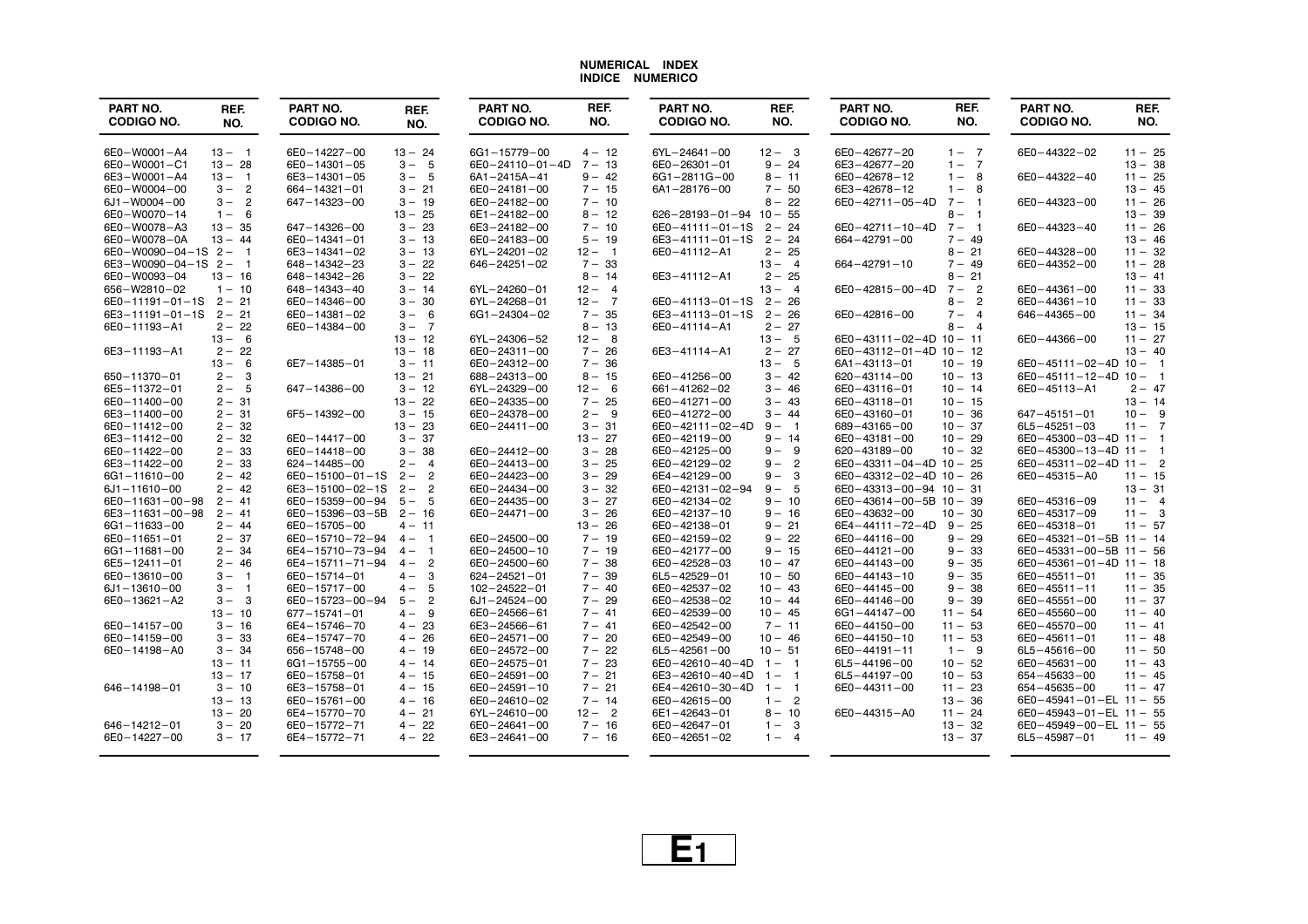#### **NUMERICAL INDEXINDICE NUMERICO**

| PART NO.<br><b>CODIGO NO.</b> | REF.<br>NO.          | <b>PART NO.</b><br><b>CODIGO NO.</b> | REF.<br>NO.            | <b>PART NO.</b><br><b>CODIGO NO.</b> | REF.<br>NO.           | PART NO.<br><b>CODIGO NO.</b> | REF.<br>NO.            | PART NO.<br><b>CODIGO NO.</b> | REF.<br>NO.            | PART NO.<br><b>CODIGO NO.</b> | REF.<br>NO. |
|-------------------------------|----------------------|--------------------------------------|------------------------|--------------------------------------|-----------------------|-------------------------------|------------------------|-------------------------------|------------------------|-------------------------------|-------------|
| 6E0-81303-40<br>6E0-81303-80  | $5 - 23$<br>$5 - 23$ | 90170-16M35<br>90185-08057           | $7 - 28$<br>$10 - 20$  | $90467 - 06016$                      | $2 - 10$<br>$2 - 15$  | 93101-20M29<br>93102-20M25    | $13 - 7$<br>$5 - 15$   | 95895-06025<br>95895-06035    | $9 - 34$<br>$10 - 28$  |                               |             |
| 6E0-81328-70                  | $5 - 13$             | 90201-06M30                          | $4 - 8$                | 90467-08M01                          | $11 - 36$             |                               | $13 - 3$               | 97013-05020                   | $9 - 6$                |                               |             |
| 6E0-81336-70                  | $5 - 12$             | 90201-08M03                          | $10 - 18$              | 90467-08004                          | $7 - 18$              | 93210-12327                   | $9 - 26$               | 97013-06035                   | 6<br>$4-$              |                               |             |
| 6E0-82316-01-94               | $6 - 3$              | $90201 - 08M54$                      | $11 - 52$              |                                      | $7 - 45$              | 93210-31MJ5                   | $2 - 17$               | 97080-06010                   | $6 - 9$                |                               |             |
| 6E0-82317-00                  | $6 - 4$              | $90201 - 10119$                      | $9 - 18$               |                                      | $8 - 17$              |                               | $13 - 9$               | 97095-06012                   | $9 - 31$               |                               |             |
| 6E3-82370-21                  | $6 - 2$              | $90201 - 10126$                      | $5 - 22$               | 90468-07M02                          | $2 - 48$              | 93210-42159                   | $5 - 16$               | 97095-06016                   | $2 - 19$               |                               |             |
| 6G1-82370-21                  | $6 - 2$              | $90201 - 11M49$                      | $11 - 39$              | $90468 - 10005$                      | $4 - 27$              |                               | $13 - 2$               |                               | $5 - 17$               |                               |             |
| $663 - 82370 - 01$            | $6 - 2$              | $90201 - 13M50$                      | $11 - 42$              | 90480-10M13                          | $10 - 10$             | 93210-48214                   | $11 - 21$              |                               | $6 -$<br>6             |                               |             |
| $682 - 82556 - 00$            | $7 - 47$             | $90201 - 32M48$                      | $2 - 40$               | 90480-14M14                          | $7 - 8$               |                               | $13 - 34$              |                               | $10 - 5$               |                               |             |
|                               | $8 - 19$             | 90202-05088                          | $4 - 29$               |                                      | $8 - 8$               | 93306-004U0                   | $11 - 6$               | 97095-06025                   | $11 - 16$              |                               |             |
| 6E3-8257H-00                  | $8 - 23$             | 90202-07M22                          | $9 - 13$               | 90480-25161                          | $6 - 8$               |                               | $11 - 19$              | 97095-06030                   | $10 - 3$               |                               |             |
| 689-8257Y-00                  | $7 - 48$             | 90202-12M16                          | $3 - 45$               | $90501 - 10064$                      | $11 - 46$             | 93306-204U0                   | $2 - 35$               | 97095-06045                   | $11 - 30$              |                               |             |
|                               | $8 - 20$             | 90202-12M17                          | $7 - 24$               | $90501 - 10227$                      | $4 - 20$              | 93310-112V0                   | $2 - 43$               |                               | $13 - 42$              |                               |             |
| 6E0-82575-00                  | $7 - 46$             | $90202 - 16061$                      | $9 - 28$               | $90501 - 23215$                      | $9 - 17$              | 93310-418V1                   | $2 - 36$               | 97780-40720                   | $3 - 41$               |                               |             |
|                               | $8 - 18$             | 90206-12052                          | $7 - 5$                | 90502-08M05                          | $10 - 49$             | 93420-22M03                   | $11 - 58$              | 97880-05025                   | $3 - 39$               |                               |             |
| $6A1 - 83625 - 41$            | $7 - 51$             |                                      | $8 - 5$                | $90508 - 14M10$                      | $10 - 40$             | 93430-06M02                   | $4 - 10$               |                               | $11 - 59$              |                               |             |
| 6E0-83627-41                  | $9 - 41$             | 90206-16M06                          | $9 - 27$               | $90508 - 14M11$                      | $10 - 41$             | 93450-13022                   | $2 - 45$               | 97885-04010                   | $7 - 42$<br>$9 - 11$   |                               |             |
| 6E0-85520-70                  | $5 - 6$              | 90209-18112                          | $2 - 38$               | 90508-16020                          | $10 - 34$             | 93604-09066                   | $11 - 29$              | 97885-05012                   |                        |                               |             |
| 6E0-85540-71<br>6E0-85548-00  | $6 - 11$<br>$6 - 10$ | 90243-04M01<br>90250-05046           | $10 - 16$<br>$11 - 44$ | 90508-16021<br>90510-08M03           | $10 - 35$<br>$4 - 4$  | 93604-18080                   | $11 - 31$<br>$13 - 43$ | 97885-06030                   | $9 - 23$<br>$7 -$<br>6 |                               |             |
| 6E0-85550-71                  | $5 - 1$              | $90266 - 04M00$                      | $1 - 5$                | 91490-12010                          | $9 - 12$              | 93606-12019                   | $2 - 6$                |                               | 6<br>$8 -$             |                               |             |
| 6E0-85560-70                  | $5 - 4$              | 90266-04M05                          | $10 - 54$              | 91490-16010                          | $4 - 30$              |                               | $10 - 2$               | 97890-04007                   | $3 - 18$               |                               |             |
| 6E0-85570-00                  | $6 - 5$              | 90269-02M09                          | $9 - 20$               |                                      | $9 - 37$              | 93700-06M03                   | $10 - 8$               | 97890-05006                   | $3 -$<br>9             |                               |             |
| 6E0-85592-70                  | $5 - 10$             | 90280-04M06                          | $5 - 20$               | 91490-25030                          | $11 - 51$             |                               | $10 - 27$              | 97980-04116                   | $3 - 8$                |                               |             |
| 6E0-85595-70                  | $5 - 8$              | 90340-08002                          | $11 - 11$              | 91690-30008                          | $10 - 38$             | 94702-00040                   | $2 - 49$               |                               | $13 - 19$              |                               |             |
| $90101 - 06335$               | $10 - 22$            | 90386-12069                          | $7 -$<br>-3            | 91790-05010                          | $4 - 28$              | 94702-00272                   | $2 - 49$               | 97980-04120                   | $3 - 24$               |                               |             |
| 90101-08M07                   | $10 - 17$            |                                      | $8 -$<br>3             | 92903-05600                          | $9 - 7$               | 95303-06600                   | $4 - 7$                | $99001 - 06600$               | $11 - 38$              |                               |             |
| 90105-06M14                   | $4 - 17$             | 90386-26M30                          | $9-$<br>$\overline{4}$ | 92990-05600                          | $3 - 40$              | 95380-06600                   | $10 - 24$              |                               |                        |                               |             |
|                               | $5 - 3$              | 90386-26M33                          | $9 - 8$                |                                      | $9 - 36$              | 95380-06700                   | $3 - 35$               |                               |                        |                               |             |
| 90105-06M16                   | $2 - 7$              | 90387-06M11                          | $10 - 21$              |                                      | $11 - 60$             |                               | $7 - 7$                |                               |                        |                               |             |
| 90105-06M17                   | $2 - 8$              | 90387-06M14                          | $11 - 13$              | 92990-06300                          | $11 - 9$              |                               | $8 - 7$                |                               |                        |                               |             |
| 90105-06035                   | $2 - 29$             | 90387-06504                          | $4 - 24$               | 92990-06600                          | $10 - 23$             |                               | $9 - 30$               |                               |                        |                               |             |
| 90105-06037                   | $2 - 28$             | 90430-08020                          | $11 - 10$              | 92995-06100                          | $5 - 18$              |                               | $10 - 7$               |                               |                        |                               |             |
| 90105-06039                   | $2 - 23$             |                                      | $13 - 30$              | 92995-06600                          | $2 - 20$              | 95380-08600                   | $10 - 48$              |                               |                        |                               |             |
|                               | $2 - 30$             | 90445-07M00                          | $2 - 11$               |                                      | $3 - 36$              | 95627-06325                   | $3 - 47$               |                               |                        |                               |             |
| 90116-06M08                   | $3 - 48$             | 90445-07M28                          | $2 - 12$               |                                      | $6 - 7$               | 95895-06010                   | $10 - 42$              |                               |                        |                               |             |
| 90119-06M18                   | $4 - 25$             |                                      | $2 - 14$               |                                      | $9 - 32$              | 95895-06012                   | $11 - 8$               |                               |                        |                               |             |
| 90119-06M40                   | $11 - 12$            | 90445-07M32                          | $2 - 13$               |                                      | $10 - 4$              | 95895-06016                   | $3 - 4$                |                               |                        |                               |             |
| 90149-05M13                   | $9 - 19$             | 90445-09M27                          | $7 - 31$               |                                      | $10 - 6$              |                               | $6 - 1$                |                               |                        |                               |             |
| 90157-05M16                   | $12 - 5$             | 90445-09M37                          | $7 - 17$               |                                      | $11 - 17$             |                               | $11 - 22$              |                               |                        |                               |             |
| 90159-04M24                   | $7 - 30$             | 90445-09057                          | $7 - 34$               | 93101-10M14                          | $11 - 5$              | 95895-06020                   | $4 - 18$               |                               |                        |                               |             |
| 90159-04035                   | $5 - 14$             |                                      | $8 - 16$               |                                      | $13 - 29$             |                               | $6 - 12$               |                               |                        |                               |             |
| 90159-04036                   | $5 - 9$              | 90445-09072                          | $7 - 43$               | 93101-10M25                          | $2 - 18$              |                               | $7 - 9$                |                               |                        |                               |             |
| 90159-05037                   | $5 - 11$             | 90445-09082                          | $7 - 44$               |                                      | $13 - 8$              |                               | $8 - 9$                |                               |                        |                               |             |
| 90159-05038                   | $5 - 7$              | 90464-09M21                          | $7 - 37$               | 93101-13M12                          | $11 - 20$             |                               | $9 - 40$               |                               |                        |                               |             |
| 90159-05040<br>90170-10113    | $5 - 24$<br>$5 - 21$ | 90465-08M62<br>90465-13M11           | $7 - 32$<br>$7 - 27$   | 93101-20M29                          | $13 - 33$<br>$2 - 39$ | 95895-06025                   | $10 - 33$<br>$7 - 12$  |                               |                        |                               |             |
|                               |                      |                                      |                        |                                      |                       |                               |                        |                               |                        |                               |             |